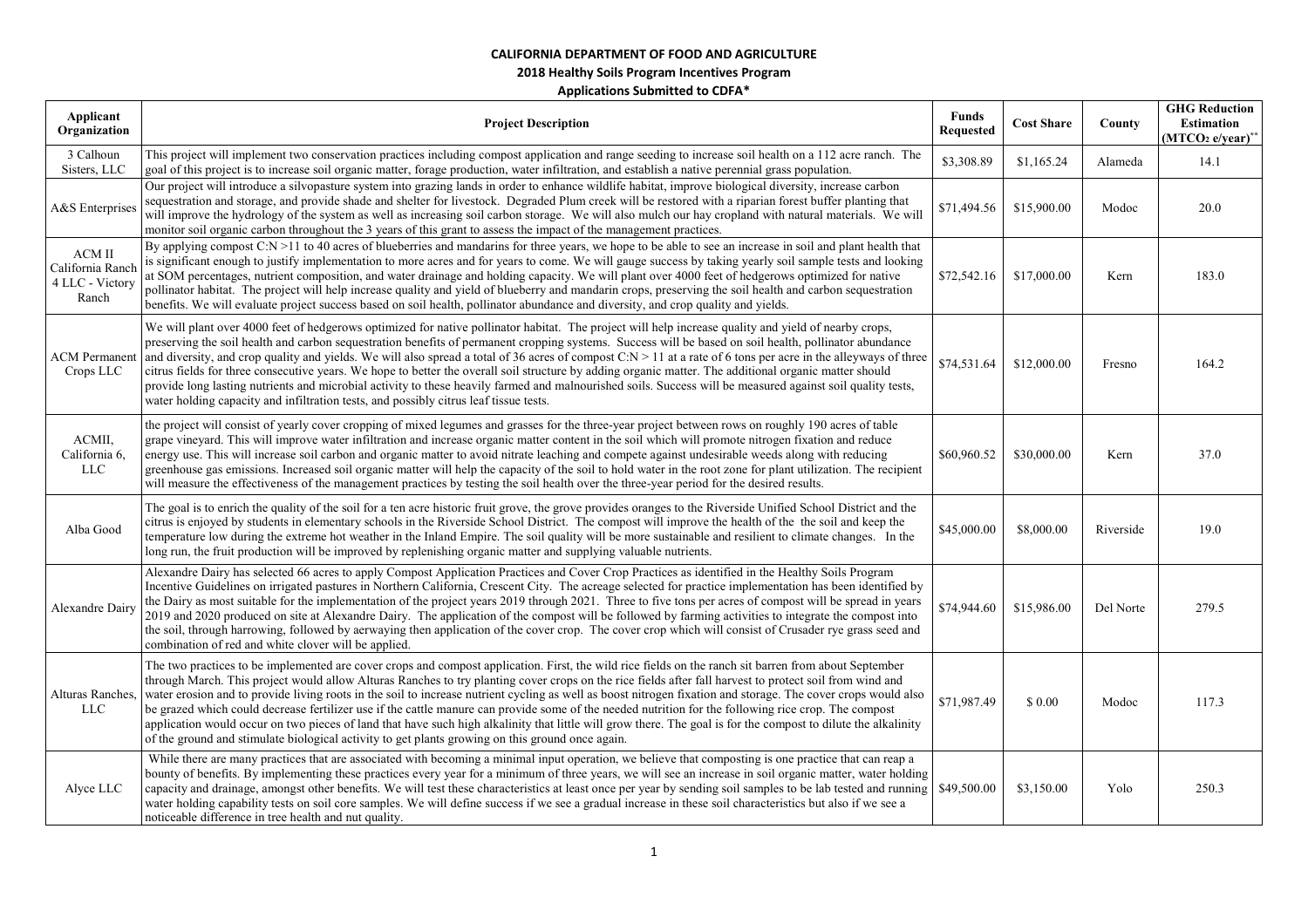| Applicant<br>Organization      | <b>Project Description</b>                                                                                                                                                                                                                                                                                                                                                                                                                                                                                                                                                                                                                                                                                                                                                                                                                                                                                                                                                                                                                                                                                                                                                                                                                                                                                                                                                                                                                                                                                                                                                                                                                                                                                                                                                                                                                             | <b>Funds</b><br><b>Requested</b> | <b>Cost Share</b> | County           | <b>GHG Reduction</b><br><b>Estimation</b><br>$(MTCO2 e/year)*$ |
|--------------------------------|--------------------------------------------------------------------------------------------------------------------------------------------------------------------------------------------------------------------------------------------------------------------------------------------------------------------------------------------------------------------------------------------------------------------------------------------------------------------------------------------------------------------------------------------------------------------------------------------------------------------------------------------------------------------------------------------------------------------------------------------------------------------------------------------------------------------------------------------------------------------------------------------------------------------------------------------------------------------------------------------------------------------------------------------------------------------------------------------------------------------------------------------------------------------------------------------------------------------------------------------------------------------------------------------------------------------------------------------------------------------------------------------------------------------------------------------------------------------------------------------------------------------------------------------------------------------------------------------------------------------------------------------------------------------------------------------------------------------------------------------------------------------------------------------------------------------------------------------------------|----------------------------------|-------------------|------------------|----------------------------------------------------------------|
| Araceli Farms                  | My journey with soil structure began by our crop getting struck with Phytophthora from the nursery we purchased our plugs. In my quest to make the best<br>of the situation I came across a soil expert and together we compiled a sustainable plan to keep our plants healthy and able to fight off disease. Years of<br>conventional farming has depleted our soil structure and I want to work hard to create a sustainable microbiome. Thinking solely long-term and about the<br>footprint I will lead and leave as a farmer. My goal is to create a thriving soil structure by adding fungal dominated compost to work with the land and<br>highlight itâ $\mathbf{f}^{\text{TM}}$ s best features like a diverse micro biome, increased soil organic matter and nutrients. I want to share the journey with the community and<br>our following to encourage others to adopt these practices and/or spread the word. Building our soil structure up will lead to disease prevention, long term<br>sustainability, better drainage and efficient crops. I plan to measure the success formally by following multiple guidelines; the HSP Work Plan Template,<br>detailed logs of plant loss to see how the disease is travelling, hysical tangible evidence (getting our hands dirty and digging to look at our soil and<br>keeping detailed logs on activity), and by regularly sending our soil out for samples to a verified licensed testing agency. In order to protect all the work<br>that we do we would like to fortify the barrier between our Certified Naturally Grown crop and the conventional farming being done on the remainder of<br>our field. The cover crop would be planted in an area that stretches 954 ft x 300 ft. The cover crop will also improve organic soil matter for when we are<br>ready to plant in that area. | \$4,248.00                       | \$950.00          | Solano           | 12.7                                                           |
| <b>AYLENE</b><br><b>NORRIS</b> | The recipient will enrich and protect the soil on on a 5 acre fruit orchard by implementing two conservation management practices. The goal will be<br>pursued through the adoption of the composting and mulching to reduce Greenhouse Gases (GHG) from the operation by sequestering carbon, which will<br>build healthy soils, increase organic matter, and enhance orchard's resilience to water shortages. The soil composition and crop yield will be<br>evaluated before and after implementation. The project will also be measured by soil analysis and water usage comparison from the utility company for<br>three consecutive years. There is also plans to acquire an IRROmesh logging system to track soil moisture. The outcome will be used to evaluate the<br>adopted practices and to share the information to CDFA.                                                                                                                                                                                                                                                                                                                                                                                                                                                                                                                                                                                                                                                                                                                                                                                                                                                                                                                                                                                                                 | \$27,632.00                      | \$4,000.00        | Santa<br>Barbara | 8.4                                                            |
| <b>B&amp;R</b> TeVelde         | This project calls for reducing tillage on 77 acres of rotating row crops and applying compost to increase organic matter and sequester carbon. The<br>rotation of corn and winter forage will be planted along with a nitrogen fixing cover crop and utilize strip till and no till to reduce emissions caused by<br>tractor passes in the field and increase the biomass in the soil. 4 tons of on-farm compost will be applied annually. Soil samples and organic-matter<br>measurements will be taken at various monitoring points throughout the project life to track our progress towards these goals.                                                                                                                                                                                                                                                                                                                                                                                                                                                                                                                                                                                                                                                                                                                                                                                                                                                                                                                                                                                                                                                                                                                                                                                                                                          | \$74,998.47                      | \$12,280.11       | Kings            | 215.7                                                          |
| Bazzano<br>Azienda LLC         | To implement various new agricultural and land management practices to improve soil health, water quality, efficient water use, and increase vineyard<br>health and production. Specifically the use of cover cropping, reduced tillage and compost application. These practices are intended to increase the<br>health and productivity of the vineyard, as well as provide beneficial effects on surface runoff that enters into an intermittent drainage which bisects the<br>property. Efforts will include practices to manually reduce or eradicate invasive species which have had a negative impact on both the vineyard and the<br>drainage.                                                                                                                                                                                                                                                                                                                                                                                                                                                                                                                                                                                                                                                                                                                                                                                                                                                                                                                                                                                                                                                                                                                                                                                                  | \$19,347.77                      | \$35,332.50       | Contra<br>Costa  | 32.5                                                           |
| VYD XV, LLC                    | This project will reduce water and synthetic fertilizer use, improve the health of the vines and ecosystem, and improve the air and water quality for the<br>surrounding areas for 22.39 acres of wine grapes. There are three parts to the proposed project. Part one will implement new non-legume and legume<br>cover crop to irrigated cropland. Part 2 is to reduce tillage to no till every other row. These two practices complement each other. For one, less tractor<br>passes will improve air quality. In addition, decreased tilling will reduce greenhouse gases that are usually released when the soil is tilled. Using a<br>permanent cover crop will protect the soil from erosion, help regulate soil temperature and maintain soil moisture. The established roots from the cover<br>BECKSTOFFER crop will increase pore space, which will increase aeration, water holding capacity and water permeability. A permanent cover crop will also increase<br>beneficial insects and make for a more balanced ecosystem year round. Part 3 is a compost application every year for three years at 4 tons/acre. Currently,<br>our budget restricts us to do one application every 3 years at 2 tons/acre. Applying compost every year will increase the organic matter in the vineyard,<br>increase biological diversity, decrease erosion, reduce need for synthetic fertilizer and create a more sustainable, resilient soil. We will measure the<br>success of these projects by taking soil samples once a year to show that there will be an increase in organic matter over time. In addition, we will use a<br>penetrometer to measure the soil moisture and pliability of the soil. Finally, we will assess yields by comparing yields from year to year and evaluate the<br>overall quality.                                    | \$25,461.46                      | \$10,075.50       | Napa             | 112.5                                                          |
| Benbow<br>Stephens             | A multi species cover crop will be planted in the alleyways across 62 acres of pistachios. Compost C:N ratio of 24 will be broadcast spread at a rate of 6<br>tons per acre to 53 acres of the field. One of Benbow Stephens's goals is to be a model of successful holistic and sustainable farming practices at scale.<br>While there are many practices that are associated with such a mindset and lifestyle, we believe that composting and cover cropping are two practices that<br>can reap a bounty of benefits. By implementing these practices every year for a minimum of three years, we will see an increase in soil organic matter,<br>water holding capacity and drainage, amongst other benefits. We will test these characteristics at least once per year by sending soil samples to be lab<br>tested and running water holding capability tests on soil core samples. We will define success if we see a gradual increase in these soil characteristics but<br>also if we see a noticeable difference in tree health and nut quality.                                                                                                                                                                                                                                                                                                                                                                                                                                                                                                                                                                                                                                                                                                                                                                                               | \$75,000.00                      | \$11,192.00       | Yolo             | 275.3                                                          |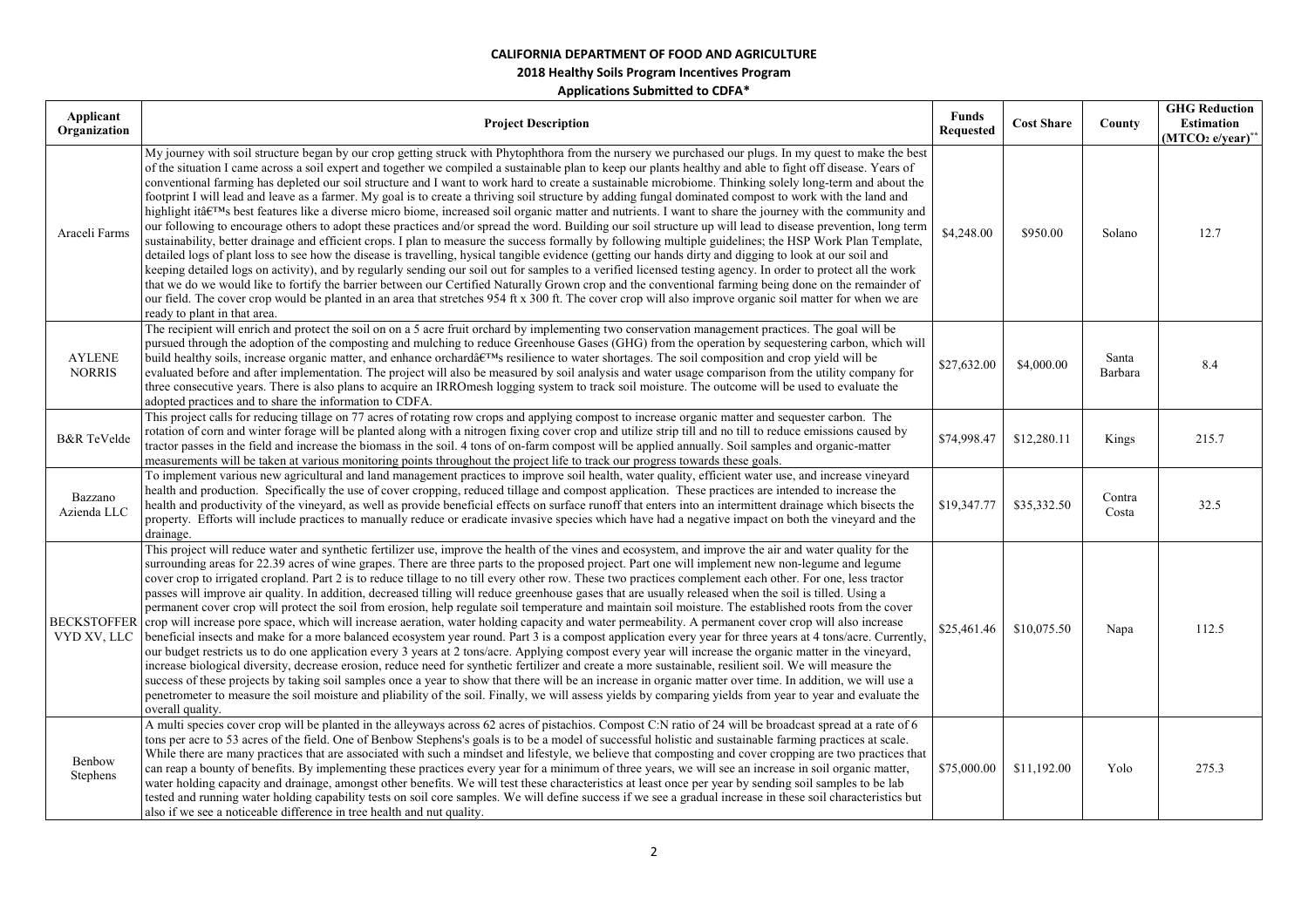**2018 Healthy Soils Program Incentives Program** 

| Applicant<br>Organization        | <b>Project Description</b>                                                                                                                                                                                                                                                                                                                                                                                                                                                                                                                                                                                                                                                                                                                                                                                                                                                                                                                                                                                                                                                                                                                                                                                                                                                                                                                                                                                                                                                                                                                                                                                                                                                                                                                                                                                                                                                                                                                                                          | Funds<br><b>Requested</b> | <b>Cost Share</b> | County             | <b>GHG Reduction</b><br>Estimation<br>$(MTCO2 e/year)^*$ |
|----------------------------------|-------------------------------------------------------------------------------------------------------------------------------------------------------------------------------------------------------------------------------------------------------------------------------------------------------------------------------------------------------------------------------------------------------------------------------------------------------------------------------------------------------------------------------------------------------------------------------------------------------------------------------------------------------------------------------------------------------------------------------------------------------------------------------------------------------------------------------------------------------------------------------------------------------------------------------------------------------------------------------------------------------------------------------------------------------------------------------------------------------------------------------------------------------------------------------------------------------------------------------------------------------------------------------------------------------------------------------------------------------------------------------------------------------------------------------------------------------------------------------------------------------------------------------------------------------------------------------------------------------------------------------------------------------------------------------------------------------------------------------------------------------------------------------------------------------------------------------------------------------------------------------------------------------------------------------------------------------------------------------------|---------------------------|-------------------|--------------------|----------------------------------------------------------|
| Bertagna Custom<br>Farming, Inc. | Apply Compost to a young almond orchard to improve Organic matter in the soil and add slow release Nitrogen                                                                                                                                                                                                                                                                                                                                                                                                                                                                                                                                                                                                                                                                                                                                                                                                                                                                                                                                                                                                                                                                                                                                                                                                                                                                                                                                                                                                                                                                                                                                                                                                                                                                                                                                                                                                                                                                         | \$21,600.00               | \$9,360.00        | Butte              | 54.1                                                     |
| <b>BLOOM</b><br><b>FARMS</b>     | Implement these programs to reduce inputs and conserve the environment                                                                                                                                                                                                                                                                                                                                                                                                                                                                                                                                                                                                                                                                                                                                                                                                                                                                                                                                                                                                                                                                                                                                                                                                                                                                                                                                                                                                                                                                                                                                                                                                                                                                                                                                                                                                                                                                                                              | \$11,250.00               | \$0.00            | Merced             | 58.0                                                     |
| Bosque Verde,<br><b>LLC</b>      | We will improve soil health within a young almond orchard by growing annual cover crops, and recycling orchard pruning brush by chopping.<br>Improving soil management practices will lead to increased soil organic matter to help increase water infiltration rates and prevent erosion. We will<br>establish shelterbelt/windbreaks in adjacent areas on the property to act as habitat for insects and small vertebrates in the area. Orchard edges will be<br>planted to filter strips of annuals to increase soil stability and habitat. Orchard middles will be planted to cover crops. Trees, shrubs, and annual cover<br>crops will provide diverse habitat for insects and vertebrates. We've developed an almond orchard from formerly cultivated hay ground and irrigated<br>pasture. Development of agricultural property into permanent crops can lead to a reduction in biological diversity and soil health. We would like to<br>dedicate a portion of the property to improving biological diversity and habitat through the planting of perennials and annuals that will target the health of<br>beneficial insects and honey bees, which are kept on the property. With the implementation of these new soil practices, we hope to increase soil health as<br>well as reduce dust created on the property, especially during harvest season. We hope to work with area UC Farm Advisers and groups interested in<br>habitat restoration to demonstrate that projects promoting biological diversity can be implemented within and adjacent to commercial farming operations.<br>Soil improvements will be monitored by observing trends in soil infiltration rates and runoff, and measured additionally by soil moisture monitoring and<br>other suitable methods. Anecdotal and scientific measurements of pollinator and other beneficial insect activity and health will be monitored throughout<br>the orchard cropped and native vegetation planted areas. | \$70,759.02               | \$7,010.00        | Glenn              | 77.2                                                     |
| Brayden<br>Vineyards             | We want to enhance the biodiversity of our vineyard as well as provide habitat for endangered pollinators. We want to plant a cover crop mix on the<br>entire vineyard that consists of a blend of spring, summer and winter annuals. We also want to provide permanent habitat by planting a hedgerow on the<br>non-cropped portions of the vineyard. The hedgerows will consist of woody perennials like native milkweeds and shrubs that are specifically chosen to<br>support monarch populations. Our goal is to provide a year-round food source in the form of flowering plants which will increase the beneficial insect<br>population, as well as provide them with areas to overwinter that's undisturbed. This will reduce our need for pesticides because we will rely more on<br>biological controls for pest insects and weeds. We plan on comparing the insect populations on the rows with flowering mixes, to the other rows with<br>native grasses and see how they compare. Using butterfly nets, we will sweep cover crops, identify and measure the number of species. We will work<br>closely with non-profits like the Xerces Society and WildFarm Alliance and consult with them about further protection for pollinators and monitoring<br>practices. These conservation projects will increase the aesthetics of the vineyard, which serves as a base for the main office and has many visitors<br>throughout the year. These projects could serve as examples to other property owners.                                                                                                                                                                                                                                                                                                                                                                                                                                                                  | \$16,426.91               | \$9,150.00        | Monterey           | 5.7                                                      |
| Brian E.<br>Lindberg             | This property has been in our family since 1875. It was cleared, tilled, and grazed for over a hundred years, and the tilled soil was finally killed with the<br>use of chemical fertilizers and herbicides. When we acquired ownership, the land was worn out, and the creek was eroding a new bed every time it ran.<br>We began restoration of the ecosystem and implementation of a permaculture agrarian practice 25 years ago. Ten years ago, we implemented a USDA<br>WHIP project on the land (see Conservation Plan attached). The currently proposed project is on ground which was not included in that work (from<br>answers to questions, I understand that this is eligible for funding). This project is a part and continuation of the ongoing process of establishing a<br>sustainable agriculture operation within the natural ecosystem, and it provides a further means of sequestering carbon in the soil. 1) 10' x 1900' of<br>hedgerow using local native pollinator species w/bloom times throughout the year, in what is currently grassland along the border of field #1. This will<br>support a diverse population of declining pollinator insects and diverse population of insect-eating birds, both supporting organic agricultural practices.<br>Evaluation is visual. Also, it will contribute to reestablishing a mycorrhizal net on the field. Evaluation is through the appearance of mushrooms and<br>puffballs, and increasing soil carbon through glomalin increase. 2) 1.5 acres of riparian forest on eroded grassland on the west bank of the E. Branch of<br>the HuerHuero Creek. This will restore soil which was lost in the prior century (when the creek banks were denuded) and prevent further soil erosion in<br>the future. It will provide habitat for bird species and the willows will provide a winter nectar source for pollinator insects.                                                                                  | \$27,527.52               | \$10,000.00       | San Luis<br>Obispo | 6.0                                                      |
| Bucio Organic<br>Farms           | This Healthy Soils Incentives project is entirely focused on Compost Application to Annual Crops (high N at 5 tons/acre) for a 10-acre vegetable row<br>crop and strawberry farm in the Salinas Valley. The project will utilize the same application rate over three years on all of the cultivated land in rotation<br>with a diversity of crops. The land has been farmed organically for over 10 years; however, has not received compost. The goal of the project is to<br>improve soil and plant health. Outcomes will include increases in soil organic matter (as measured by an annual soil test) compared to a baseline<br>measurement, and increased yield for at least two crops that will be tracked by the grower.                                                                                                                                                                                                                                                                                                                                                                                                                                                                                                                                                                                                                                                                                                                                                                                                                                                                                                                                                                                                                                                                                                                                                                                                                                                    | \$7,500.00                | \$0.00            | Monterey           | 21.0                                                     |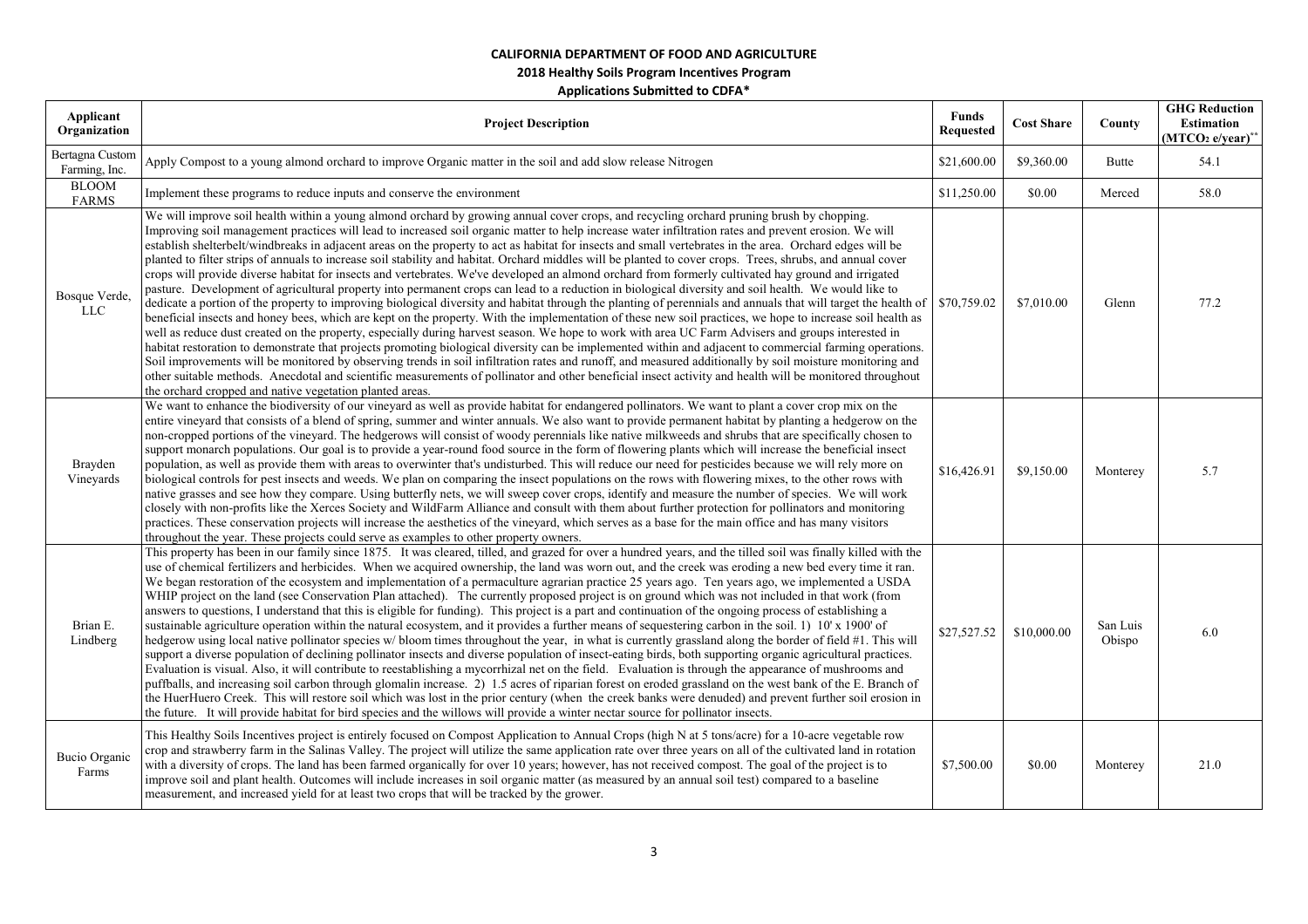| Applicant<br>Organization      | <b>Project Description</b>                                                                                                                                                                                                                                                                                                                                                                                                                                                                                                                                                                                                                                                                                                                                                                                                                                                                                                                                                                                                                                                                                                                                                                                                                                                                                                              | <b>Funds</b><br>Requested | <b>Cost Share</b> | County | <b>GHG Reduction</b><br><b>Estimation</b><br>$(MTCO2 e/year)*$ |
|--------------------------------|-----------------------------------------------------------------------------------------------------------------------------------------------------------------------------------------------------------------------------------------------------------------------------------------------------------------------------------------------------------------------------------------------------------------------------------------------------------------------------------------------------------------------------------------------------------------------------------------------------------------------------------------------------------------------------------------------------------------------------------------------------------------------------------------------------------------------------------------------------------------------------------------------------------------------------------------------------------------------------------------------------------------------------------------------------------------------------------------------------------------------------------------------------------------------------------------------------------------------------------------------------------------------------------------------------------------------------------------|---------------------------|-------------------|--------|----------------------------------------------------------------|
| <b>Bruce Mentzer</b><br>Hunger | We have torn out 2 acres of vineyard, and are prepping the land to farm vegetables which we will be farming sustainably. All of the produce grown will<br>be donated to the local Sonoma County food pantry's. We would like to border the entire area with native plant hedgerows to attract beneficial insects,<br>pollinators, keep the soil covered, and to provide a small wildlife corridor across the property. These are now bare areas currently in winter legume/grass<br>cover crop that we would like top put back into long term perennial plantings. Once established, they will be composted and mulched annually and left<br>for Farm to Fight alone. We will also be farming with a no-till 100' row system which we will add compost to annually in the fall, and cover crop for the winter. Cover<br>crop will be mowed in the Spring and left in place to be incorporated into the top of the beds. Not disturbing the crop rows will allow us to build the soil<br>from season to season without disruption to the organisms below. We have a base soil test from Fall 2018, and we will be testing the soil annually in all<br>areas of the farm to see how much we are increasing the organic matter and other macro and micro nutrients. This will allow us to better manage any<br>needed nutrient amendments. | \$12,303.84               | \$20,968.00       | Sonoma | 12.8                                                           |
| <b>Bullseye Farms</b>          | A multi species cover crop will be planted in the alleyways of MB6W (a 50 acre field) and EV3 (a 42 acre field). Our calculations show that planting<br>alleyways covers 70% of the total acreage. (70% of 50 is 35 and 70% of 42 is 30). Compost C:N 24 will be broadcast spread at a rate of 6 tons per acre to<br>EV3, 42 acres of pistachios. One of Bullseye Farm's goals is to be a model of successful holistic and sustainable farming practices at scale. While there<br>are many practices that are associated with such a mindset and lifestyle, we believe that composting and cover cropping are two practices that can reap a<br>bounty of benefits. By implementing these practices every year for a minimum of three years, we will see an increase in soil organic matter, water holding<br>capacity and drainage, amongst other benefits. We will test these characteristics at least once per year by sending soil samples to be lab tested and running<br>water holding capability tests on soil core samples. We will define success if we see a gradual increase in these soil characteristics but also if we see a<br>noticeable difference in tree health and nut quality.                                                                                                                                      | \$66,765.00               | \$6,000.00        | Yolo   | 205.2                                                          |
| Bullseye<br>Orchards 1 LLC     | A multi species cover crop will be planted in the alleyways of the 68 acre field of almonds. Our calculations show that planting alleyways covers 70% of<br>the total acreage. (70% of 68 is 48 acres). Compost C:N ratio of 24 will be broadcast spread at a rate of 6 tons per acre to 65 acres of almonds. One of<br>Bullseye Orchard's goals is to be a model of successful holistic and sustainable farming practices at scale. While there are many practices that are<br>associated with such a mindset and lifestyle, we believe that composting and cover cropping are two practices that can reap a bounty of benefits. By<br>implementing these practices every year for a minimum of three years, we will see an increase in soil organic matter, water holding capacity and drainage,<br>amongst other benefits. We will test these characteristics at least once per year by sending soil samples to be lab tested and running water holding<br>capability tests on soil core samples. We will define success if we see a gradual increase in these soil characteristics but also if we see a noticeable<br>difference in tree health and nut quality. By applying compost to 65 acres, we will be able to compare the differences in field and nut quality.                                                              | \$75,000.00               | \$11,150.00       | Yolo   | 277.2                                                          |
| C & R Ranch                    | The proposed project will establish 4,900 feet of riparian plantings on water ways that have been largely denuded of cover and are subject to erosion and<br>stream bank degradation. In addition, a 2,000 foot hedgerow of tall trees and intermediate story shrubs and trees will be planted down the central, north-<br>south access road transecting the property. The hedgerow will run perpendicular to the slope of the land. It will improve tail water percolation during the<br>summer irrigation season and reduce the velocity of storm water run off during the winter months. The two water ways transect the property from east to<br>west. The mixed species, riparian planting on both sides of the water ways will consist of trees, shrubs, forbs and native grasses. The planting will<br>significantly improve the wildlife habitat on the property for mammals, reptiles and insects. Plant species will include pollinators that maintain a food<br>source for insects throughout the summer months. The riparian plantings will create a protected corridor that facilitates the movement of endemic species<br>of animals from the dry, pre-montane foothills immediately to the east of the ranch toward the streams and water courses flowing westward into the<br>Sacramento River.                         | \$75,000.00               | \$0.00            | Butte  | 14.2                                                           |
| <b>CGD</b> Farms               | This project will: 1) introduce multi-species cover crops of legumes, grasses, and forbs in our 30 acre organic almond orchard. 2) introduce multi-<br>species cover crops of legumes, grasses, and forbs on 45 acres of organic annual cropland (rice/small grains rotation). 3) apply compost to both the<br>orchard and the annual cropland at a rate of 4 tons/ac. This will improve water infiltration, increase organic matter content of the soil, promote nitrogen<br>fixation, and reduce energy use.                                                                                                                                                                                                                                                                                                                                                                                                                                                                                                                                                                                                                                                                                                                                                                                                                          | \$74,775.00               | \$26,650.00       | Glenn  | 358.5                                                          |
| Clayton Handy                  | Recipient will apply living compost to 30 acres of soil where young walnuts have been planted. This will help inoculate the soil with an abundance of<br>diverse microorganisms. The success of these organisms will be facilitated by a no till system and drill seeding a diverse cover crop, whose exudates will<br>help feed the existing microbiology of the system and those inoculated by the compost. Diversity and balance of the system will be enhanced and<br>maintained by planting a hedgerow of native woody species around the perimeter of the orchard. All these practices will increase soil health. Healthy<br>soils equal healthy plants, animals and earth.                                                                                                                                                                                                                                                                                                                                                                                                                                                                                                                                                                                                                                                       | \$39,960.00               | \$19,450.00       | Butte  | 152.2                                                          |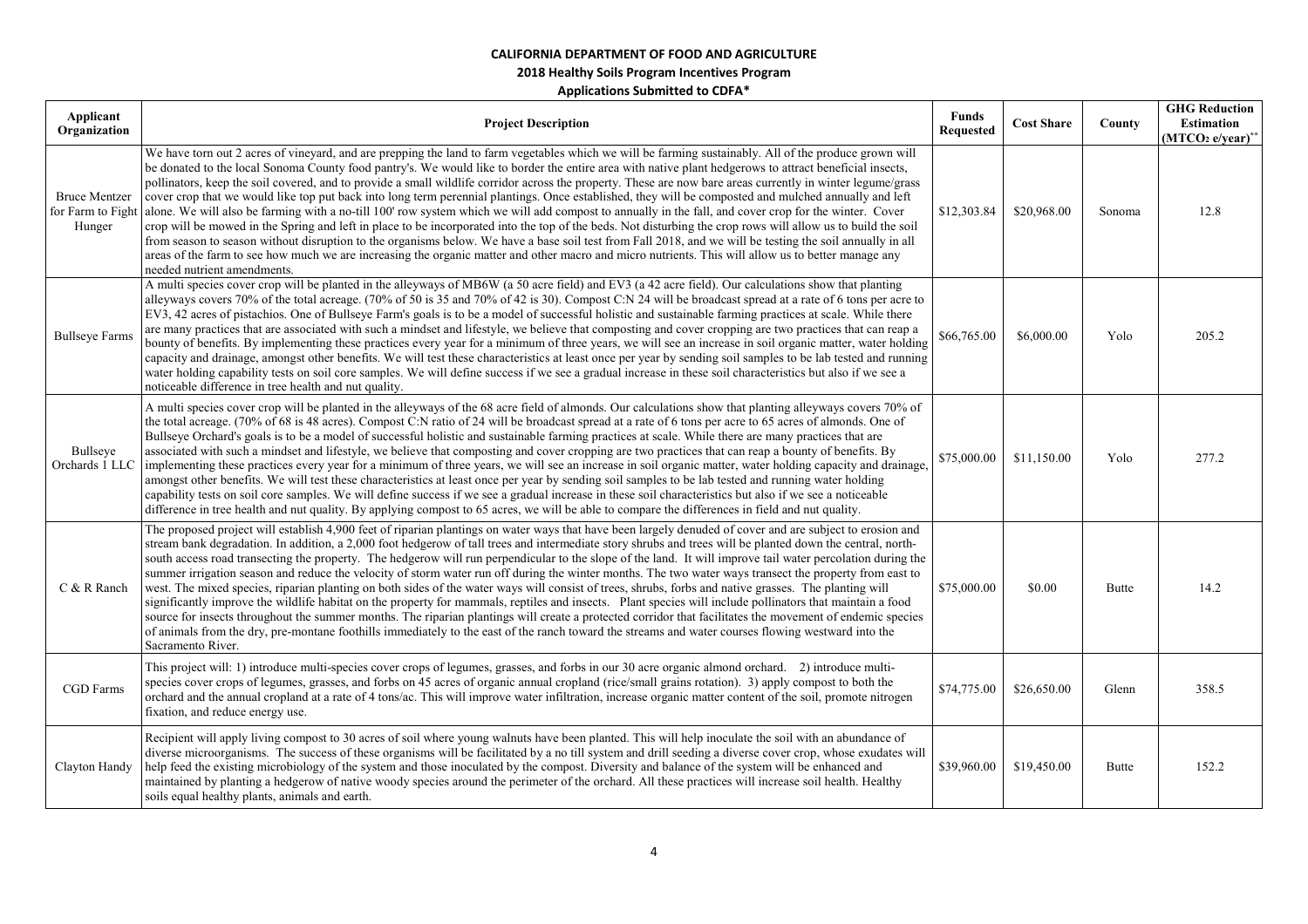| Applicant<br>Organization | <b>Project Description</b>                                                                                                                                                                                                                                                                                                                                                                                                                                                                                                                                                                                                                                                                                                                                                                                                                                                                                                                                                                                                                                                                                                                                                                                                                                                                                                                                                                                                                                                                                                                                                                                                                                                                                                                                                                                                                                                                                                 | <b>Funds</b><br><b>Requested</b> | <b>Cost Share</b> | County     | <b>GHG Reduction</b><br><b>Estimation</b><br>$(MTCO2 e/year)*$ |
|---------------------------|----------------------------------------------------------------------------------------------------------------------------------------------------------------------------------------------------------------------------------------------------------------------------------------------------------------------------------------------------------------------------------------------------------------------------------------------------------------------------------------------------------------------------------------------------------------------------------------------------------------------------------------------------------------------------------------------------------------------------------------------------------------------------------------------------------------------------------------------------------------------------------------------------------------------------------------------------------------------------------------------------------------------------------------------------------------------------------------------------------------------------------------------------------------------------------------------------------------------------------------------------------------------------------------------------------------------------------------------------------------------------------------------------------------------------------------------------------------------------------------------------------------------------------------------------------------------------------------------------------------------------------------------------------------------------------------------------------------------------------------------------------------------------------------------------------------------------------------------------------------------------------------------------------------------------|----------------------------------|-------------------|------------|----------------------------------------------------------------|
| City of Riverside         | The Healthy Soils Program will provide funding for the Northside Heritage Meadow (NHM) Urban Farm's establishment and implementation of soil<br>conservation practices to improve soil health, sequester carbon and mitigate GHG emissions, and provide many ecosystem benefits. The City of<br>Riverside's proposal seeks funding to implement five management practices at the Northside farm site, including mulching on cropland, compost<br>applications to row and tree crops and shrub plantings, establishing a riparian forest buffer/habitat, trees and shrubs establishment, and hedgerow<br>plantings. The goals and expected outcomes in implementing these soil conservation practices include conservation of water, controlling pests in non-<br>toxic ways, fostering pollination, use of composted greenwaste to build soil fertility, preservation of natural resources, improving soil health, reducing<br>erosion and runoff, building soil fertility, providing habitat for wildlife, increasing biomass and soil carbon sequestration capacity, reducing GHG<br>emissions, and producing high quality food. HSP funding will facilitate these healthy soil outcomes by funding conservation practices in the<br>establishment of the Northside Heritage Meadows Urban Farm. Additionally, the farm site will not only grow food to serve the local community, but be a<br>training ground for workforce development programs (including apprenticeships and new farmer incubation) for priority populations. Annual soil analysis<br>and technical assistance from the local Resource Conservation District and USDA NRCS conservationist will evaluate the success of the project's five<br>management practices.                                                                                                                                                                                  | \$74,958.26                      | \$28,640.00       | Riverside  | 112.7                                                          |
| Clow Ranch                | Add mulch to the orchards where have had terrible drying out of the soil. Also the nutrient value may improve the trees vigor and production. We have<br>had trees die due to lack of moisture, so I am hoping this will help.                                                                                                                                                                                                                                                                                                                                                                                                                                                                                                                                                                                                                                                                                                                                                                                                                                                                                                                                                                                                                                                                                                                                                                                                                                                                                                                                                                                                                                                                                                                                                                                                                                                                                             | \$74,778.09                      | \$0.00            | Ventura    | 3.0                                                            |
| Cohen Valley<br>Farms     | Project includes 61 acres of compost application for a grass fed beef and lamb operation. Goal is to increase the health of the land being managed which<br>will also increase the quality of the pastures and extend the growing season. Adding compost will boost soil fertility, increase productivity, increase<br>water retention, improve nutritional quality of the pastures, extend the growing season and help protect against erosion.                                                                                                                                                                                                                                                                                                                                                                                                                                                                                                                                                                                                                                                                                                                                                                                                                                                                                                                                                                                                                                                                                                                                                                                                                                                                                                                                                                                                                                                                           | \$73,950.00                      | \$0.00            | Sonoma     | 274.2                                                          |
| Costanoa<br>Commons, Inc. | Costanoa Commons Farm is a 3 acre parcel with diversified vegetable, fruit and flower production. Methods, though not certified yet, are organic. Farm<br>is a non-profit operation run in part to provide socially disadvantaged, disabled emerging farmers with farm training in all aspects of production, sales,<br>and CSA distribution. The Healthy Soils Program grant, if awarded, will be used to apply compost on our production field, as well as remove grassland<br>and establish a permanent hedgerow on three sides of the farm, drawing beneficial insects by creating year-round habitat using a mix of native pollinators<br>and woody plants. Finally, the grant will also fund a riparian forest buffer along the fourth side of our farm which is bordered by Pogonip Creek. Plants<br>will be sourced from a neighboring native plant nursery (Central Coast Wilds), or equivalent business, specializing in local, native plant propagation. All<br>work will be supervised by farm staff and implemented by both farm staff and disabled farm interns who work side by side in this innovative farm<br>business working to provide farm training and employment opportunities to people with developmental disabilities.                                                                                                                                                                                                                                                                                                                                                                                                                                                                                                                                                                                                                                                                           | \$18,939.03                      | \$12,000.00       | Santa Cruz | 22.5                                                           |
| Cowley Family<br>Ranch    | Building a wind break shelterbelt and hedgerow along a county road alongside grazing pasture land. This wind break and hedgerow will provide much<br>needed shade, carbon sequestering, and habitat for the area.                                                                                                                                                                                                                                                                                                                                                                                                                                                                                                                                                                                                                                                                                                                                                                                                                                                                                                                                                                                                                                                                                                                                                                                                                                                                                                                                                                                                                                                                                                                                                                                                                                                                                                          | \$26,586.62                      | \$2,000.00        | Siskiyou   | 5.0                                                            |
| <b>Cuttings Edge</b>      | The two major problems we deal with on our farm are storm water flooding from other properties and weeds throughout the growing season. This<br>depletes our soils and takes excessive time to manage. Our neighbors have minimal infiltration, so their runoff floods our fields in the event of heavy<br>rainfall, such as we have experienced these past few winters. We also struggle to manage weed pest populations without using fossil fueled power tools<br>and chemical herbicides. Since we made the decision to stop using herbicides, we have been inundated with growing populations of weed species. Silt<br>and detritus is one of the major pollutants in storm-water, causing turbidity, impacting biodiversity, and clogging drains for sewers which causes further<br>flooding and contamination. With a wind break along the upper fence line as a hedge against erosion from our neighbor uphill, we can also be sure<br>pollinators and beneficial insects have a place to overwinter with perennial species bearing abundant flowers in spring, summer and fall. This will also<br>control weed species germination as most of the production areas and planted row spaces will be mulched with a 2 inch layer of wood chips each of the<br>three years. The goals of this project are to establish Native pollinator plants to hold the soil in place in the event of a storm, new riparian forest growth to<br>enhance wildlife habitat, compost for added soil fertility and biological benefits, and mulch to keep the weeds down. Not only is this our vision, it will<br>give this farm the needed boost towards economic and environmental sustainability. As a student of Environmental Studies at California State University<br>San Marcos, I hope to take ample record of our practices, as implemented, and the resulting outcomes. My main focus of study is forest and soil science. | \$11,164.36                      | \$2,800.00        | San Diego  | 2.4                                                            |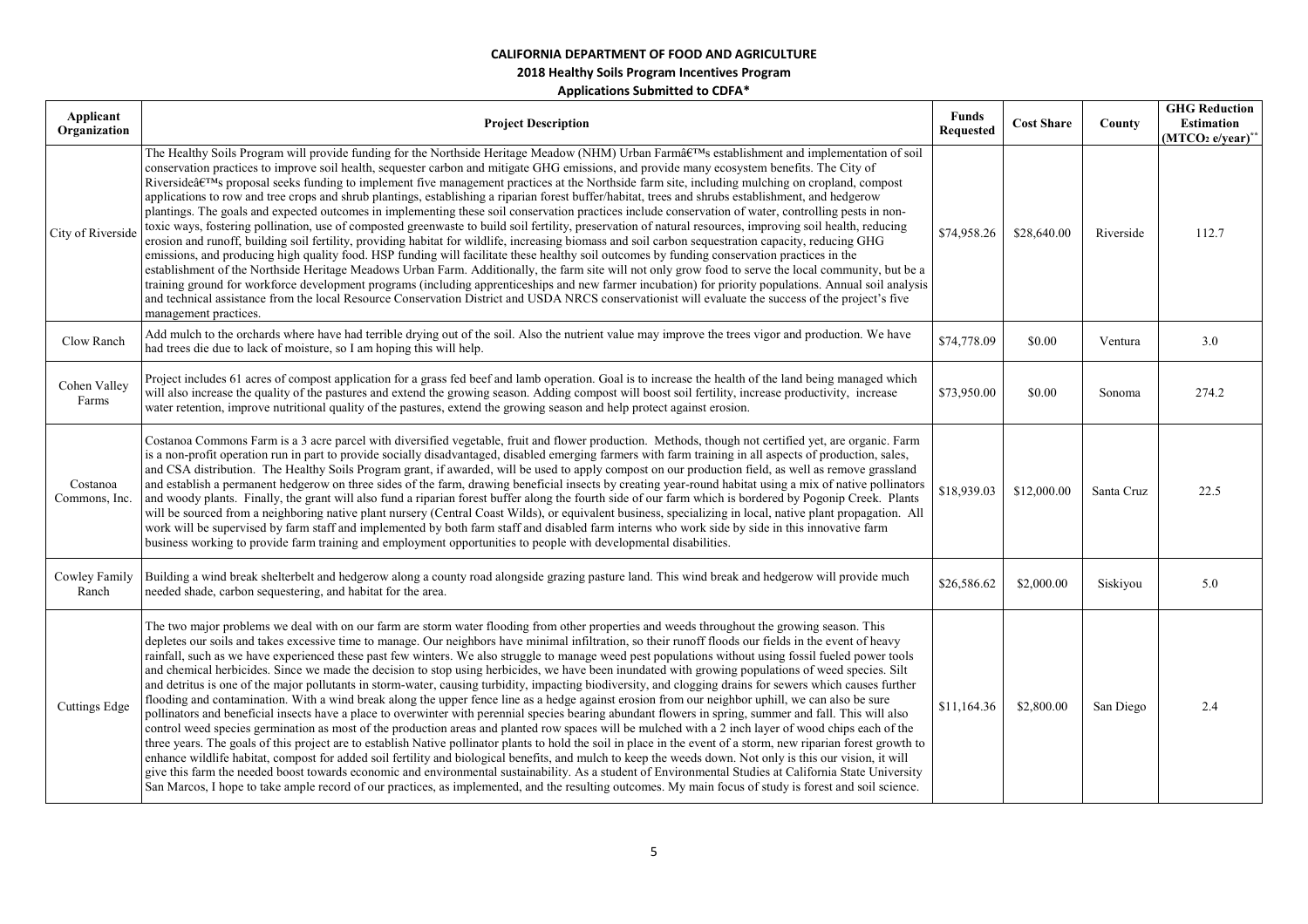| Applicant<br>Organization         | <b>Project Description</b>                                                                                                                                                                                                                                                                                                                                                                                                                                                                                                                                                                                                                                                                                                                                                                                                                                                                                                                                                                                                                                                                                                                                                                                                                                                                                                                                                                                                                                                                                                                                                                                                                                                                                                                                                                                                                                                                                                                                                                                                                                                                                     | <b>Funds</b><br><b>Requested</b> | <b>Cost Share</b> | County       | <b>GHG Reduction</b><br>Estimation<br>$(MTCO2 e/year)**$ |
|-----------------------------------|----------------------------------------------------------------------------------------------------------------------------------------------------------------------------------------------------------------------------------------------------------------------------------------------------------------------------------------------------------------------------------------------------------------------------------------------------------------------------------------------------------------------------------------------------------------------------------------------------------------------------------------------------------------------------------------------------------------------------------------------------------------------------------------------------------------------------------------------------------------------------------------------------------------------------------------------------------------------------------------------------------------------------------------------------------------------------------------------------------------------------------------------------------------------------------------------------------------------------------------------------------------------------------------------------------------------------------------------------------------------------------------------------------------------------------------------------------------------------------------------------------------------------------------------------------------------------------------------------------------------------------------------------------------------------------------------------------------------------------------------------------------------------------------------------------------------------------------------------------------------------------------------------------------------------------------------------------------------------------------------------------------------------------------------------------------------------------------------------------------|----------------------------------|-------------------|--------------|----------------------------------------------------------|
| Cuyama Lamb,<br><b>LLC</b>        | Native California perennial grasslands are a threatened ecosystem. Estimates suggest native perennial grasses comprise only 1% of grassland ecosystems<br>in California. However, these perennial bunchgrasses provide superior forage for livestock as well as wildlife, improve soil health, sequester carbon, and<br>improve water infiltration and water quality compared with non-native annual grasses. In order to achieve the ecological benefits of these perennial<br>grasses on our rangeland, and to improve year-round forage for our growing herd of sheep in the degraded rangelands of the Cuyama Valley, we propose<br>the following rangeland improvement plan for reseeding native perennial grasses in the Cuyama Valley. The goals of our project are: 1) to improve<br>perennial forage for our herd of sheep; 2) to sequester carbon; 3) to improve soil health; and 4) to improve infiltration of water into the soil. We propose<br>broadcast seeding 90 acres of rangeland in the Cuyama Valley with a mix of native perennial bunchgrasses and legumes, using livestock impact (sheep)<br>both before seeding to prepare the soil with hoof impact and post-seeding to press the seeds into the ground. The nature of the landscape as one heavily<br>studded with established native shrubs limits our ability to use mechanical implements and makes sheep an ideal tool for rangeland planting on this<br>landscape. We are partnering with Cal Poly's department of rangeland ecology to monitor the success and establishment of our plantings. We will<br>gather data on rooted nested frequency, percent bare ground, and species composition annually and compare it with pre-trial findings. We will continue to<br>monitor the health of the established plantings throughout their lifecycle, adjusting herd impact as determined through trial and observation. Through<br>these means, we seek to establish thriving perennial bunchgrass stands on our rangeland, increasing forage quantity and quality, carbon sequestered, soil<br>health, and water infiltration. | \$69,667.20                      | \$60,000.00       | Ventura      | 41.0                                                     |
|                                   | Dragon Tree Ranch is a 69-acre cattle and olive ranch in the Sierra foothills of Butte County. The only source of water for cattle is a 1,500' stretch of<br>creek along a busy road. Cattle have eroded and denuded the banks and congregate in the stream itself where their feces and urine pollute the water. Our<br>plan includes fencing off the roughly 2.4-acres of ground along the stream to eliminate cattle access in that section. Following the fencing we would<br>actively plant 200 native woody riparian species along the stream to protect the banks, provide habitat, and shade the stream. Plants will be protected with<br>tree shelters, weeds controlled around each using herbicide spray, and irrigated for three-years via a drip irrigation system. Within the riparian area we<br>David Palmerlee will also establish conservation cover for pollinator species using a mix of native forbs, sedges, rushes, and grasses planted as plug plants along the creek<br>system. The existing annual grass weeds will be sprayed after fall germinating rains with plug plants planted into the area. These natives will provide<br>pollinator habitat, effluent buffer from cattle activity outside of the fenced area, and erosion protection. In between the creek and the road there is<br>approximately one-acre of open upland ground where we would plant blue oak (Quercus douglassi), a dominant species on our ranch but one that is<br>showing NO recruitment under the current cattle regimen. Dedicating an acre of ground will allow planting of oaks in dense pockets to ensure a viable<br>replacement generation of trees.                                                                                                                                                                                                                                                                                                                                                                                                                                            | \$8,115.26                       | \$6,618.64        | <b>Butte</b> | 3.1                                                      |
| Davis<br>Diversified<br>Farms, LP | The goal of this project is to improve the soil health by the addition of organic compost at the rate of 4 tons per acre per year on 155.91 acres in Madera,<br>CA. We believe that the subject property has a significant lack of organic matter. Please see soils tests attached under section XI. While these soil tests<br>are not recent, we believe that conditions have not changed. By the addition of organic material we hope that other challenging soil conditions will be<br>improved. By opening the soil, salts and other unwanted elements can be more readily flushed through the root zone, water will penetrate better and stay<br>in the root zone longer.                                                                                                                                                                                                                                                                                                                                                                                                                                                                                                                                                                                                                                                                                                                                                                                                                                                                                                                                                                                                                                                                                                                                                                                                                                                                                                                                                                                                                                 | \$75,000.00                      | \$18,656.00       | Madera       | 258.0                                                    |
| Davis Ranches                     | I am applying for a Healthy Soils Initiative grant for the installation of three practices on Davis Ranches: 1) a pollinator conservation cover, 2) a<br>pollinator hedgerow, and 3) two types of cover crops (pollinator/legume mix cover crop and pollinator cover crop). At Davis Ranches, we have a<br>diversified farm plan that includes both conventional and organic ag. Our ownership has set the goal of farming into the 22nd century and to them that<br>means finding successful way to implement regenerative practices into the farm plant and integrate native habitat on a working ag landscape. The<br>Kodachrome Project focuses on our regenerative and conservation practices. We are interested in finding ways to improve our soil health, reduce soil<br>erosion, improve water quality, increase groundwater recharge, reduce the use of synthetic nitrogen and herbicides, create natural refugia and year-round<br>pollinator habitat for the native species. We plant to use a similar pollinator seed mix for both our cover crops and our conservation cover, however, our<br>cover crop mix will also contain legume species. We have established several hedgerows on other APNs of our ranch and will use the same technique to<br>install the hedgerow in this proposed project. Our techniques are different than a traditional installment of a hedgerow. First, we prepare the soil and plant<br>the potted shrubs. Then we plant the plugs and grasses. Finally, we perform weed management control to ensure our seeds have less competition and that<br>we have higher germination rate and successful growth. In order to evaluate and measure the success of the project, photos will be taken of pre, during<br>and post project implementation for all of our practices covering three years. In addition, soil monitoring, as part of this project, will assist in<br>measurement of soil carbon sequestration.                                                                                                                                                   | \$26,006.50                      | \$5,000.00        | Colusa       | 5.2                                                      |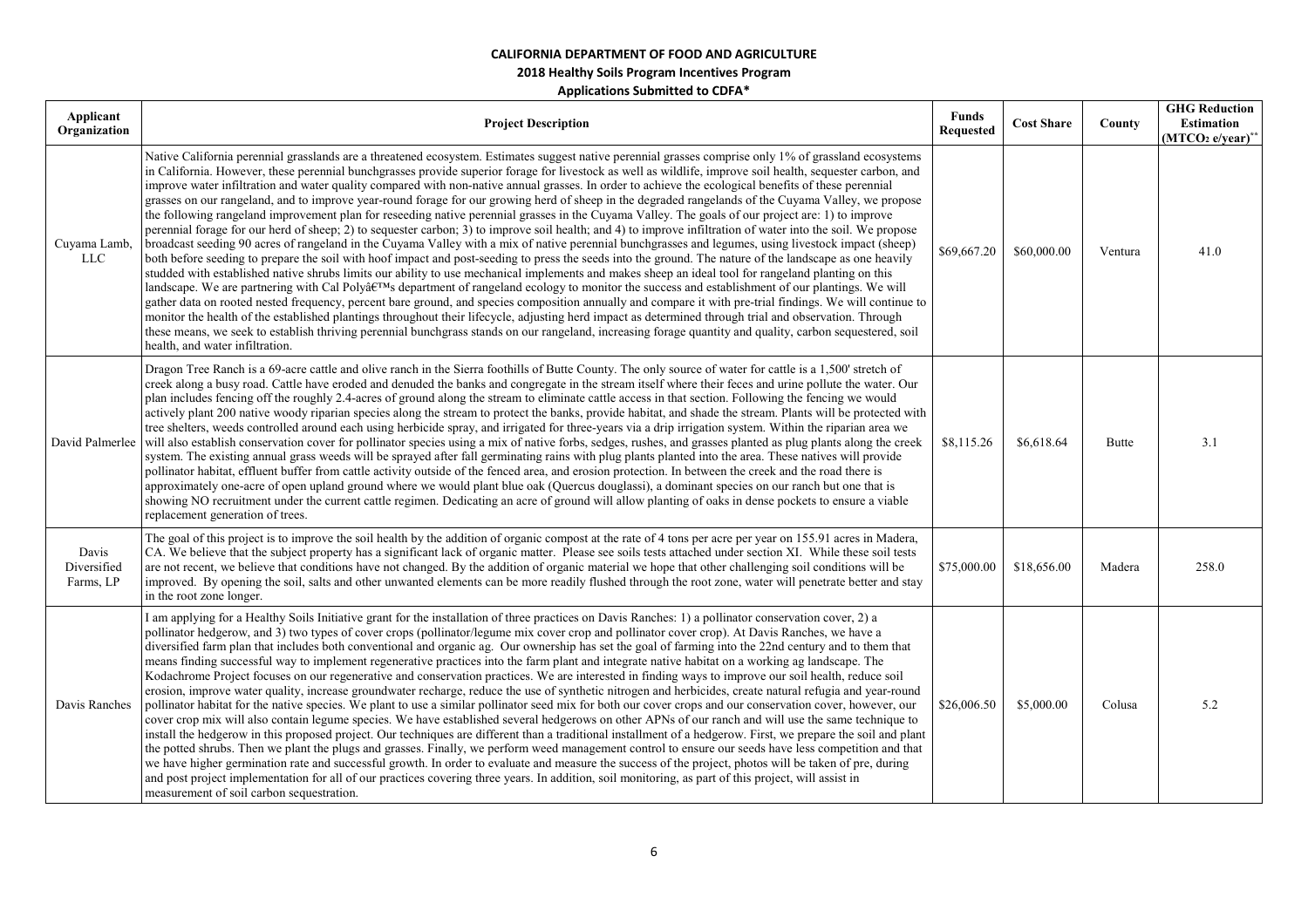| Applicant<br>Organization   | <b>Project Description</b>                                                                                                                                                                                                                                                                                                                                                                                                                                                                                                                                                                                                                                                                                                                                                                                                                                                                                                                                                                                                                                                                                                                                                                                                                                                                                                                                                                                                                                                                                                                                                                                                                                                                                                                                                                                                                                                                                                  | <b>Funds</b><br><b>Requested</b> | <b>Cost Share</b> | County         | <b>GHG Reduction</b><br><b>Estimation</b><br>$(MTCO2 e/year)*$ |
|-----------------------------|-----------------------------------------------------------------------------------------------------------------------------------------------------------------------------------------------------------------------------------------------------------------------------------------------------------------------------------------------------------------------------------------------------------------------------------------------------------------------------------------------------------------------------------------------------------------------------------------------------------------------------------------------------------------------------------------------------------------------------------------------------------------------------------------------------------------------------------------------------------------------------------------------------------------------------------------------------------------------------------------------------------------------------------------------------------------------------------------------------------------------------------------------------------------------------------------------------------------------------------------------------------------------------------------------------------------------------------------------------------------------------------------------------------------------------------------------------------------------------------------------------------------------------------------------------------------------------------------------------------------------------------------------------------------------------------------------------------------------------------------------------------------------------------------------------------------------------------------------------------------------------------------------------------------------------|----------------------------------|-------------------|----------------|----------------------------------------------------------------|
| Deep Roots<br>Ranch         | I am applying for a grant to fund the installation of two practices on Deep Roots Ranch: 1) a hedgerow, bordering on 1500 feet of two parcels, and 2) a<br>riparian forest buffer on a degraded creek that flows through the property with sparse vegetation and eroding banks. Through the implementation of the<br>riparian buffer, I will create a thriving riparian zone with trees, shrubs and wetland plants that will enhance this creek. I will include fencing in this project<br>to protect the area from grazing livestock. Ultimately, both of these woody plantings will store carbon in the soil, stabilize streambanks, improve soil<br>health, and increase biodiversity on the farm. Increasing the biodiversity of the ranch is a primary goal. Planting a hedgerow made up of trees and shrubs<br>along the farm boundary will provide many benefits: protecting soil and building soil health; increasing wildlife habitat, which brings in beneficial<br>insects, raptors, songbirds and pollinators as well as soil biological activity. Vegetation creates corridors connecting fragmented areas, as well as site-<br>specific benefits such as shade for livestock and perching sites for raptors and insect-eating birds. Planting vegetation in hedgerows on the ranch helps to<br>buffer extreme weather events, stores carbon, and makes the farm more resilient. Evaluating and measuring success is an ongoing activity, as I walk the<br>hedgerow and riparian forest buffer, I will observe how well the plants are growing, the improved streambanks, and wildlife utilizing the newly planted<br>habitat. Seeing the plants grow, observing the wildlife, watching the leaves develop and then turn color and fall to replenish the soil all are ways I will<br>measure, evaluate, and appreciate the biological diversity that the hedgerow and riparian forest buffer bring to my farm. | \$24,200.03                      | \$6,291.00        | Santa Cruz     | 8.0                                                            |
| Deitrich Zook               | On a small farm we plan to enrich the soil with compost to create an environment where vegetables can be grown for market with minimal disturbance of<br>the soil. We plan to add organic biomass to reduce or eliminate the need for tillage, provide weed control and conserve soil moisture.                                                                                                                                                                                                                                                                                                                                                                                                                                                                                                                                                                                                                                                                                                                                                                                                                                                                                                                                                                                                                                                                                                                                                                                                                                                                                                                                                                                                                                                                                                                                                                                                                             | \$3,550.00                       | \$500.00          | Butte          | 6.0                                                            |
| Dennis M.<br>Serpa, Jr.     | Application of compost at three locations in Stanislaus and Merced Counties including 33.2 Acres Organic, 27.2 Acres Organic and 19.5 Acres<br>Conventional totaling 79.9 acres. The goal will be to improve soil health, add organic matter, sequester carbon and reduce atmospheric GHG's by adding<br>8 tons per acre of compost derived from manure.                                                                                                                                                                                                                                                                                                                                                                                                                                                                                                                                                                                                                                                                                                                                                                                                                                                                                                                                                                                                                                                                                                                                                                                                                                                                                                                                                                                                                                                                                                                                                                    | \$31,960.00                      | \$10,278.34       | Stanislaus     | 352.0                                                          |
| Diamond W<br>Cattle Company | The project will design and implement a prescribed grazing management plan using low-stress livestock handling and stockmanship to keep rangeland<br>open and reduce the requirement for additional fencing. A prescribed grazing management plan will be developed with the assistance of a certified<br>professional range manager in response to the climatic, vegetative and animal welfare conditions of the system and seek to address soil health, forage<br>production, and cattle health and well-being. Implementation of the grazing management plan will seek to achieve the following goals 1) increase the<br>organic content of the soil, 2) improve forage production and species distribution, 3) improve distribution of cattle and better stewardship of cattle, 4)<br>improved water holding capacity of the soil and improvement of soil health. Low-stress livestock handling will be employed with the prescribed grazing<br>management plan to move cattle in a way that improves cattle welfare, thereby increasing economic and environmental value of the operation. The<br>project will cover the entire 12,500 acres that is currently grazed. The funding from this grant will cover 4,970 acres and three soil tests per year with the<br>remaining acres covered in-kind by Diamond W Cattle Ranch. This further demonstrates the commitment of Diamond W Cattle Ranch to regenerative<br>and climate smart ranching practices.                                                                                                                                                                                                                                                                                                                                                                                                                                                             | \$75,000.00                      | \$112,950.00      | Los<br>Angeles | 63.0                                                           |
| Dirt Farmer and<br>Company  | Looking into Compost and Till/no Till practices: We have and will be continuing to planting more permanent cover crop and spread compost.                                                                                                                                                                                                                                                                                                                                                                                                                                                                                                                                                                                                                                                                                                                                                                                                                                                                                                                                                                                                                                                                                                                                                                                                                                                                                                                                                                                                                                                                                                                                                                                                                                                                                                                                                                                   | \$50,000.00                      | \$25,000.00       | Sonoma         | N/A                                                            |
| Don Schroer                 | This project will implement cover crops on a 54 acre walnut (30 acres) and almond (14 $\&$ 16 acres) orchard through no till drilling. The cover crop mix<br>that will be used is a 'Seeds for Bees' Mustard Mix applied at 8 pounds/acre. Cover crops will help with compaction management, is beneficial for bees<br>and other insects, helps suppress nematodes without the use of chemicals, and decreases runoff water. The recipient wants to be sustainable in his surface<br>water practices.                                                                                                                                                                                                                                                                                                                                                                                                                                                                                                                                                                                                                                                                                                                                                                                                                                                                                                                                                                                                                                                                                                                                                                                                                                                                                                                                                                                                                       | \$20,933.28                      | \$3,450.00        | Glenn          | 14.0                                                           |
| Dou Moua Lee<br>Farms       | We would like to improve our management practices in our 35-acres of Southeast Asian specialty vegetables and one acre of jujubes by incorporating 4<br>and 5 tons per acre compost into the soil. Compost would help to improve of soil biota, texture, fertility, and holding of moisture in the root zone area. In<br>the winter we let 12 acres go fallow until the spring. We would like to reduce the amount of winter weeds and restore the soil nutrients by growing a<br>winter nitrogen source legume cover crop in the fallow blocks. Implementing these two practices into our management routine should allow us to reduce<br>our synthetic nitrogen application and become less reliant on synthetic inputs. We would focus our input labor on managing cover crops and the ongoing<br>development of soil fertility while maintaining of conservation and agroecology management practices. The success of incorporating these practices<br>would be the evaluation of soil composition and fertility through soil analysis. We would like to contribute to a better understanding of cover cropping<br>and composting in southeast Asian specialty vegetable crops. As an extension of measuring these practices in our orchards and vegetable fields would be<br>to sweep the orchard to evaluate natural enemies and pollinator populations in the habitat added.                                                                                                                                                                                                                                                                                                                                                                                                                                                                                                                                         | \$29,185.12                      | \$0.00            | Fresno         | 80.9                                                           |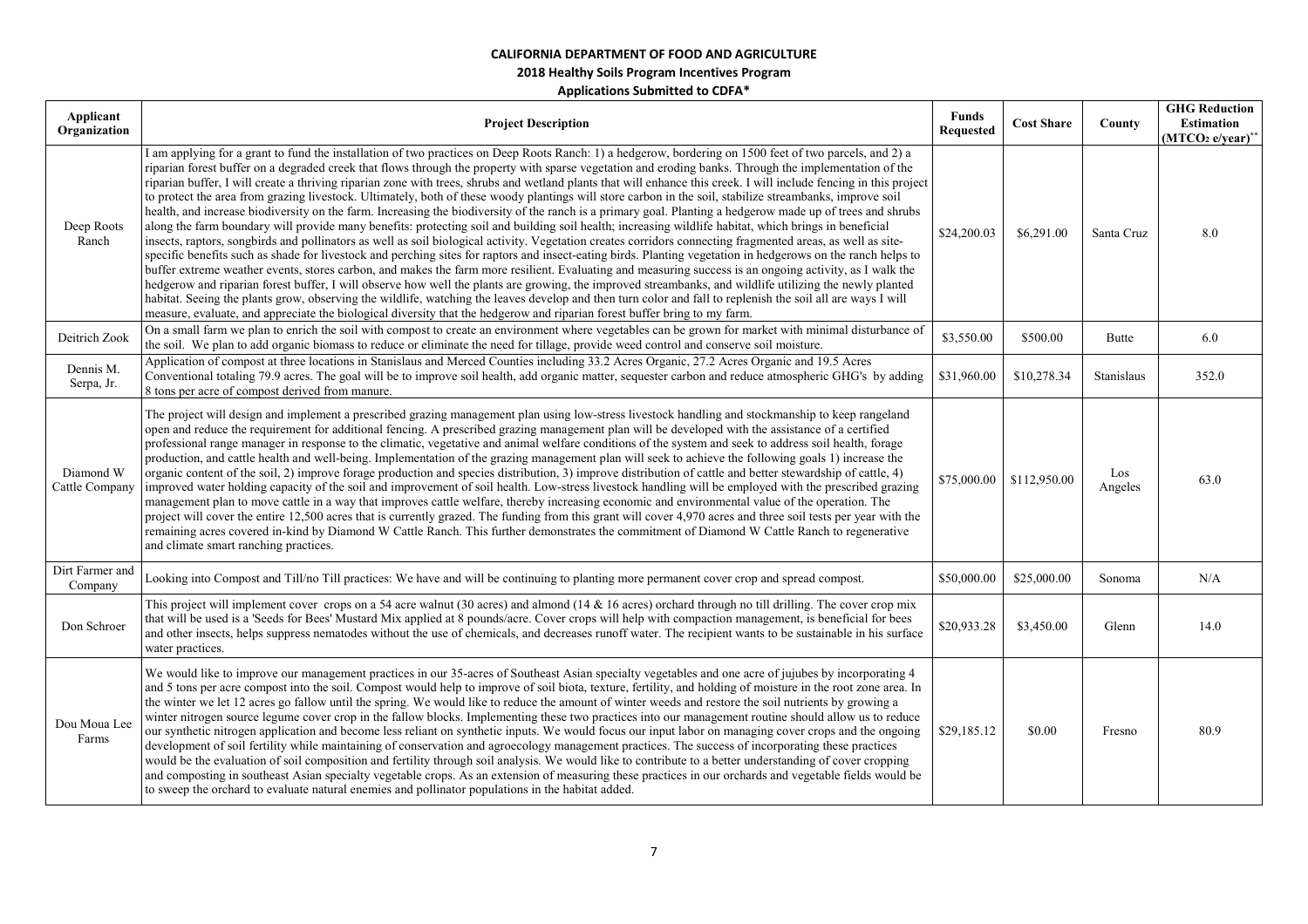| Applicant                            |                                                                                                                                                                                                                                                                                                                                                                                                                                                                                                                                                                                                                                                                                                                                                                                                                                                                                                                                                                                                                                                                                                                                                                                                                                                                                                                                                                                                                                                                                                                                                                                                                                                                                                                                                                                                                                                                      | <b>Funds</b>     |                   |             | <b>GHG Reduction</b>      |
|--------------------------------------|----------------------------------------------------------------------------------------------------------------------------------------------------------------------------------------------------------------------------------------------------------------------------------------------------------------------------------------------------------------------------------------------------------------------------------------------------------------------------------------------------------------------------------------------------------------------------------------------------------------------------------------------------------------------------------------------------------------------------------------------------------------------------------------------------------------------------------------------------------------------------------------------------------------------------------------------------------------------------------------------------------------------------------------------------------------------------------------------------------------------------------------------------------------------------------------------------------------------------------------------------------------------------------------------------------------------------------------------------------------------------------------------------------------------------------------------------------------------------------------------------------------------------------------------------------------------------------------------------------------------------------------------------------------------------------------------------------------------------------------------------------------------------------------------------------------------------------------------------------------------|------------------|-------------------|-------------|---------------------------|
| Organization                         | <b>Project Description</b>                                                                                                                                                                                                                                                                                                                                                                                                                                                                                                                                                                                                                                                                                                                                                                                                                                                                                                                                                                                                                                                                                                                                                                                                                                                                                                                                                                                                                                                                                                                                                                                                                                                                                                                                                                                                                                           | <b>Requested</b> | <b>Cost Share</b> | County      | Estimation                |
| <b>DuMOL</b> Estate<br>Vineyard, LLC | We have three goals we hope to achieve with this project. The first is to increase organic matter and microbial biomass in the soil to improve the efficacy<br>of (but ultimately eliminate the need for) organic fertilizers and eliminate the need for chemical fertilizers and machine cultivation in our estate owned<br>and leased vineyards. Next we would like to increase the structural stability of the soil to prevent erosion and finally we would like to increase the water<br>holding capacity of the soil to reduce the need for irrigation. We will gauge the success of these efforts through before and after soil studies and by<br>tracking water usage. Note: In the Project Logistics portion of the application, the 4th APN#110-240-007 is leased land. The owner's letter of permission<br>came password protected. I am not authorized to share the password so I copied the PDF into a Word document and attached it. As a result, his signature<br>does not appear properly. If this is not acceptable please contact me, juile@dumol.com, and we will come up with another solution. Thank you.                                                                                                                                                                                                                                                                                                                                                                                                                                                                                                                                                                                                                                                                                                                                        | \$28,164.00      | \$22,336.50       | Sonoma      | $(MTCO2 e/year)*$<br>71.0 |
| <b>Edgar Perez</b>                   | Evaluate the health of the soil by growing cover crops during the rotation and applying compost and tilling it the soil to increase organic matter.                                                                                                                                                                                                                                                                                                                                                                                                                                                                                                                                                                                                                                                                                                                                                                                                                                                                                                                                                                                                                                                                                                                                                                                                                                                                                                                                                                                                                                                                                                                                                                                                                                                                                                                  | \$75,000.00      | \$0.00            | Stanislaus  | 166.2                     |
| Eilers Ranch<br><b>LLC</b>           | In order to build organic soil quality and reduce atmospheric greenhouse gases, our farm, Eilers Ranch LLC, will plant cover crops in our walnut<br>orchards. By doing this we will improve water penetration, weed suppression, dust control, compaction management, water infiltration and holding<br>capacity, as well as addressing the reduction of runoff. The goal is to implement more sustainable farming practices. The project will be evaluated<br>annually to ensure desired outcomes of increased soil health for the trees, lower greenhouse gases and improved air quality. Our family has farmed in<br>Linden since 1850. We have worked hard to keep the farm in our family. In fact, after my father passed away 3 years ago, my husband and I quit<br>working in our professions (engineering and anesthesia) in order to continue our farm. We have taken classes at UC Davis, where we learned about the<br>importance of cover crops. We plan to teach our children, the next generation, about these important management practice. We currently have 55 acres<br>planted with a cover crop and would like to expand this to include 211 new acres of cover crop. We are aware that the maximum amount funded for the<br>grant will be reached at 169 acres, but will plant the remaining 42 acres through funding by Eilers Ranch LLC. At Eilers Ranch LLC, we offer quality<br>jobs and increase family income with long term job retention, offering on the job training thus increasing job readiness. We offer free housing to our<br>employees on our property thus bringing their jobs and property close together by the employees residing on our ranch. We reduce exposure to pesticides<br>by mandating annual pesticide training. We will continue to make a difference in our community and hope to impact the world around us. | \$74,829.00      | \$40,214.35       | San Joaquin | 49.0                      |
| Elke Vineyards                       | The hedgerow plantings and the riparian forest buffer are designed in concert to reduce run-off and soil erosion, reduce drift from chemical sprays and<br>dust associated with normal agricultural practices, provide wildlife habit and reduce stream temperatures and improve the interactions between plant<br>pollinators and beneficial insects, create carbon syncs in the increased woody biomass of the plantings over time. The hedgerows will be located around<br>the perimeter of the property to reduce sediment and erosion into adjacent waterways. The riparian forest buffer will use native trees and undergrowth<br>plants to help stabilize compromised areas of the stream bed. This will be a complete stream bank restoration from an on stream reservoir, with the goal<br>to eventually create a seamless reconnected stream channel. The cover crop and compost component of this project is focused on soil health and proper<br>nutrient composition of the soil. The cover crop will be selected based on its ease of cultivation and renewal year on year, as well as its soil holding<br>properties. Cover crop being a good habitat for pollinators and beneficial insects will also be taken into account as the cover crop, compost, and perennial<br>plants of the hedgerow and buffer, should all compliment each other.                                                                                                                                                                                                                                                                                                                                                                                                                                                                                                        | \$42,034.08      | \$51,475.00       | Mendocino   | 24.6                      |
| Elkhorn Slough<br>Foundation         | This project proposes to create a riparian forest buffer at Brothers Ranch to reduce erosion and runoff from nearby fields, improve habitat for beneficial<br>species, increase rainwater infiltration, and remove a source of invasive weeds. This project will also be used as an example of responsible land<br>management in outreach to the public and neighboring landowners. The project will create a buffer of native hardwood trees and shrubs between the farm<br>fields owned by the Elkhorn Slough Foundation and the nearby Carneros Creek, the largest source of freshwater and also one of the largest sources of<br>pollutants entering into the slough. Creating this riparian forest buffer will result in improved water quality, decreased runoff, increased carbon<br>sequestration, improved wildlife habitat, and many other positive outcomes. The Elkhorn Slough Foundation's professional land stewardship team will<br>perform annual monitoring of: all trees planted in the project, any invasive weed resprouts, and will take aerial photos each spring to record tree canopy<br>extent. ESF will also monitor for erosion and runoff during winter storms and will quickly deal with any rills or gullies that form. Success will be shown<br>by tree survival rates of greater than 70%, increasing percentages for forest canopy and native plant cover, and reduced incidences of erosion or runoff.                                                                                                                                                                                                                                                                                                                                                                                                                             | \$67,084.40      | \$51,022.00       | Monterey    | 13.0                      |
| Emilio<br>Guglielmo<br>Winery        | Since 1925 the Guglielmo Family has been growing grapes and making wine on the property here in Morgan Hill. We at the winery are aware that this is<br>only possible through using sustainable practices. We hope to lower our GHG Emissions by implementing several new practices that we are convinced<br>will help us achieve the goal of continuity in wine quality and production. We will be implementing a no-till system for our vineyards: we have reduced<br>from deeper tillage to disking in the past few years and are convinced this is the next step. We also plan on implementing a dual species cover crop (some<br>of the grant money will go to purchasing a no-till drill) and spreading compost in our ~47 acres of vineyards. We hope to boost biodiversity and raise our<br>yields without resorting to the use of chemical fertilizers. We will sample our soils once a year, using the HSP Soil Sampling Protocol for Soil Organic<br>Matter Analysis. One sample for our property should be sufficient as our soil is very homogenous. Another large part of measuring the success of our<br>project will be seeing the differences in yields of our vines over the 3 years of the project.                                                                                                                                                                                                                                                                                                                                                                                                                                                                                                                                                                                                                                               | \$53,400.00      | \$15,000.00       | Santa Clara | 125.3                     |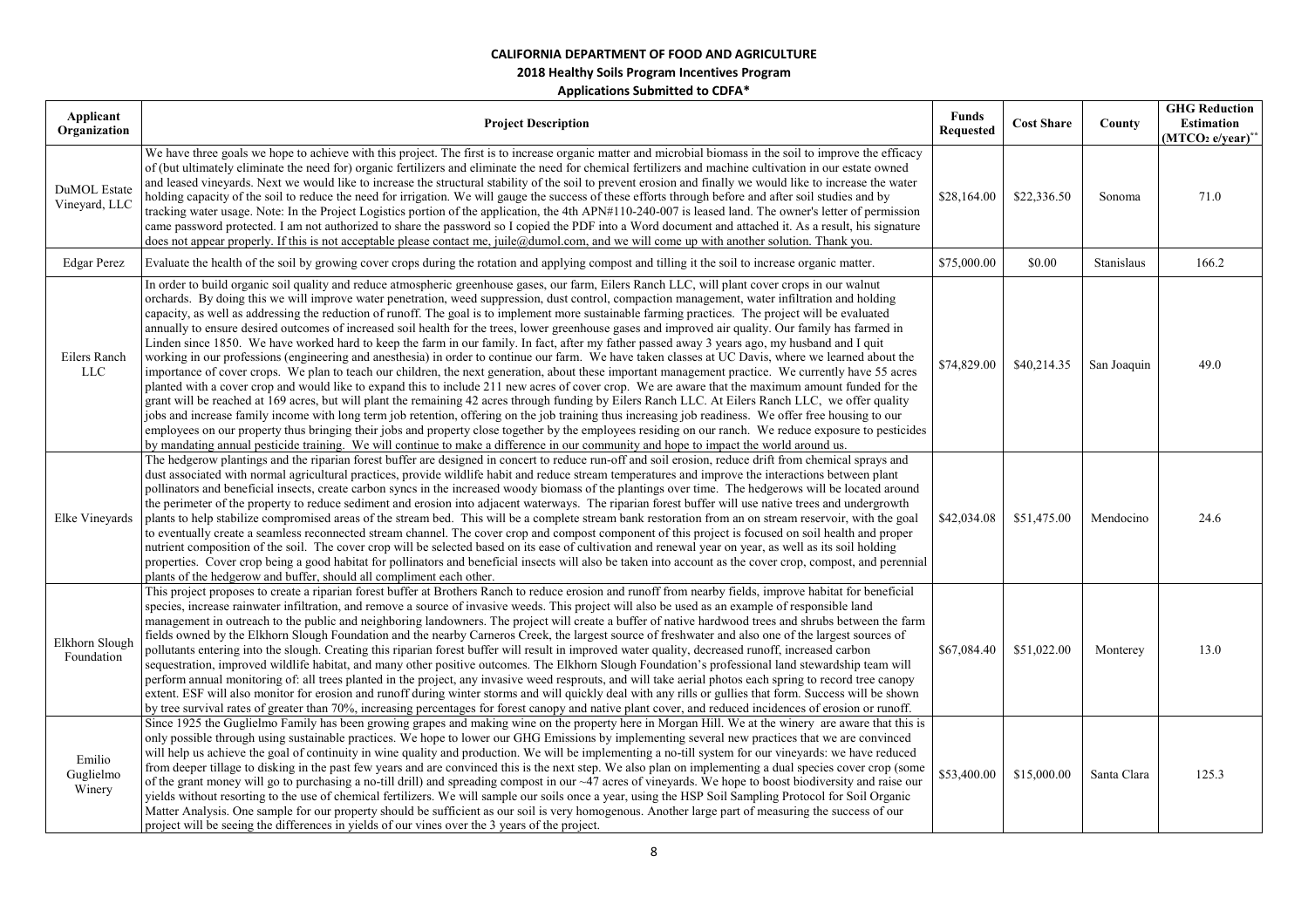**2018 Healthy Soils Program Incentives Program** 

| Applicant<br>Organization                           | <b>Project Description</b>                                                                                                                                                                                                                                                                                                                                                                                                                                                                                                                                                                                                                                                                                                                                                                                                                                                                                                                                                                                                                                                                                                                                                                                                                                                                                                                                                                                                                                                                                                                                                                                                                                                                                                                                                                                                                                                                                                                                                                                                      | <b>Funds</b><br><b>Requested</b> | <b>Cost Share</b> | County             | <b>GHG Reduction</b><br><b>Estimation</b><br>$(MTCO2 e/year)^*$ |
|-----------------------------------------------------|---------------------------------------------------------------------------------------------------------------------------------------------------------------------------------------------------------------------------------------------------------------------------------------------------------------------------------------------------------------------------------------------------------------------------------------------------------------------------------------------------------------------------------------------------------------------------------------------------------------------------------------------------------------------------------------------------------------------------------------------------------------------------------------------------------------------------------------------------------------------------------------------------------------------------------------------------------------------------------------------------------------------------------------------------------------------------------------------------------------------------------------------------------------------------------------------------------------------------------------------------------------------------------------------------------------------------------------------------------------------------------------------------------------------------------------------------------------------------------------------------------------------------------------------------------------------------------------------------------------------------------------------------------------------------------------------------------------------------------------------------------------------------------------------------------------------------------------------------------------------------------------------------------------------------------------------------------------------------------------------------------------------------------|----------------------------------|-------------------|--------------------|-----------------------------------------------------------------|
| Empresas Del<br>Bosque, Inc.                        | Increase organic matter in soil by adding compost consistently for the next 3 year.                                                                                                                                                                                                                                                                                                                                                                                                                                                                                                                                                                                                                                                                                                                                                                                                                                                                                                                                                                                                                                                                                                                                                                                                                                                                                                                                                                                                                                                                                                                                                                                                                                                                                                                                                                                                                                                                                                                                             | \$72,300.00                      | \$0.00            | Merced             | 708.3                                                           |
| Eric Rubio                                          | Compost amendment will greatly benefit the soil on this property. The soil is composed of Mottsville loamy coarse sand and Artray sandy loam. These<br>soils naturally are low to very low in organic mater. Becuase of this these soils are highly erodible, low fertility and low water holding capacity.                                                                                                                                                                                                                                                                                                                                                                                                                                                                                                                                                                                                                                                                                                                                                                                                                                                                                                                                                                                                                                                                                                                                                                                                                                                                                                                                                                                                                                                                                                                                                                                                                                                                                                                     | \$75,000.00                      | \$14,940.00       | Lassen             | 387.2                                                           |
| Ernest Righetti<br>Corporation                      | Mulching is a powerful tool we want to use in our avocado orchard. Mulch improves the physical, chemical and biological characteristics of the soil and<br>brings our mineral soil closer to the root environment to which the avocado is natively adapted. With mulching both aeration and water infiltration are<br>improved. Three mineral elements are regarded as especially important for healthy and prolific root growth phosphorus (P), calcium (Ca) and boron (B).<br>All three have been observed to increase under mulch. Tree stress is reduced, tree health improves, fruit size increases and yields increase. With<br>mulching water is better retained in the soil and weed competition is drastically reduced. Mulching improves soil temperature and creates optimum<br>environment for avocado root growth, which in turn helps the avocado tree fight off pest and disease like Phytophthora cinnamomic or avocado root rot.<br>We will take soil samples, track yield results and photo document the project yearly. The major goal is to enhance avocado tree health and sequester<br>carbon. We will source the mulch material just a short distance away from the ranch, stockpile the mulch and then with our own equipment we will apply<br>the mulch to our orchards.                                                                                                                                                                                                                                                                                                                                                                                                                                                                                                                                                                                                                                                                                                                               | \$59,754.96                      | \$14,000.00       | San Luis<br>Obispo | 5.0                                                             |
| Family of<br>Johancharles and<br><b>Susan Boers</b> | Project will be implemented over two adjacent parcels to convert persimmon, lemon and other non-native plantings to native habitat, reduce erosive<br>forces, revitalize stagnant declining soil health and provide forage for critically endangered San Clemente Island goats. Erosive storm water will be<br>channeled to restore riparian habitat in low-lying seasonal wetland areas. By increasing the organic content of the soil, runoff from an uphill chemically<br>sprayed citrus grove and vineyard can be filtered thereby improving water quality. Project is located in heart of Temecula Valley Wine Country, an area<br>of statewide importance as unique farmland that is increasingly being cultivated with irrigated and tilled monoculture crops and non-native species.<br>Growth of local wineries is driving a significant increase in traffic and development. These practices will also have positive benefits on the surrounding<br>agricultural area by increasing wildlife pollinators and beneficial insects, reducing soil and wind erosion as well as pollutants in the air and water. Goats<br>will be utilized for systematic controlled grazing of property to control invasive weeds and clear fire-prone grasses while liberally sprinkling droppings<br>everywhere. They'll do this all in a completely carbon-friendly manner. No herbicides or heavy machinery required. The goats we plan to purchase<br>have a foggy history. Lore says they were dropped off on the islands by the Spaniards as a food source, however genetic testing with Spanish heirloom<br>goats shows no DNA connection. Their milk fat is high and their meat is mild. With all the restaurants, wineries and boutiques in the area, there is a ready<br>market for local, heirloom meat, dairy and cosmetic products. Developing a sustainable use for this animal can actually help increase the total herd size<br>(about 700 worldwide) by increasing demand and motivating farmers to take on this breed. | \$74,927.88                      | \$20,305.76       | Riverside          | 5.0                                                             |
|                                                     | The goal of the Surprise Valley Regeneration Project is to implement a farm system in which natural ecosystem processes enhance the nutrient and water<br>cycles as well as overall health and productivity of the plant community. We expect to measure annual increased total nutrient yield of the field (nutrient<br>density x net productivity), soil organic matter, water holding capacity, and above and below ground biodiversity. The operation of the system will<br>Fat Uncle Farms depend on the interaction of three components; trees, livestock, and a harvestable pasture (technically called a poly-culture pasture-crop). This grant fills<br>the need of building and integrating the third component. Whereas previously, the field had been exclusively monocropped, now sheep and cows will be<br>able to graze a diverse paddock of grains and legumes before and after harvest all while benefiting from the shade and deep nutrient cycling of a tree<br>canopy, which will in turn be harvested for human and animal consumption.                                                                                                                                                                                                                                                                                                                                                                                                                                                                                                                                                                                                                                                                                                                                                                                                                                                                                                                                                                    | \$69,583.08                      | \$4,500.00        | Modoc              | 9.0                                                             |
| Ferreira Dairy                                      | This project will implement seasonal legume cover crops on 160 acres of certified organic, grazed, irrigated pasture over three years to increase soil<br>health and productivity. The goal of the project is to sequester greenhouse gases and improve soil health. Cover crops are expected to reduce total GHG<br>emissions, provide n-fixation, increase infiltration, decrease compaction, and enhance diversity of wildlife habitat and water quality. Monitoring and<br>evaluation of cover crops will be conducted ensure long term success and sustainability of the project. Landowner would like to continue using this<br>practice after the project period.                                                                                                                                                                                                                                                                                                                                                                                                                                                                                                                                                                                                                                                                                                                                                                                                                                                                                                                                                                                                                                                                                                                                                                                                                                                                                                                                                        | \$71,960.00                      | \$3,000.00        | Humboldt           | 13.0                                                            |
|                                                     | We would like to mulch the 14 year old grove, to improve soil in certain places are very sandy and in other places are very clay like. It would also help<br>Five Safe T LLC the soil erosion, and improve the canopy, which would make the trees healthier, and help increase the production of avocados, and reduce water usage.<br>This will reduce atmospheric GHG specially in the sandy soil we have.                                                                                                                                                                                                                                                                                                                                                                                                                                                                                                                                                                                                                                                                                                                                                                                                                                                                                                                                                                                                                                                                                                                                                                                                                                                                                                                                                                                                                                                                                                                                                                                                                     | \$15,000.00                      | \$15,000.00       | Los<br>Angeles     |                                                                 |
| Francis J<br>Cummins Jr                             | Our goal is to establish a vibrant subsurface environment and thus establish a foundation where a host of factors will be affected. This include a better<br>soil substrate that's produces soil that is less compacted and will facilitate better water management, a more diverse fungi and bacteria environment that<br>will symbiotically aid terrestrial ecosystem and give more nutritious outputs, and provide a supportive environment for pollinators and wildlife. These<br>when accomplished will establish a ecosystem supporting nutritious fruits and vegetables.                                                                                                                                                                                                                                                                                                                                                                                                                                                                                                                                                                                                                                                                                                                                                                                                                                                                                                                                                                                                                                                                                                                                                                                                                                                                                                                                                                                                                                                 | \$55,000.00                      |                   | Solano             | 92.7                                                            |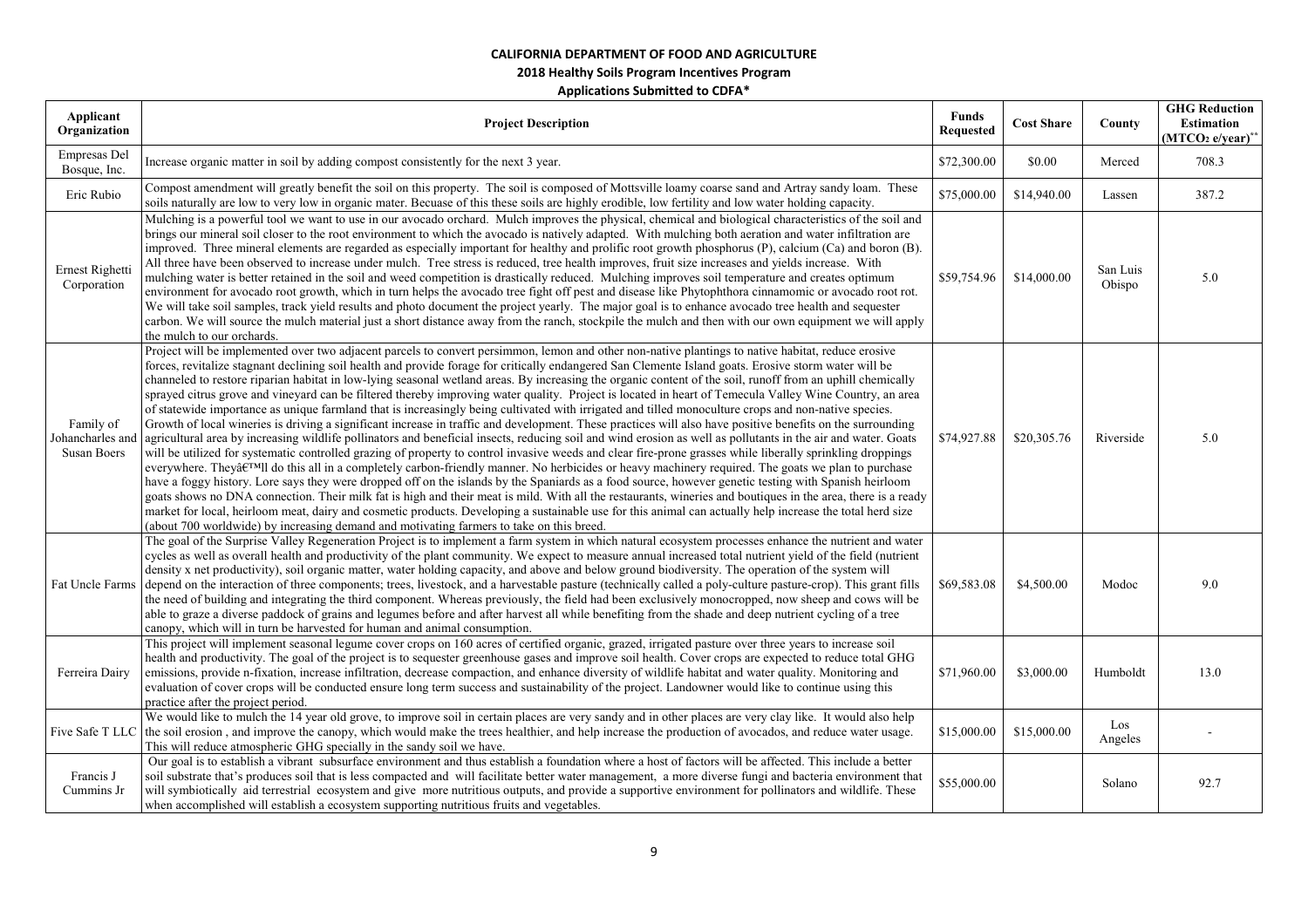### **2018 Healthy Soils Program Incentives Program**

| Applicant<br>Organization         | <b>Project Description</b>                                                                                                                                                                                                                                                                                                                                                                                                                                                                                                                                                                                                                                                                                                                                                                                                                                                                                                                                                                                                                                                                                                                                                                                                                                                                                                                                                                                                                                               | <b>Funds</b><br><b>Requested</b> | <b>Cost Share</b> | County             | <b>GHG Reduction</b><br><b>Estimation</b><br>$(MTCO2 e/year)*$ |
|-----------------------------------|--------------------------------------------------------------------------------------------------------------------------------------------------------------------------------------------------------------------------------------------------------------------------------------------------------------------------------------------------------------------------------------------------------------------------------------------------------------------------------------------------------------------------------------------------------------------------------------------------------------------------------------------------------------------------------------------------------------------------------------------------------------------------------------------------------------------------------------------------------------------------------------------------------------------------------------------------------------------------------------------------------------------------------------------------------------------------------------------------------------------------------------------------------------------------------------------------------------------------------------------------------------------------------------------------------------------------------------------------------------------------------------------------------------------------------------------------------------------------|----------------------------------|-------------------|--------------------|----------------------------------------------------------------|
| Four Elements<br>Farm             | In the interest of soil stewardship and long-term sustainability, and with the goals of improved weed management, reduced water use and reduced<br>fertilizer applications, Four Elements Farm seeks funding to implement the practices of Mixed-Species Cover Cropping in our fields & orchard alleys,<br>and Mulching with wood chips in our three orchards. We seek to farm in a way that has a positive effect on our climate, and the available funds through<br>this incentive program further enable us to do so, by making these practices more feasible for our small, organic farm. The success of this project will be<br>measured qualitatively and quantitatively through an evaluation of past soil samples in comparison with samples taken during and after the grant period of<br>three years (2019-2021), and through the measurement of carbon sequestration using the greenhouse gas calculator available through the USDA's<br>COMET Planner.                                                                                                                                                                                                                                                                                                                                                                                                                                                                                                       | \$12,645.84                      | \$3,100.00        | San Luis<br>Obispo | 2.4                                                            |
| Frey Vineyards,<br>Ltd.           | Frey Vineyards, Ltd. is seeking funding to establish hedgerows and riparian buffer zones along the edges of vineyards. These strips of herbaceous and<br>woody plants will sequester carbon and create habitat for wildlife. Success of the project will be determined by the establishment of plants, and will<br>increase as plants mature and provide greater ecosystem functions.                                                                                                                                                                                                                                                                                                                                                                                                                                                                                                                                                                                                                                                                                                                                                                                                                                                                                                                                                                                                                                                                                    | \$25,942.77                      | \$20,050.00       | Mendocino          | 3.6                                                            |
| GEDNGM,<br>LLC. Capricho<br>farms | Addition of compost to improve soil in fairly rocky terrain and to sequester carbon. Clover cover crops to add nitrogen to poor soil and to prevent erosion<br>on hilly terrain.                                                                                                                                                                                                                                                                                                                                                                                                                                                                                                                                                                                                                                                                                                                                                                                                                                                                                                                                                                                                                                                                                                                                                                                                                                                                                         | \$24,448.44                      | \$3,600.00        | Orange             | 77.1                                                           |
| GEH Farms Inc.                    | This farm has been in the Hawes Family since 1863. It is on the Western side of where Cow Creek meets the Sacramento River. It is one of the last large<br>parcels of land left for farming in our area. It has water rights from both Cow Creek and the Sacramento River. This ground has been farmed on and off<br>by our family for over 150 years, and is need of compost to improve the organic mater of the soil. My eventual goal is to grow produce for our local farm<br>market. Currently we are farming wheat on the property.                                                                                                                                                                                                                                                                                                                                                                                                                                                                                                                                                                                                                                                                                                                                                                                                                                                                                                                                | \$65,250.00                      | \$29,798.00       | Shasta             | 351.2                                                          |
| Gerald Chooljian<br>Farms         | The project will add compost and gypsum to our sandy soils during the winter months to boost the soil profile along with planting a cover crop in the fall<br>to give the soil some organic matter and keep the grapevines healthy.                                                                                                                                                                                                                                                                                                                                                                                                                                                                                                                                                                                                                                                                                                                                                                                                                                                                                                                                                                                                                                                                                                                                                                                                                                      | \$73,697.06                      | \$29,655.00       | Fresno             | 464.3                                                          |
| Gilardi's Family<br>Farm          | Gilardi's Family Farm is a small family-farm that raises pasture eggs from about 5,000 chickens and grazes 10 to 15 beef cows. The Gilardi's Family<br>Farm is one of twelve Carbon Farm Plans written by the Marin Carbon Project collaborative. The farm is eager to implement their Carbon Farm Plan and<br>this project, planting a hedgerow, would be their first step towards bringing their Carbon Farm Plan to life. The project is to install 250 native plants (trees<br>and shrubs) to create a 751 linear-foot long hedgerow along the perimeter of the ranch. In addition to the hedgerow, the Gilardi's need to develop a water<br>system in order to irrigate the hedgerow. The project, including the water development, was selected for State Coastal Conservancy funding through the<br>Carbon Farming for Agriculture and Watershed Resilience Work Program through the Marin Resource Conservation District, which provides planning,<br>design and implementation assistance to landowners. The program will provided continued support to the project with the assistance of several other local<br>natural resources agencies all the way through the monitoring phase. The partners working on this project are part of the Marin Carbon Project<br>collaborative, which is dedicated to helping landowners implement their Carbon Farm Plans and learning from lessons and successes in order to assist<br>future climate-beneficial projects. | \$13,170.00                      | \$38,619.00       | Marin              | 3.0                                                            |
| Giving Trees<br>Ranch             | Restoration of almond orchards ecosystem with the introduction of woody plants in a hedgerow to encourage beneficial insects, biomass, water retention,<br>carbon sequestration, and general beautification of the land. With the proper applications of plants applied to the property to restore habitat loss for native<br>pollinators like Leaf-cutter, bumbles, Mason, Miner, digger, carpenter bees. Providing a balanced diet of pollen and nectar from a verity of plants to help<br>alleviate multiple stress disorder one of the leading theories behind colony collapse. Diversifying the food source for pollinators, farmers will experience<br>less dependency on outside inputs for the crop production. Predatory insects that find refuge within the Hedgerow will help to reduce the amount of<br>insecticide need for almond production. As the hedge row sequesters carbon it also absorbs nutrients and help retain water that would have run off taking<br>top soil with it, all as its creating biomass for the soils food web. Educating people with field results on the importance of native plants will encourage the<br>practice to remain established and expand to other practices. The 3 years of monitoring will prove beneficial far beyond as it becomes self-sustaining.                                                                                                                                                              | \$67,378.74                      | \$5,000.00        | Glenn              | 12.0                                                           |
| Glenn McGourty                    | The project takes place on $\sim 8$ acres next to the Russian River, where the banks are receding due to erosion. This project aims to fortify the banks by<br>establishing a riparian herbaceous cover of a native sedge grass and a riparian forest buffer of cottonwoods and oaks. In addition, this project intends to<br>repair degraded soils in perennial vineyards through compost application of purchased compost with a C:N of >11, applied at 7tons/acre, and an<br>incorporation of Cover Crop after compost application. Success of the project will be measured through soil tests of the banks and vineyards to determine<br>OM levels, and visual inspection through photo monitoring of erosion damage on banks and healthy establishment of grass and tree transplants.                                                                                                                                                                                                                                                                                                                                                                                                                                                                                                                                                                                                                                                                               | \$29,246.66                      | \$11,220.00       | Mendocino          | 34.7                                                           |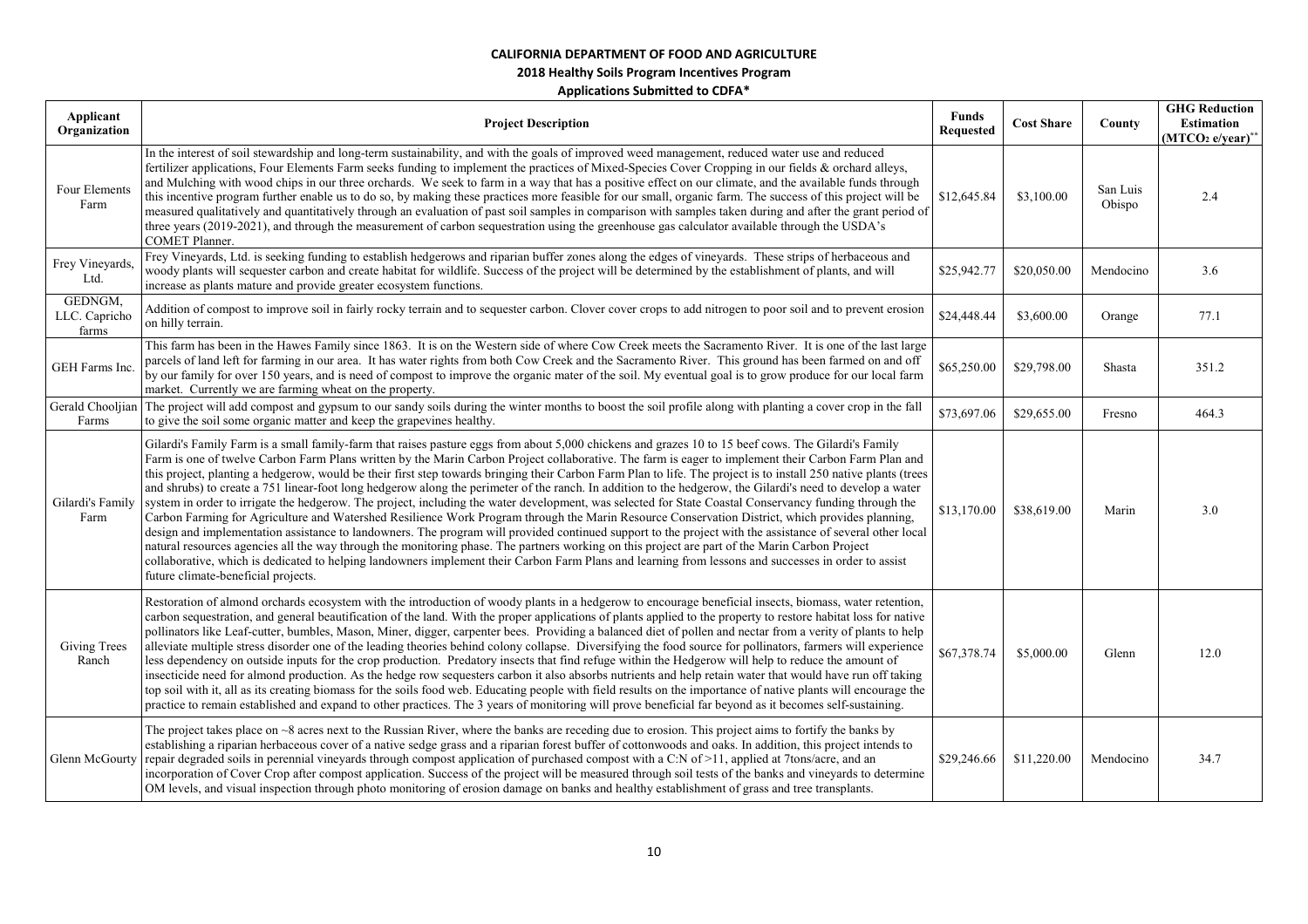| Applicant<br>Organization  | <b>Project Description</b>                                                                                                                                                                                                                                                                                                                                                                                                                                                                                                                                                                                                                                                                                                                                                                                                                                                                                                                                                                                                                                                                                                                                                                                                                                                                                                                                                                                                                                                                                                                                                                                                                                                                                                                                                                                                                                                                                                                                                                                                                                                                                               | <b>Funds</b><br><b>Requested</b> | <b>Cost Share</b> | County         | <b>GHG Reduction</b><br><b>Estimation</b><br>$(MTCO2 e/year)**$ |
|----------------------------|--------------------------------------------------------------------------------------------------------------------------------------------------------------------------------------------------------------------------------------------------------------------------------------------------------------------------------------------------------------------------------------------------------------------------------------------------------------------------------------------------------------------------------------------------------------------------------------------------------------------------------------------------------------------------------------------------------------------------------------------------------------------------------------------------------------------------------------------------------------------------------------------------------------------------------------------------------------------------------------------------------------------------------------------------------------------------------------------------------------------------------------------------------------------------------------------------------------------------------------------------------------------------------------------------------------------------------------------------------------------------------------------------------------------------------------------------------------------------------------------------------------------------------------------------------------------------------------------------------------------------------------------------------------------------------------------------------------------------------------------------------------------------------------------------------------------------------------------------------------------------------------------------------------------------------------------------------------------------------------------------------------------------------------------------------------------------------------------------------------------------|----------------------------------|-------------------|----------------|-----------------------------------------------------------------|
| Green Valley<br>Partners   | The mission of Green Valley Farm + Mill, an umbrella which hosts several regenerative agriculture enterprises, is to "reconnect people with land." Home<br>to an organic vegetable CSA, a grass-fed cattle business, a small-scale dry-farmed vineyard, and a land-based community of 6 households, GVFAM is<br>implementing a variety of strategies to demonstrate regenerative farming practices that strengthen the local food economy while improving the ecological<br>quality of the land. This project will help GVFAM further their mission while beginning to implement and trial carbon sequestering healthy soils<br>practices. Guided by a comprehensive conservation plan that was developed by a team of ecologists in late 2018, GVFAM is ready to embark upon the<br>first phase of implementation of the plan; the Healthy Soils Initiative is an ideal funding source to help support the first phase of implementation. Goals<br>for the GVFAM Healthy Soils Project are multiple: - to implement a variety of practices to increase soil carbon levels and soil health while improving<br>wildlife habitat in annual cropland, rangeland, and vineyard; - to run a pilot project, documenting the experience in order to build the organizational<br>capacity of GVFAM to expand regenerative land management practices throughout the cropland, grassland and orchards at GVFAM; - to increase<br>volunteer engagement on the land, and build awareness in our local community about regenerative agriculture practices. The team of people at GVFAM<br>possess a strong and diverse body of skills in land management, ecology, project management, small business administration, education and outreach, that<br>positions them well to implement the project successfully and engage the public while doing so through a variety of local organizations and planned<br>seasonal events on the farm. Plans for evaluating the success of the project include soil monitoring; tracking seedling establishment rates; tracking levels<br>of volunteer engagement; tracking budgets and workplans. | \$46,660.13                      | \$4,000.00        | Sonoma         | 55.8                                                            |
| Greg Hawes                 | We currently farm 385 acres on the Churn Creek Bottom area in Redding. The community has worked really hard on keeping the Churn Creek area from<br>being developed commercially. The ground is nice river bottom farm land. The one thing it is lacking is organic matter. I added compost on a 40 acre<br>piece just west of the proposed project 2 years ago and the hay production was superior as compared to the compost application. I know all of my farm<br>ground would benefit from compost. This project is to apply over 3 years, compost on the 200 acres. The outcome will make my farm land more fertile,<br>with better organic mater and water holding capacity. This will be measured in our yield over the 3 year period.                                                                                                                                                                                                                                                                                                                                                                                                                                                                                                                                                                                                                                                                                                                                                                                                                                                                                                                                                                                                                                                                                                                                                                                                                                                                                                                                                                            | \$65,250.00                      | \$44,098.00       | Shasta         | 351.2                                                           |
| Gresytone<br>Equities, LLC | The project will include installing Hortau soil moisture sensors.                                                                                                                                                                                                                                                                                                                                                                                                                                                                                                                                                                                                                                                                                                                                                                                                                                                                                                                                                                                                                                                                                                                                                                                                                                                                                                                                                                                                                                                                                                                                                                                                                                                                                                                                                                                                                                                                                                                                                                                                                                                        | \$10,000.00                      | \$0.00            | Los<br>Angeles | 0.5                                                             |
| Greystone<br>Equities, LLC | The project will include installing Hortau soil moisture sensors.                                                                                                                                                                                                                                                                                                                                                                                                                                                                                                                                                                                                                                                                                                                                                                                                                                                                                                                                                                                                                                                                                                                                                                                                                                                                                                                                                                                                                                                                                                                                                                                                                                                                                                                                                                                                                                                                                                                                                                                                                                                        | \$75,000.00                      | \$0.00            | Los<br>Angeles | 9.0                                                             |
| Greystone<br>Equities, LLC | The project will include installing Hortau soil moisture sensors.                                                                                                                                                                                                                                                                                                                                                                                                                                                                                                                                                                                                                                                                                                                                                                                                                                                                                                                                                                                                                                                                                                                                                                                                                                                                                                                                                                                                                                                                                                                                                                                                                                                                                                                                                                                                                                                                                                                                                                                                                                                        | \$29,000.00                      | \$0.00            | Los<br>Angeles | 2.3                                                             |
| Greystone<br>Equities, LLC | The project will include installing Hortau soil moisture sensors.                                                                                                                                                                                                                                                                                                                                                                                                                                                                                                                                                                                                                                                                                                                                                                                                                                                                                                                                                                                                                                                                                                                                                                                                                                                                                                                                                                                                                                                                                                                                                                                                                                                                                                                                                                                                                                                                                                                                                                                                                                                        | \$70,000.00                      | \$0.00            | Los<br>Angeles | 5.0                                                             |
| Greystone<br>Equities, LLC | The project will include installing Hortau soil moisture sensors.                                                                                                                                                                                                                                                                                                                                                                                                                                                                                                                                                                                                                                                                                                                                                                                                                                                                                                                                                                                                                                                                                                                                                                                                                                                                                                                                                                                                                                                                                                                                                                                                                                                                                                                                                                                                                                                                                                                                                                                                                                                        | \$17,000.00                      | \$0.00            | Los<br>Angeles | 1.6                                                             |
| Greystone<br>Equities, LLC | The project will include installing Hortau soil moisture sensors.                                                                                                                                                                                                                                                                                                                                                                                                                                                                                                                                                                                                                                                                                                                                                                                                                                                                                                                                                                                                                                                                                                                                                                                                                                                                                                                                                                                                                                                                                                                                                                                                                                                                                                                                                                                                                                                                                                                                                                                                                                                        | \$12,000.00                      | \$0.00            | Los<br>Angeles | 0.7                                                             |
| Greystone<br>Equities, LLC | The project will include installing Hortau soil moisture sensors.                                                                                                                                                                                                                                                                                                                                                                                                                                                                                                                                                                                                                                                                                                                                                                                                                                                                                                                                                                                                                                                                                                                                                                                                                                                                                                                                                                                                                                                                                                                                                                                                                                                                                                                                                                                                                                                                                                                                                                                                                                                        | \$75,000.00                      | \$0.00            | Los<br>Angeles | 9.0                                                             |
| Greystone<br>Equities, LLC | The project will include installing Hortau soil moisture sensors.                                                                                                                                                                                                                                                                                                                                                                                                                                                                                                                                                                                                                                                                                                                                                                                                                                                                                                                                                                                                                                                                                                                                                                                                                                                                                                                                                                                                                                                                                                                                                                                                                                                                                                                                                                                                                                                                                                                                                                                                                                                        | \$30,000.00                      | \$0.00            | Los<br>Angeles | 2.2                                                             |
| Greystone<br>Equities, LLC | The project will include installing Hortau soil moisture sensors.                                                                                                                                                                                                                                                                                                                                                                                                                                                                                                                                                                                                                                                                                                                                                                                                                                                                                                                                                                                                                                                                                                                                                                                                                                                                                                                                                                                                                                                                                                                                                                                                                                                                                                                                                                                                                                                                                                                                                                                                                                                        | \$23,000.00                      | \$0.00            | Los<br>Angeles | 1.4                                                             |
| HB Ag<br>Investments       | This project calls for the application of compost on 185 acres of almonds to increase organic matter and sequester carbon in the soil. 4 tons of compost<br>purchased from a certified facility and applied to the fully producing almonds annually, and soil samples and organic-matter measurements will be taken<br>at various monitoring points throughout the project life to track our progress towards these goals.                                                                                                                                                                                                                                                                                                                                                                                                                                                                                                                                                                                                                                                                                                                                                                                                                                                                                                                                                                                                                                                                                                                                                                                                                                                                                                                                                                                                                                                                                                                                                                                                                                                                                               | \$75,000.00                      | \$36,150.00       | Kern           | 307.0                                                           |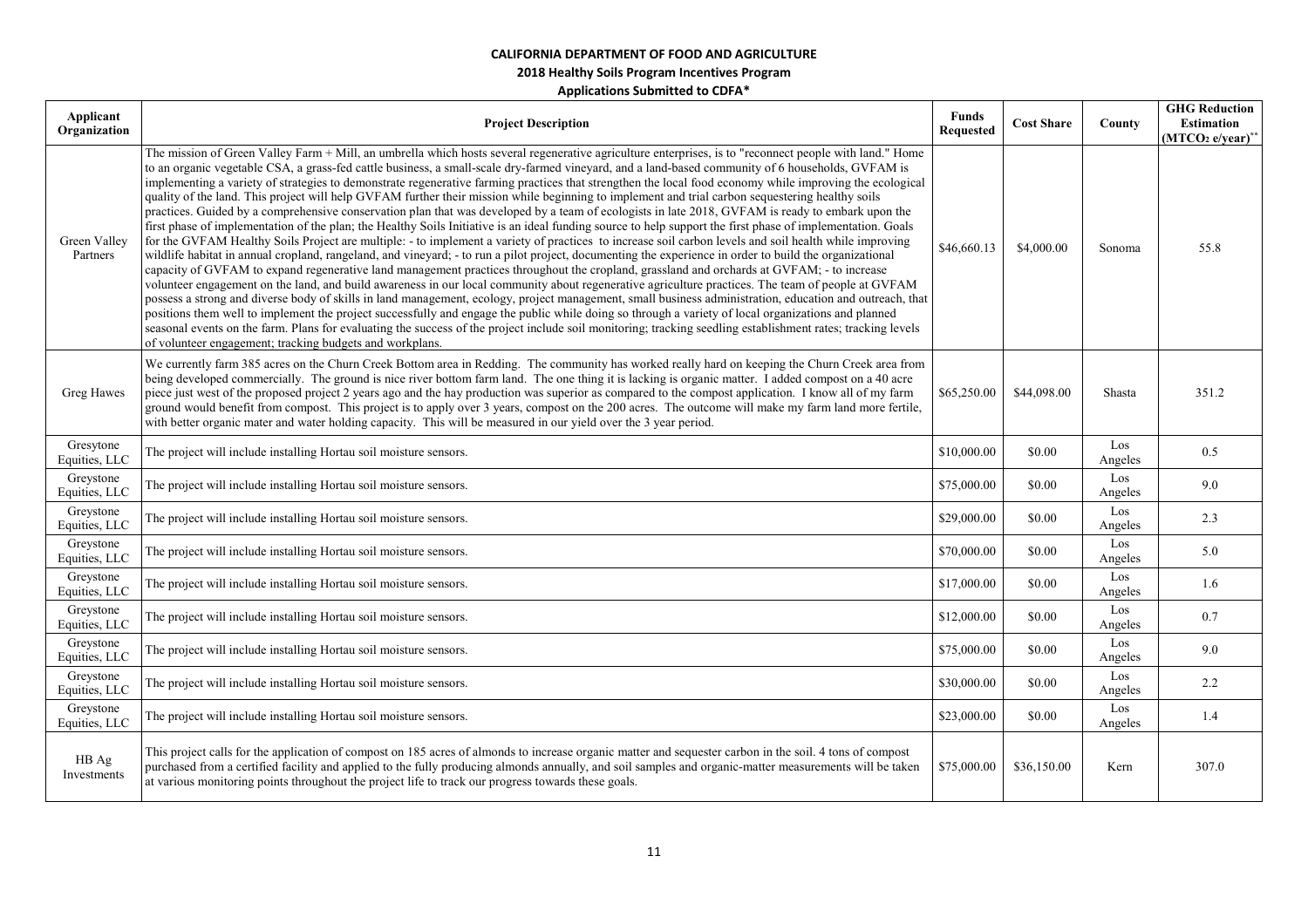| Applicant<br>Organization  | <b>Project Description</b>                                                                                                                                                                                                                                                                                                                                                                                                                                                                                                                                                                                                                                                                                                                                                                                                                                                                                                                                                                                                                                                                                                                                                                                                                                                                                                                                                                                                                                                                                                                                                                                                                                                                                                                                                                                                                                                                                                                                                         | <b>Funds</b><br><b>Requested</b> | <b>Cost Share</b> | County     | <b>GHG Reduction</b><br><b>Estimation</b><br>$(MTCO2 e/year)^*$ |
|----------------------------|------------------------------------------------------------------------------------------------------------------------------------------------------------------------------------------------------------------------------------------------------------------------------------------------------------------------------------------------------------------------------------------------------------------------------------------------------------------------------------------------------------------------------------------------------------------------------------------------------------------------------------------------------------------------------------------------------------------------------------------------------------------------------------------------------------------------------------------------------------------------------------------------------------------------------------------------------------------------------------------------------------------------------------------------------------------------------------------------------------------------------------------------------------------------------------------------------------------------------------------------------------------------------------------------------------------------------------------------------------------------------------------------------------------------------------------------------------------------------------------------------------------------------------------------------------------------------------------------------------------------------------------------------------------------------------------------------------------------------------------------------------------------------------------------------------------------------------------------------------------------------------------------------------------------------------------------------------------------------------|----------------------------------|-------------------|------------|-----------------------------------------------------------------|
| Hagata Ranch               | The goal with implementing the HSP program on our cattle operation is to improve the overall health and productivity of our soils. Our family ranch has<br>solely been operated as a cattle ranch since 1904. The first step in implementing a certified grazing plan will be identifying areas in our current grazing<br>schedule that have a negative effect on the overall productivity of the ground. A few of the many benefits of the grazing rotation would be to decrease<br>soil erosion, reduce soil compaction, encourage the growth of native forage, and reduce noxious weeds. We will target the growth of desired plant species<br>and improve/maintain their presence, improving the productivity of the ground for cattle and increase the feed available for wildlife. Having a Certified<br>Range Manager help develop this plan will benefit us by identify gaps and solutions in our current practices that may have been overlooked since we<br>haven't had any outside influence or suggestions. Another area we hope to improve our operation is by adding riparian forest buffers along waterways.<br>We will implement two types of hand plantings; small to medium trees and small container shrubs. Adding these woody plants will improve soil health<br>and create a habitat for wildlife and aquatic organisms by reduce pesticide drift and runoff from fields, decrease sediment runoff and soil erosion, increase<br>carbon storage in plant biomass, and decreasing water temperatures to create shade. We will measure the success of these practices by taking soil test,<br>measuring forage height and quality, counting native vs unwanted forage, and visual/photographic review erosion present on our grazing ground and<br>waterways. The goal of implementing these practices is to improve soil health and longevity for our cattle operation as well as improve the health of<br>native plants, wildlife and soil organism habitat. | \$61,423.30                      | \$7,000.00        | Lassen     | 15.3                                                            |
| Hiddensprings<br>Ranch     | At Hidden Springs, we plan to continue to strengthen our existing efforts and add some new practices to further enhance the viability of our property.<br>Existing practices have included fertigation using OMRI-approved fertilizers, and organic compost as well no till and low till cover crops, and<br>prescribed grazing practices. We hope to further increase the organic matter and water retaining ability in our soils through additional compost and<br>increased use of cover cropping. We also hope to prevent pierce's disease and mealy bug infestation through the use of hedgerows that will encourage<br>native predators of the vectors. To evaluate the success of these practices, we will primarily employ soil testing before and after implementation of the<br>various practices. We plan to monitor annually to monitor improvements. In order to measure insect populations and pierce's disease, we will employ<br>sticky traps and ELISA testing of petioles. The sticky traps will be evaluated quarterly and petiole ELISA testing will occur annually.                                                                                                                                                                                                                                                                                                                                                                                                                                                                                                                                                                                                                                                                                                                                                                                                                                                                                           | \$11,574.00                      | \$12,338.00       | Santa Cruz | 20.2                                                            |
| Hikari Farms               | Cover cropping of apple orchard to prevent erosion, improve soil structure, organic matter, and suppress weeds. This will also increase water holding<br>capacity and nutrient availability. We will be cover cropping alleys of a 40 year old Fuji apple orchard with legume mix recommended by local organic<br>orchardist consultant. A mix of bell beans and peas have been found to work well in this area. We expect legumes to reduce pest pressure as this mixture<br>attracts many beneficial insects in the springtime. Although the orchard is on flat ground, cover cropping of alleyways will prevent erosive action of<br>winter rains. Primary goal is to see improvement in soil organic matter after 3 years of cover cropping.                                                                                                                                                                                                                                                                                                                                                                                                                                                                                                                                                                                                                                                                                                                                                                                                                                                                                                                                                                                                                                                                                                                                                                                                                                   | \$2,134.50                       | \$1,500.00        | Santa Cruz | 2.0                                                             |
| Holder Farms               | For this project, my brother and I seek to implement cover cropping and soil sampling on our small farm near Laton, California. We are third generation<br>farmers who took over our family's farming operation when our father passed away in 2016. We farm crops for hay and forage, primarily alfalfa, corn,<br>and sorghum. Currently, we do not use winter cover crops on land to be planted to corn or sorghum; there are a few reasons for this. First, we lack<br>experience in multi-cropping land. Also, several of the past few years have been very dry, meaning any winter crop would have required a costly amount<br>of water to grow. Finally, we were unaware of many of the benefits planting a winter cover crop could confer to our soil and farm in general. By<br>introducing a winter cover crop of wheat or oats into our cropping system, we hope to build up the organic matter in our soil. We hope this will aid water<br>retention in the Nord Sandy Loam we have on our farm. Additionally, the winter crop will take up residual nitrates in the soil, potentially stopping them<br>from leeching into the groundwater during wet winters. Yearly soil sampling will help us determine whether these goals are being met, and also help us<br>ensure we are using the correct and proper amounts of fertilizer on our summer crops. The goal of this project is to increase the overall health of our soil<br>by incorporating the leftover organic material of a winter cover crop. Funds will be used to purchase seed from local vendors, provide irrigation water,<br>and pay local contractors to harvest.                                                                                                                                                                                                                                                                                                                                     | \$22,124.64                      | \$2,680.00        | Kings      | 13.0                                                            |
| Huerta Family<br>Farms INC | The proposed project utilizes compost applications to increase organic matter, reduce synthetic N use, increase soil water and nutrient holding capacity,<br>improve soil health and bio diversity, and increase productivity. Soil organic matter will be tracked by annual soil analysis. Nutrient management will be<br>based on soil sampling and tissue analysis and will track mineralization rates to help ensure minimal amounts of N are applied. Nutrient management will<br>meet NRCS 590 basic standards.                                                                                                                                                                                                                                                                                                                                                                                                                                                                                                                                                                                                                                                                                                                                                                                                                                                                                                                                                                                                                                                                                                                                                                                                                                                                                                                                                                                                                                                              | \$74,174.00                      | \$22,350.00       | Fresno     | 239.4                                                           |
| Hummingbird<br>Ranch       | This project will support implementation of cover crops on 2.1 ac of our organic farm, where they have not been previously planted. The project will also<br>support implementation of a total of 1,200ft of hedgerow (0,2ac) along the edges of three of our fields, to create habitat for beneficial insects and birds.                                                                                                                                                                                                                                                                                                                                                                                                                                                                                                                                                                                                                                                                                                                                                                                                                                                                                                                                                                                                                                                                                                                                                                                                                                                                                                                                                                                                                                                                                                                                                                                                                                                          | \$12,122.10                      | \$3,500.00        | Santa Cruz | 2.2                                                             |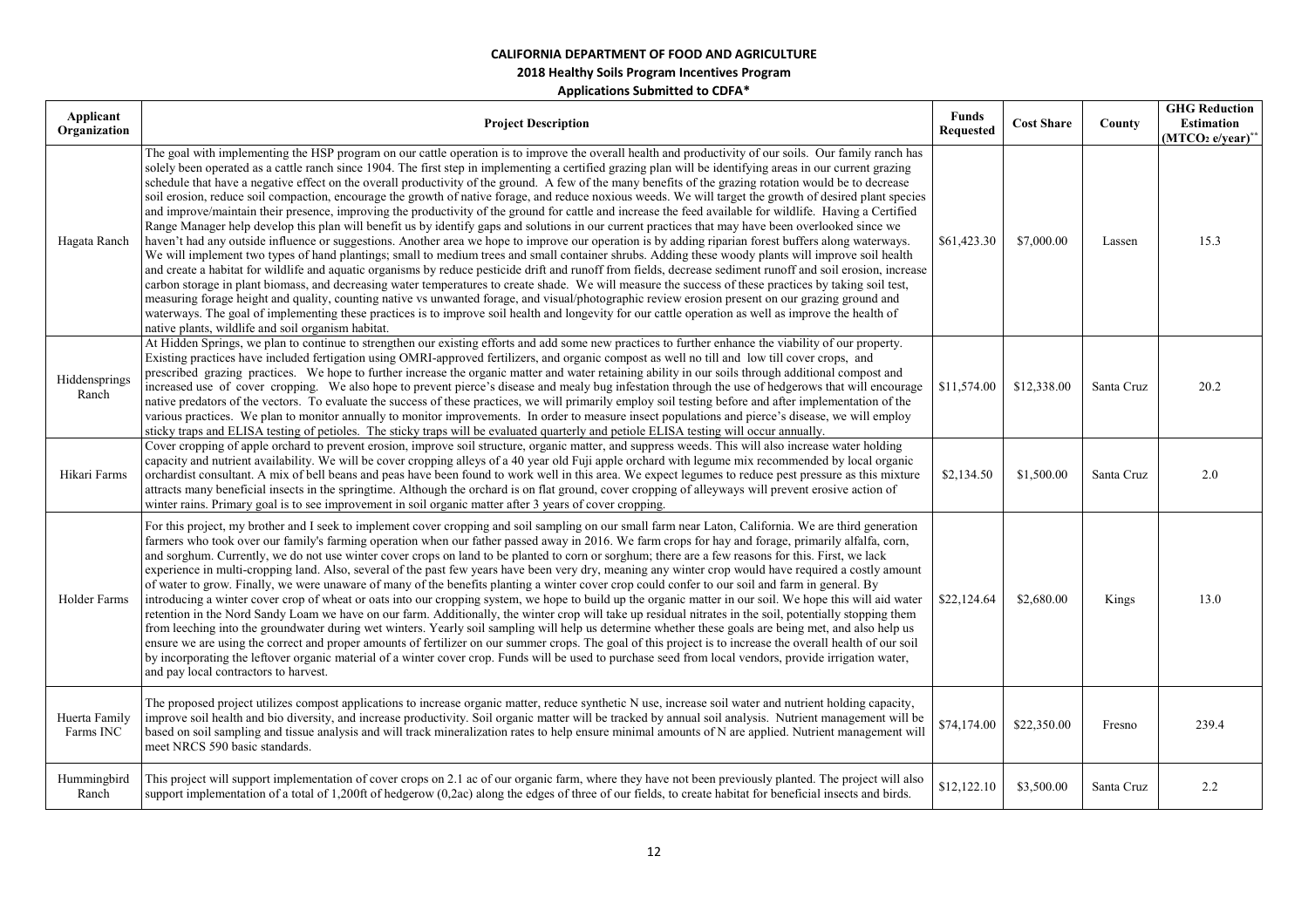| Applicant<br>Organization  | <b>Project Description</b>                                                                                                                                                                                                                                                                                                                                                                                                                                                                                                                                                                                                                                                                                                                                                                                                                                                                                                                                                                                                                                                                                                                                                                                                                                                                                                                                                                                                                                                                                                                                                                                                                                                                                                                                                                                                                                                                                                                                                                                                                                                 | <b>Funds</b><br><b>Requested</b> | <b>Cost Share</b> | County                         | <b>GHG Reduction</b><br><b>Estimation</b><br>(MTCO <sub>2</sub> e/year)** |
|----------------------------|----------------------------------------------------------------------------------------------------------------------------------------------------------------------------------------------------------------------------------------------------------------------------------------------------------------------------------------------------------------------------------------------------------------------------------------------------------------------------------------------------------------------------------------------------------------------------------------------------------------------------------------------------------------------------------------------------------------------------------------------------------------------------------------------------------------------------------------------------------------------------------------------------------------------------------------------------------------------------------------------------------------------------------------------------------------------------------------------------------------------------------------------------------------------------------------------------------------------------------------------------------------------------------------------------------------------------------------------------------------------------------------------------------------------------------------------------------------------------------------------------------------------------------------------------------------------------------------------------------------------------------------------------------------------------------------------------------------------------------------------------------------------------------------------------------------------------------------------------------------------------------------------------------------------------------------------------------------------------------------------------------------------------------------------------------------------------|----------------------------------|-------------------|--------------------------------|---------------------------------------------------------------------------|
| Huerta del Valle           | Huerta del Valle operates farms within socially disadvantaged communities in the Inland Empire of Southern California. Our projects support healthy<br>environment and public health by sustainably managing farm-land in order to create healthy affordable food access. 1 in 3 families cannot make ends<br>meet in the Inland Valley and many suffer from chronic health issues according to United Way reports. Agricultural land is rarely cultivated using<br>sustainable best practices in this region. The implementation of sustainable BMPs and the creation of locally produced affordable food can help to<br>alleviate both problems with one succinct solution: care for the land and the land will care for the community. Huerta Del Valle Will apply compost on 13<br>acres of annual crops, 16 acres of grassland, and 5 acres of orchards, apply mulch to 8 acres of farmland, and implement woody hedgerows, and strip<br>cropping on various sites. Huerta del Valle will implement these practices over four distinct sites with distinct APNs on which these practices are not<br>already occurring. Each site is part of Huerta del Valle's community food-systems network. Each site will support GHG reduction goals while<br>supporting the production of vegetable and fruit crops made available and accessible to low-income communities. Local people from disadvantaged<br>communities will be engaged and employed by Huerta del Valle to implement these strategies. The project impacts will be measured through quantitative<br>measures looking at tonnage of food produced in treated plots, number of hours of paid work by low-income socially disadvantaged employees,<br>engagement of volunteers and service-learners on the projects, tonnage of compost added, acreage of application of compost and mulch, acreage of<br>hedgerow installed. Soil samples will be taken to study the impact on soil organic matter to understand the CO2 sequestration. Produce distribution will<br>also be tracked to access by community. | \$68,948.64                      | \$15,000.00       | San<br>Bernardino<br>Riverside | 124.0                                                                     |
| Ian Anderson<br>Ranch      | This project has a primary focus as a demonstration area of our farm operation for conservation of our soils through conversion of our conventional<br>farming practices to minimizing our soil disturbance through no till planting our small grain crops, while at the same time improve our organic matter for<br>improved soil health and improved water retention of our rain fed crops. This project is in conjunction with a study of improving our soil nutrition<br>through comparing a portion of our farm with conventional fertilizing practices and comparing it to a class A bio solid application with the goal of<br>comparing long term organic matter and crop productivity. A partial conversion to no till farming practices takes a substantial investment in equipment in<br>which this funding source would be quite helpful. Secondarily, our farm operation has a 2,800 sheep operation that could benefit from improved pasture<br>management practices. Some of our pastures have invasive annuals such as fox tail that becomes a late spring issue with poor utilization of pastures and<br>becomes a health issue for sheep with the seed pots injuring the eyes of the sheep. This goal is to improve plant diversity and have higher nutrition feed<br>available for our animals. Finally, the hedgerow planting will serve as a carbon sink and also provide wild life habitat and shade for livestock.                                                                                                                                                                                                                                                                                                                                                                                                                                                                                                                                                                                                                                   | \$67,630.62                      | \$2,120.00        | solano                         | 60.4                                                                      |
| Investors of<br>America LP | Dierberg and Star Lane Vineyards (Investors of America LP) plan to implement the healthy soils practice of composting at our Drum Canyon Vineyard<br>location. This vineyard was planted in 2006 and has not been composted since establishment. The 2016-2018 growing seasons showed Drum Canyon<br>Vineyard experiencing vigor loss, yield reductions, as well as Ravaz index reductions. Soil analysis in 2018 showed an average of 0.9% organic matter in<br>the 16 blocks in which we are applying for funding. The goal of this project would be to promote soil health, increase organic matter, increase water<br>holding capacity and thus reduce water inputs on 42.34 acres of wine grapes. By applying 8 tons per acre of compost (C:N ratio >11) annually through<br>three years, expected outcomes of the project include an increase in yields, increase in soil health parameters, decrease in water usage, and the future<br>implementation of no till zones where soil health has significantly improved over the project time period. Data will be collected annually to monitor<br>yields, vine vigor, and soil health (via soil sampling in 7 locations of pooled soil samples) to evaluate the success of the project. Please note that in 2018,<br>initial compost applications were applied to blocks 1-6 and 8-11, which are not included in this funding request.                                                                                                                                                                                                                                                                                                                                                                                                                                                                                                                                                                                                                                                                                | \$51,858.00                      | \$0.00            | Santa<br>Barbara               | 184.2                                                                     |
| <b>Boldt</b>               | James and Carla Soil building and water retention project utilizing bio dynamic farming practices. Project includes removal of existing avocado grove and replacing with<br>vineyard. Practices that will be implemented will be cover crop, mulch, compost, and hedgerow planting.                                                                                                                                                                                                                                                                                                                                                                                                                                                                                                                                                                                                                                                                                                                                                                                                                                                                                                                                                                                                                                                                                                                                                                                                                                                                                                                                                                                                                                                                                                                                                                                                                                                                                                                                                                                        | \$21,162.33                      | \$50,000.00       | San Diego                      | 8.5                                                                       |
| James Ronsse               | compost for all trees, which include Apple, chestnut, figs and lavender                                                                                                                                                                                                                                                                                                                                                                                                                                                                                                                                                                                                                                                                                                                                                                                                                                                                                                                                                                                                                                                                                                                                                                                                                                                                                                                                                                                                                                                                                                                                                                                                                                                                                                                                                                                                                                                                                                                                                                                                    | \$800.00                         | \$50.00           | Nevada                         |                                                                           |
| Jason Bryson               | Attempting to increase production of an organic almond farm with Advanced Almond Harvest. We are collaborating with University of California Davis<br>on project evaluation.                                                                                                                                                                                                                                                                                                                                                                                                                                                                                                                                                                                                                                                                                                                                                                                                                                                                                                                                                                                                                                                                                                                                                                                                                                                                                                                                                                                                                                                                                                                                                                                                                                                                                                                                                                                                                                                                                               | \$75,000.00                      | \$48,489.00       | Yolo                           | 18.0                                                                      |
| Jason Coleman              | We are proposing to install hedgerow planting, conservation cover, and a windbreak shelter belt on the property. The goals are to enhance the pasture<br>with native species that will flourish in this type of valley pastureland environment, provide habitats for beneficial insect pollinators, migratory and<br>ground-dwelling birds, improve storm water infiltration, and be visibly attractive. The goal for the windbreak is to reduce wind velocity across the pasture<br>toward the residence, create a privacy screen, and be attractive.                                                                                                                                                                                                                                                                                                                                                                                                                                                                                                                                                                                                                                                                                                                                                                                                                                                                                                                                                                                                                                                                                                                                                                                                                                                                                                                                                                                                                                                                                                                     | \$13,013.68                      | \$1,400.00        | Solano                         | 2.9                                                                       |
| Jeff Elmore                | The intent of the project is to sequester carbon while increasing ground water percolation and improving soil health. This intervention is necessary<br>because previous development along Foothill Rd. forcibly ended the natural flow of a creek. As a result, the property floods whenever runoff occurs, and<br>rainfall rates are greater than 1.5 inches per 24-hour period. Additionally, the subject property has very poor ground water recovery due to the lack of<br>ground water percolation thru the 35-70-foot clay layer. A secondary Benefit of the proposed interventions will be increased soil percolation resulting in<br>increased ground water recharge.                                                                                                                                                                                                                                                                                                                                                                                                                                                                                                                                                                                                                                                                                                                                                                                                                                                                                                                                                                                                                                                                                                                                                                                                                                                                                                                                                                                             | \$53,126.15                      | \$20,000.00       | San Luis<br>Obispo             | 0.5                                                                       |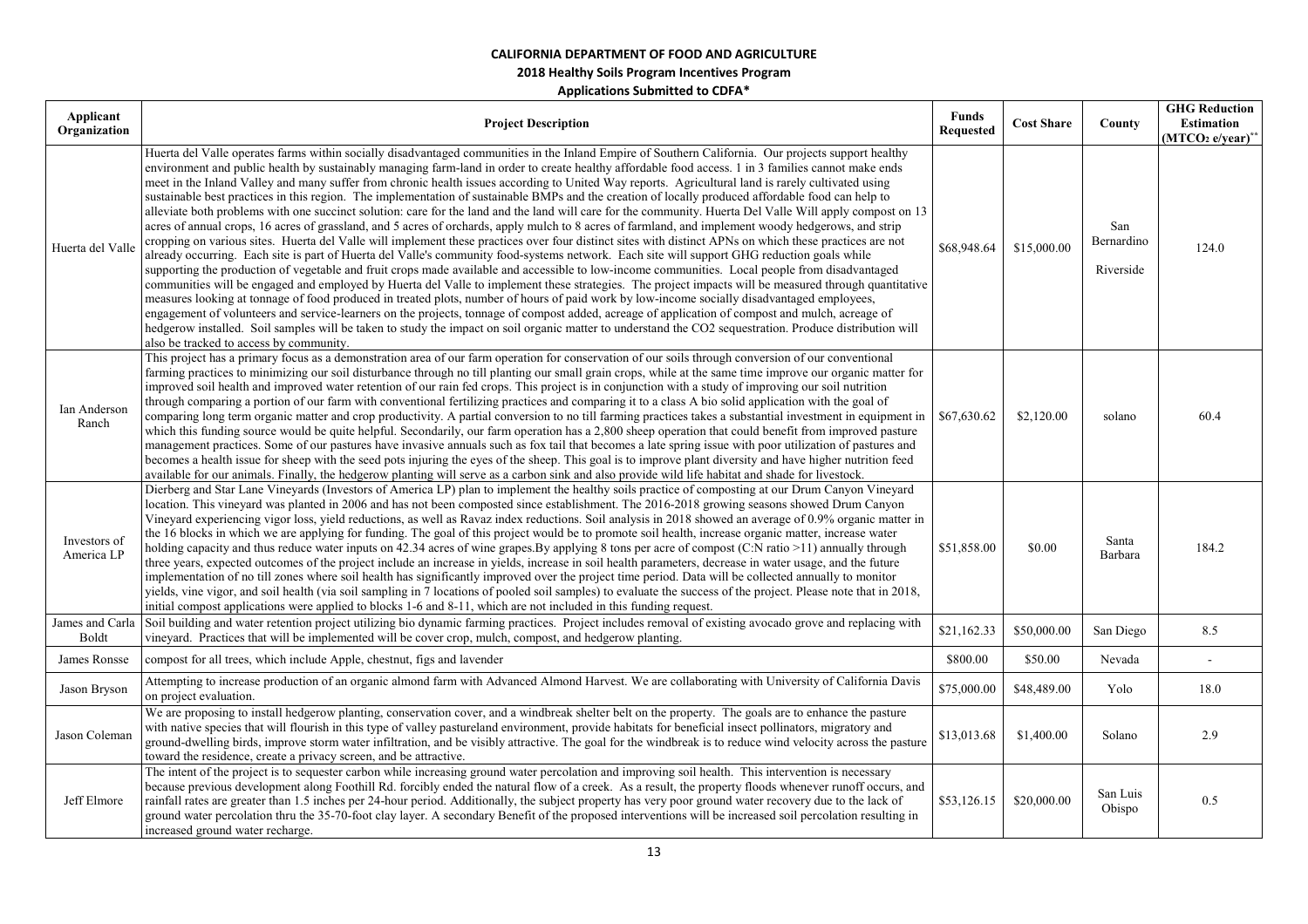| Applicant<br>Organization | <b>Project Description</b>                                                                                                                                                                                                                                                                                                                                                                                                                                                                                                                                                                                                                                                                                                                                                                                                                                                                                                                                                                                                                                                                                                                                                                                                                                                                                                                                                                                                                                                                                                                                                                                                                                                                                                                                                                                                                                                                                              | <b>Funds</b><br><b>Requested</b> | <b>Cost Share</b> | County            | <b>GHG Reduction</b><br>Estimation<br>$(MTCO2 e/year)**$ |
|---------------------------|-------------------------------------------------------------------------------------------------------------------------------------------------------------------------------------------------------------------------------------------------------------------------------------------------------------------------------------------------------------------------------------------------------------------------------------------------------------------------------------------------------------------------------------------------------------------------------------------------------------------------------------------------------------------------------------------------------------------------------------------------------------------------------------------------------------------------------------------------------------------------------------------------------------------------------------------------------------------------------------------------------------------------------------------------------------------------------------------------------------------------------------------------------------------------------------------------------------------------------------------------------------------------------------------------------------------------------------------------------------------------------------------------------------------------------------------------------------------------------------------------------------------------------------------------------------------------------------------------------------------------------------------------------------------------------------------------------------------------------------------------------------------------------------------------------------------------------------------------------------------------------------------------------------------------|----------------------------------|-------------------|-------------------|----------------------------------------------------------|
| Jeffrey<br>McConnell      | I have an Organic No Till Farm in a city where no other farms exist. It encompasses 2 parcels. I am creating an Eco-freindly, carbon neutral, educational<br>urban market garden style farm for future generations to come and learn and eat healthier. To add additional compost to my farms will not only increase<br>the micro organisms in the soil, increase but will hold the water longer and reduce water usage. The 5 acre parcel on 21712 Vivienda Ave. Grand Terrace<br>is a growing farm and the 2 acre property at 12394 Michigan St Grand Terrace needs to be started from scratch due not maintained for decades.                                                                                                                                                                                                                                                                                                                                                                                                                                                                                                                                                                                                                                                                                                                                                                                                                                                                                                                                                                                                                                                                                                                                                                                                                                                                                        | \$8,400.00                       | \$4,355.00        | San<br>Bernardino | 29.1                                                     |
| Jeniffer Vang<br>Farms    | We would like to improve our management practices on two of our fields of 63-acre Southeastern Asian vegetables by incorporating 4 tons per acres<br>compost into the soil. Compost would improve the soil fertility, texture, fertility, and ability to hold moisture in the root zone area as we start to use less<br>synthetic fertilizer. In the winter we are allowing 30 acres to go fallow, which currently has winter weeds until the spring. In order to reduce the amount<br>of winter weeds and to improve the soil biodiversity, we would like to grow a winter legume cover crop in the fallow spaces. Managing both compost and<br>cover crops into our routine should allow us to reduce our synthetic nitrogen application and become less reliant on synthetic inputs. As we continue to<br>apply compost and cover crops, we will be building the soil health and lessening water usage and synthetic fertilizer application, reducing weed<br>populations,and sustaining a biodiverse agroecology within our seasonal southeast Asian crops. Soil sampling analysis would need to be done year over<br>year to observe the health and fertility of the soil and the organic matter content.                                                                                                                                                                                                                                                                                                                                                                                                                                                                                                                                                                                                                                                                                                          | \$51,330.00                      | \$0.00            | Fresno            | 142.1                                                    |
| Jensen Farms              | Previously, 20 acres of stone fruit and pecan orchards were managed with high use of inputs, with some fallow land. Over time, we pulled out several acres<br>of trees and disked the soil to plant winter mixed vegetable crops for farmers markets. We kept 2 acres of stone fruit stock, and added an additional 4<br>acres of mixed stone fruit trees while transitioning the remaining 14 acres into vegetable production with fertilizer inputs to establish a spring and winter<br>vegetable rotation. We would like to add 4 to 5 tons per acre of compost to the soil to restore the soil back to health. Following compost, we would like to<br>add an annual pollinator cover crop to the orchard block with reduced tillage to suppress weeds, and build the biodiversity and habitat for pollinators and<br>beneficial insects. In the vegetable crops, we would like to add nitrogen fixing cover crops in the winter fallow blocks, rotating them every year from<br>spring and winter, incorporating buffer cover crops between blocks to enhance disease suppression, reduce insect damage, and improve soil texture,<br>moisture holding, and fertility. Our ultimate goal would be to learn from these healthy soils management practices as we establish the early stages of<br>transitioning to organic certification. This would help us better understand how multi-layering of compost, cover cropping, reduced tillage and rotation in<br>a multi-cropping system would create an agroecological system for healthy soil profiles, suppression of disease, and weeds as well as the reduction of<br>problematic pests without chemical inputs as the soil nutrient profile improves year over year. Soil analysis would show the improvement of the soil, and<br>we would also sweep the orchard for beneficial insects, as well as monitoring the amount of water being applied to the field. | \$24,470.60                      | \$0.00            | Fresno            | 43.0                                                     |
| Jensen Ranch              | This conservation and healthy soils practice implementation is part of a larger carbon farm planning effort being taken on by a 6th generation sheep and<br>cattle ranch near Tomales. A conservation plan with NRCS is in progress and includes several additional conservation practices. The objective of this<br>specific application and practice is includes No-till seeding of a diverse pasture mix including legumes on approximately 77 acres to increase perennial<br>species while promoting diversity. A no-till seeder will be used to plant two different areas on the ranch in different pastures under managed grazing.<br>Prescribed grazing will be implemented following the seeding to ensure establishment and management.                                                                                                                                                                                                                                                                                                                                                                                                                                                                                                                                                                                                                                                                                                                                                                                                                                                                                                                                                                                                                                                                                                                                                                        | \$4,264.00                       | \$9,718.00        | Marin             | 100.0                                                    |
| Jeret Rogers              | The agriculture operation is dedicated to improving soils, reducing erosion, and saving water. Currently there is very low organic matter in the soil, the<br>erosion level is high, and the soil cannot hold and conserve water efficiently. The water bill is an obstacle in making the farm more efficient and<br>profitable. Through conservation measures, the soil biomass, the soils ability to retain water, and plant health and vigor can be greatly improved, and soil<br>erosion can be greatly reduced. Our goal is to improve soil health by increasing soil organic matter, improve the soils ability to retain water and use it<br>more efficiency, and prevent erosion. Mulch is the chosen practices to achieve these goals. Mulch increases the input of biomass in the soil, provides a<br>protective layer so the soil can hold water and use it more efficiently, and prevents erosion. Mulch will cover the soil and therefore decrease loss of<br>carbon from the soil (decrease carbon oxidation) and evaporation of soil moisture, and will prevent erosion. Increased soil organic matter will further<br>increase the capacity of the soil to hold water in the root zone for plants to utilize. The outcome of this farming practice is increased plant health and<br>vigor, reduced water usage, and reduced erosion. Soil samples will be taken every year to measure the increase in soil organic matter, and recording<br>water usage will show a reduction in water use. This grant is needed to help purchase the mulch and equipment for spreading. Co-benefits of this<br>measure include reduced weed abatement cost and labor, which lowers the use of gas powered weed abatement equipment such as weed whips and<br>chainsaws, thereby lowering GHG's. In addition, on site mulching will reduce the need to burn plant material which also will reduce GHG's                  | \$72,059.88                      | \$1,500.00        | San Diego         | 3.0                                                      |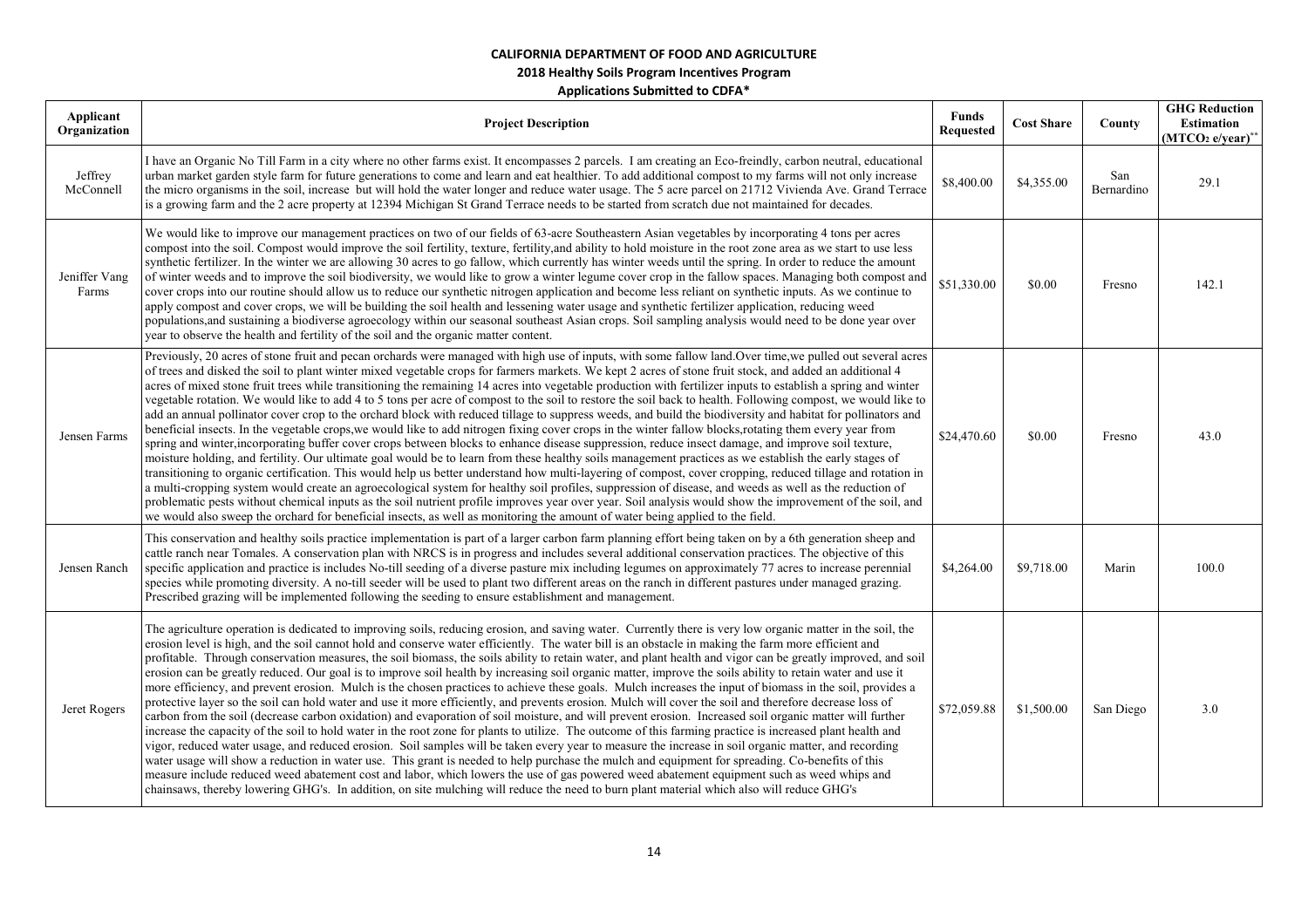| Applicant<br>Organization                        | <b>Project Description</b>                                                                                                                                                                                                                                                                                                                                                                                                                                                                                                                                                                                                                                                                                                                                                                                                                                                                                                                                                                                                                                                                                                                                                                                                                                                                                                                                                                                                                                                                                                                                                                                                                                                                                                                                                                                                                                                                              | <b>Funds</b><br><b>Requested</b> | <b>Cost Share</b> | County          | <b>GHG Reduction</b><br><b>Estimation</b><br>(MTCO <sub>2</sub> e/year) |
|--------------------------------------------------|---------------------------------------------------------------------------------------------------------------------------------------------------------------------------------------------------------------------------------------------------------------------------------------------------------------------------------------------------------------------------------------------------------------------------------------------------------------------------------------------------------------------------------------------------------------------------------------------------------------------------------------------------------------------------------------------------------------------------------------------------------------------------------------------------------------------------------------------------------------------------------------------------------------------------------------------------------------------------------------------------------------------------------------------------------------------------------------------------------------------------------------------------------------------------------------------------------------------------------------------------------------------------------------------------------------------------------------------------------------------------------------------------------------------------------------------------------------------------------------------------------------------------------------------------------------------------------------------------------------------------------------------------------------------------------------------------------------------------------------------------------------------------------------------------------------------------------------------------------------------------------------------------------|----------------------------------|-------------------|-----------------|-------------------------------------------------------------------------|
| Jld farms                                        | This field will be regenerative, meaning it will grow cover crops to supply the nutrients that the crops used for feeding the dairy will need to grow. Also<br>reducing/eliminating the need for synthetic fertilizers/chemicals by means of cover crops and by the management of said cover crop, leaving cover crop in<br>the field to suppress weeds and provide more nutrients for crop. While also reducing the cultivation passes made by tractors further reducing the<br>fuel/comapaction of field. I am implementing reduced tillage practices, reducing the greenhouse gases produced by multiple tractor passes. These<br>conservation tillage practices will reduce the fuel consumption of the high horsepower tractors. Minimizing soil disturbance combined with less tillage<br>passes will almost eliminate the dust produced by the tractor passes and wind erosion. Increasing water infiltration and maintaining crop residue in the<br>field will also increase water holding capacity while reducing water run off from the field.                                                                                                                                                                                                                                                                                                                                                                                                                                                                                                                                                                                                                                                                                                                                                                                                                                                | \$74,400.00                      | \$0.00            | Kings           | 89.0                                                                    |
| John and<br>Carmen Berns                         | Procure a chipping machine to provide on farm produced mulch to improve soil structure, reduce water requirements, protect the farm from the<br>introduction of invasive pest, and reduce greenhouse gas emissions. The typical soils in the region only contain between .5 and 2% organic matter. This<br>necessitates that farmers actively pursue soil health practices that lead to an increase in organic matter and improved biological activity in the soil. The<br>goal of the project is to increase the soil organic matter by 1 to 2% over the 3 year period, which would increase the water holding capacity of the soil by<br>1 to 2â€ $\Box$ per foot of soil. The project would also sequester 3 metric tons of CO2 through the adoption of healthy soil practices called for in the proposal.<br>This project is sustainable beyond the project period. The sequestration of CO2 will continue for many years beyond the project completion date. A<br>chipping machine will provide a long term means beyond the three year grant period to continue to produce mulch for the farm. The alternative means to<br>obtain mulch is more costly and presents a potential threat of introducing invasive pests like the shot hole bore beetle. The excessive amount of wood<br>waste produced on the farm during the process of annually stumping, pruning, and eliminating and replacing orchards provides a ready store of mulching<br>materials. Wood waste left to accumulate in the orchards presents a fire hazard and breeding ground for vertebrate pests. Transportation of orchard wood<br>to waste facilities or sale is uneconomical and restricted because of the threat of the shot hole bore beetle. Annual soil analyses will be used to measure<br>the increase in soil organic matter and water usage records will be monitored for a sign of decreased irrigation needs. | \$65,010.71                      | \$17,400.42       | Riverside       | 3.0                                                                     |
| John Hanson, Jr.<br>- Willow Creek<br>Ranch      | Willow Creek Ranch will plant 14.8 acres of woody plant cuttings under the 'Woody Cover Establishment' riparian forest buffer practice in a grassland<br>area along two waterways in order to sequester carbon, increase plant diversity, provide riparian shade and ground cover, increase rooting diversity to<br>support soil microbial populations, and provide wildlife habitat. Through the establishment of riparian woody plants above ground and below ground<br>carbon stores will be increased. Monitoring will be conducted to assess plant sustainability and natural recruitment following the initial plantings.<br>Organic soil carbon levels will be measured pre and post-planting, along with standardized avian point counts to determine habitat functionality. In<br>addition to this practice, 38.8 acres of dactylis glomerata, festuca arundinacea, trifolium spp species will be planted under the 'Cropland to Herbaceous<br>Cover' forage and biomass practice in order to protect soil from wind, decease erosion, and improve soil and water quality.                                                                                                                                                                                                                                                                                                                                                                                                                                                                                                                                                                                                                                                                                                                                                                                                                     | \$73,751.89                      | \$14,600.00       | Lassen          | 27.5                                                                    |
| John Muir Land<br>Trust - Family<br>Harvest Farm | Family Harvest Farm will employ traumatized, aging out foster youth (ages 18-22) and give them a place to heal as they transition into independence and<br>adulthood. Family Harvest also will give the local community restored habitat at the farm site in Pittsburg and a place for members of the community to<br>learn how to sustainably grow healthy food. The farm will grow organic vegetables and flowers and use no-till practices to build healthy soil and<br>sequester carbon. The high quality food grown at the farm will both be sold at affordable prices to the local community and donated to health clinics and<br>food banks for use by community members who cannot afford to buy high quality food. Historically this was a hayfield. Pacific Gas and Electric<br>Company acquired the site to run transmission lines through the site. The land has recently been fallow. We want to bring it back into production. Using<br>no-till techniques, extensive cover cropping, and composting, the farm will build the soil from its current 3% organic matter to a goal of 8-10% in<br>organic matter. To restore native habitat, wildlife, pollinators and birds, we will plant hedgerows both in the 3 acre growing area and the outside of the<br>growing area. There is a seasonal creek along one side of the property and we will both protect and enhance that area with native plants and shrubs. The<br>farm will also involve the local community, including schools, by educating them in sustainable horticultural practices and the benefits of plant-based<br>nutrition. The founders are Master Gardeners of Contra Costa County and the farm manager has extensive experience both at the Santa Cruz Homeless<br>Garden Project and commercial farms.                                                                                                             | \$14,286.78                      | \$1,961.00        | Contra<br>Costa | 12.0                                                                    |
| John Vang<br>Farms                               | Our current management practices rely on the input of synthetic fertilizers in 39 acres of Southeast Asian specialty vegetable crops. We would like to<br>transition and incorporate management practices of adding compost to the soil and adding cover crops during the fallow winter season. Amending the soil<br>with compost would build the soil fertility, increase biodiversity, and improve soil moisture making it available to the vegetable plants and suppressing<br>weeds and diseases. In the winter we currently turn 15 acres into fallow, which has winter weeds until the spring. In order to reduce the amount of winter<br>weeds and to continue to restore the soil biota, we would like to grow a winter nitrogen-fixing legume cover crop in the fallow spaces. Managing both<br>compost and cover crops into our routine should allow us to reduce our synthetic nitrogen application and become less reliant on synthetic inputs. As we<br>continue to apply compost and cover crops year over year, we will build the soil health, lessening water usage, synthetic fertilizer application, and weed<br>populations, and sustaining a biodiverse agroecosystem within seasonal southeast Asian specialty crops. Soil sampling analysis would need to be done<br>year over year to observe the health of the soil as well as measure the reduction of fertilizer inputs.                                                                                                                                                                                                                                                                                                                                                                                                                                                                                                      | \$30,315.00                      | \$0.00            | Fresno          | 89.0                                                                    |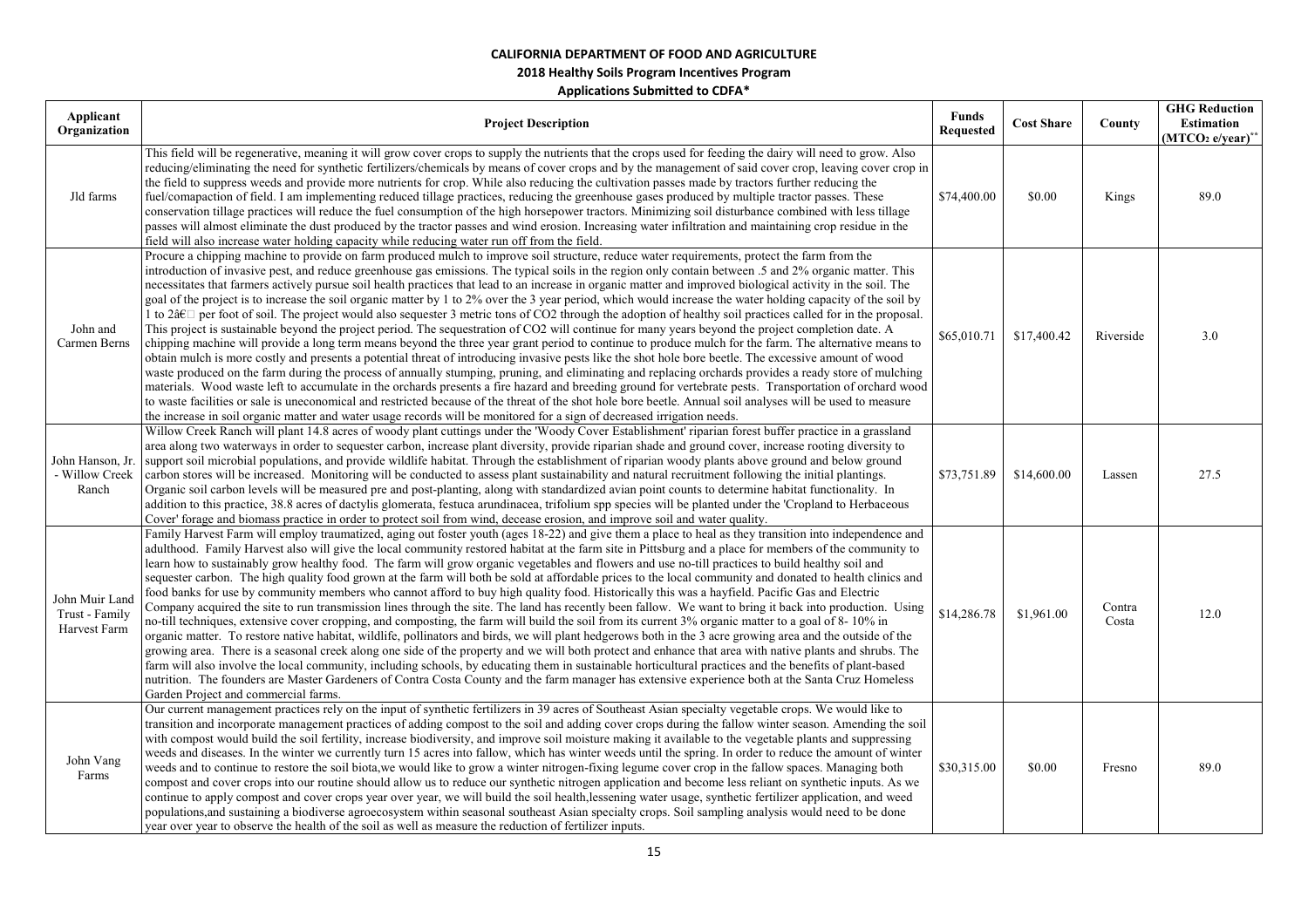### **2018 Healthy Soils Program Incentives Program**

| Applicant<br>Organization  | <b>Project Description</b>                                                                                                                                                                                                                                                                                                                                                                                                                                                                                                                                                                                                                                                                                                                                                                                                                                                                                                                                                                                                                                                                                                                                                                                                                                                                                                                                                                                                                                                                                                                                                                                                                                                                                                                                                                                                                             | <b>Funds</b><br><b>Requested</b> | <b>Cost Share</b> | County             | <b>GHG Reduction</b><br><b>Estimation</b><br>$(MTCO2 e/year)*$ |
|----------------------------|--------------------------------------------------------------------------------------------------------------------------------------------------------------------------------------------------------------------------------------------------------------------------------------------------------------------------------------------------------------------------------------------------------------------------------------------------------------------------------------------------------------------------------------------------------------------------------------------------------------------------------------------------------------------------------------------------------------------------------------------------------------------------------------------------------------------------------------------------------------------------------------------------------------------------------------------------------------------------------------------------------------------------------------------------------------------------------------------------------------------------------------------------------------------------------------------------------------------------------------------------------------------------------------------------------------------------------------------------------------------------------------------------------------------------------------------------------------------------------------------------------------------------------------------------------------------------------------------------------------------------------------------------------------------------------------------------------------------------------------------------------------------------------------------------------------------------------------------------------|----------------------------------|-------------------|--------------------|----------------------------------------------------------------|
| Joshua Neil<br>Marcus      | We would like to add three to four inches of a composted mulch to improve the soil and reduce water losses.                                                                                                                                                                                                                                                                                                                                                                                                                                                                                                                                                                                                                                                                                                                                                                                                                                                                                                                                                                                                                                                                                                                                                                                                                                                                                                                                                                                                                                                                                                                                                                                                                                                                                                                                            | \$4,800.00                       | \$480.00          | San Diego          | 6.4                                                            |
| <b>JSM</b> Organics        | The project will install hedgerows on approximately 0.8 acre, and pollinator-attracting riparian herbaceous cover on another 0.6 acre of an organic-<br>certified farm in Royal Oaks, Monterey County. The project includes five distinct hedgerow installation sites. Altogether, the hedgerows will bound half<br>the perimeter of approximately 25 acres of row crop vegetable production. An additional hedgerow will provide a buffer between the crop production<br>field and an adjacent landowner's animal production operation. The producer wishes to introduce a buffer between both the animal operation as well as<br>the natural riparian areas adjoining the other sections of these production fields. It is anticipated that more habitat diversity provided by the hedgerows<br>and herbaceous riparian cover will increase the amount and diversity of beneficial insect species and support integrated pest management, ultimately<br>benefiting crop productivity and overall ecosystem health. It is also anticipated that the permanent vegetation at the boundary of the field nearest the<br>riparian area will help to prevent soil erosion and improve water infiltration during occasional inundations from creek overflow into the field. As part of<br>the match for this project, the producer will first install a berm along a section of the field boundary into which one of the hedgerows will be planted. The<br>improvement in soil health from the establishment of hedgerows and permanent herbaceous cover in proximity to the production field will also have a<br>long term benefit in terms of climate adaptation and resilience for the farming operation. The producer is in the process of developing a Conservation<br>Plan with help from NRCS, but it is not ready to include with this application. | \$41,129.10                      | \$27,000.00       | Monterey           | 6.1                                                            |
| Justen Cole                | I recently purchased this small walnut farm that has been famed conventional. I would like to transition all 17 acres of Hartley walnut to a certified<br>Organic farming practices. This includes the application of organic compost to meet nitrogen demands. The compost will be purchased locally and<br>certified organic. The application rate will be determined based crop production and checked by annual leaf and soil sample laboratory results. A cover<br>crop mixture comprised primarily of vetch and clover, will be planted to maximum biomass and nitrogen. This cover crop will grow during walnut tree<br>dormancy when water use by the trees is very low. Topping methods will maximize nitrogen production while minimizing weeds and water use. These<br>toppings will be timed to coincide with the times that the trees need nitrogen and water. Final mow down of the cover crop is delayed until after seed<br>production occurs. This late mow also provides habitat for beneficial insect pollinators while creating mulch for water conservation and weed<br>suppression. Mowing of the cover crop occurs early enough to allow decomposition prior to harvest. The use of compost and a cover crop will completely<br>replace to use of UAN 32 fertilizer on the farm.                                                                                                                                                                                                                                                                                                                                                                                                                                                                                                                                                | \$17,655.36                      | \$0.00            | Solano             | 26.0                                                           |
| <b>JW</b> Farms            | This project will support implementation of a 0.5ac hedgerow (2,450ft x 8ft) along the two longer edges of a 14ac organic farm with a multi-crop rotation<br>including strawberries, row vegetables and cover crops. Hedgerows will attract pollinators and beneficial insects for pest control, will retain soil in the<br>farms, filter runoff, and will result in approximately 4 Metric Tonnes of carbon sequestration and greenhouse gas emission reductions per year within our<br>farm.                                                                                                                                                                                                                                                                                                                                                                                                                                                                                                                                                                                                                                                                                                                                                                                                                                                                                                                                                                                                                                                                                                                                                                                                                                                                                                                                                         | \$21,471.00                      | \$3,000.00        | Santa Cruz         | 4.2                                                            |
| Kandarian<br>Organic Farms | Enhance the farm with ecological protection measures to push towards regenerative organic certification. This project will take place in 3 fields of sizes<br>1.5 acre, 5 acres, and 11 acres. The soil health practices for implementation include a monarch species mix, winter cover crop mix, reduced tillage,<br>conservation crop rotations, and rotational grazing. Our goals are to store carbon in the soil, improve the health of our plants through improvement of soil<br>health, incorporate greater biodiversity on our farm, and be an exemplar of agriculture GHG reductions.                                                                                                                                                                                                                                                                                                                                                                                                                                                                                                                                                                                                                                                                                                                                                                                                                                                                                                                                                                                                                                                                                                                                                                                                                                                          | \$13,288.44                      | \$6,000.00        | San Luis<br>Obispo | 13.7                                                           |
| <b>KB</b> Farms            | We currently grow 40 acres of Southeast Asian Spring and Winter specialty vegetables surrounded by almond production. We would like to add 6,000<br>feet of windbreak trees around our farm to protect our vegetable production from dust and pests during the almond harvest season. Within the 40 acres, we<br>would like to add 4 tons to the acre of compost to 40 acres of spring and winter vegetable production to improve soil fertility. Very little information is<br>available for using trees as windbreaks in the Central Valley. We would like to see if incorporating these management practices would help us better<br>understand the nutrition and health of the soil as well as reduce the amount of synthetic fertilizer and water application by conservation of soil moisture.<br>Managing both compost and cover crops should conserve water moisture in the soil, provide better water infiltration through the soil profile and provide<br>water to the root zone area. As we continue to apply fertilizer and cover crops, we will be building the soil health profile lessening water usage and<br>synthetic fertilizer application, reducing weed populations, and sustaining a biodiverse agroecology within a multilayered agroecosystem of seasonal<br>southeast Asian crops and windbreak tree species. Soil sampling analysis would need to be done year over year to observe the health of the soil. We also<br>would try sweeping for insects to quantity and diversity of beneficial predators, parasitoids, and pollinators in the windbreak trees. We would also monitor<br>survival and establishment of native plant species in the windbreaks.                                                                                                                                                                | \$40,951.20                      | \$0.00            | Fresno             | 416.5                                                          |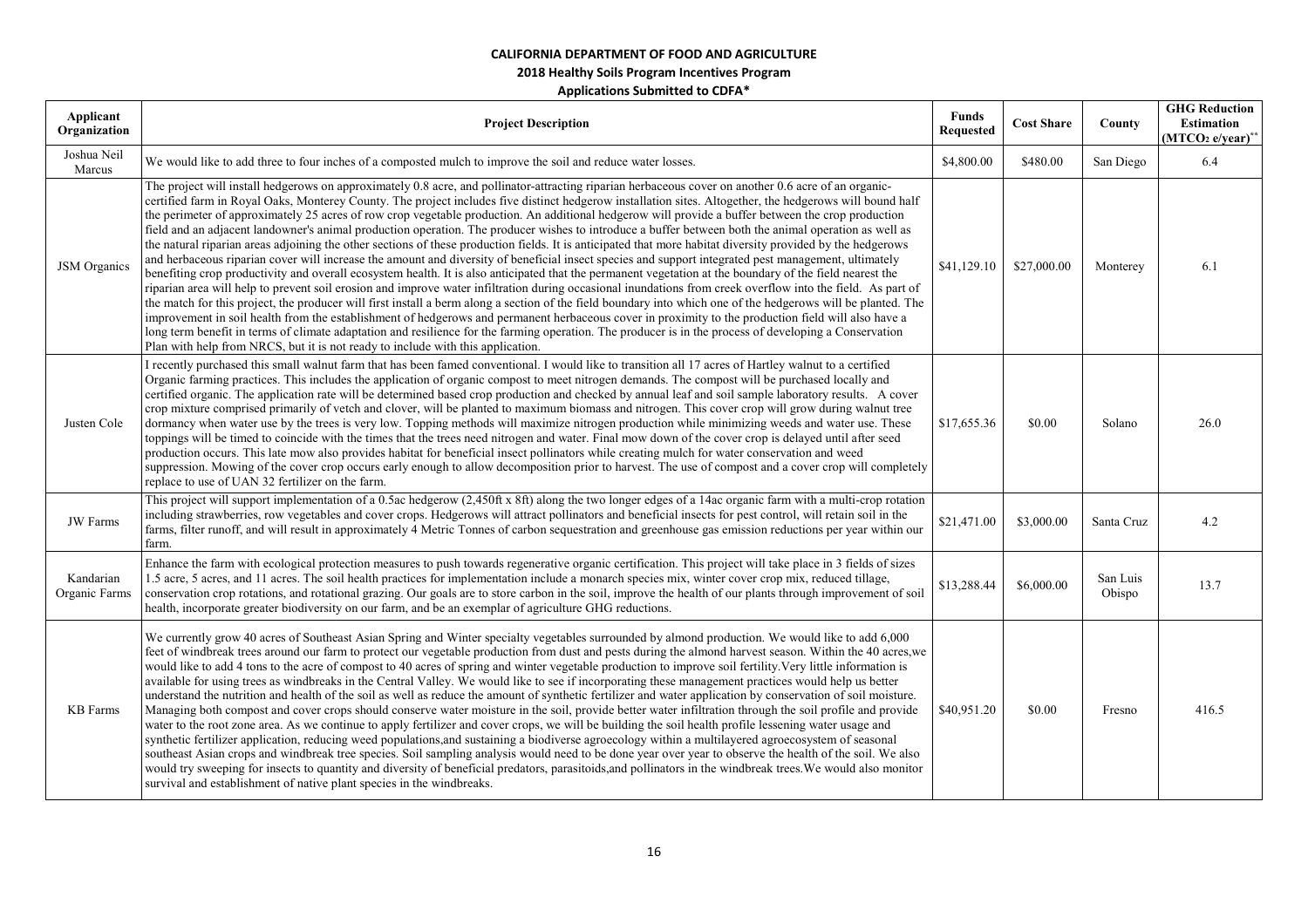| Applicant<br>Organization                | <b>Project Description</b>                                                                                                                                                                                                                                                                                                                                                                                                                                                                                                                                                                                                                                                                                                                                                                                                                                                                                                                                                                                                                                                                                                                                                                                                                                                                                                                                                                                                                                                                                                                                                                                                                                                                                                                                                                                                                                                                                                                                                                                                                                                                                                                                                     | <b>Funds</b><br><b>Requested</b> | <b>Cost Share</b> | County           | <b>GHG Reduction</b><br><b>Estimation</b><br>$(MTCO2 e/year)**$ |
|------------------------------------------|--------------------------------------------------------------------------------------------------------------------------------------------------------------------------------------------------------------------------------------------------------------------------------------------------------------------------------------------------------------------------------------------------------------------------------------------------------------------------------------------------------------------------------------------------------------------------------------------------------------------------------------------------------------------------------------------------------------------------------------------------------------------------------------------------------------------------------------------------------------------------------------------------------------------------------------------------------------------------------------------------------------------------------------------------------------------------------------------------------------------------------------------------------------------------------------------------------------------------------------------------------------------------------------------------------------------------------------------------------------------------------------------------------------------------------------------------------------------------------------------------------------------------------------------------------------------------------------------------------------------------------------------------------------------------------------------------------------------------------------------------------------------------------------------------------------------------------------------------------------------------------------------------------------------------------------------------------------------------------------------------------------------------------------------------------------------------------------------------------------------------------------------------------------------------------|----------------------------------|-------------------|------------------|-----------------------------------------------------------------|
| King & King<br>Ranch                     | This project is a key element in King & King Ranch's comprehensive management plan to reestablish a 32-acre field leased for the past 17 years to a<br>conventional seasonal row crop grower. In taking back management of this field, the overarching goal is to rebuild soil health, depleted from years of<br>chemical inputs and heavy tilling, and undergo an ecological transition to a thriving organic avocado orchard. The overall management plan includes<br>cover cropping to restore soil nutrients and structural integrity, ceasing tilling operations, and establishing windbreaks to protect future avocado trees and<br>increase habitat for pollinators and birds. This project specifically addresses the practices of converting to a no-till operation and the establishment of<br>windbreaks. By converting to a no-till operation, King & King Ranch seeks to increase carbon sequestration in the soil, build soil organic matter, improve<br>soil stability and structure, and reduce greenhouse gas emissions that result from tilling. To monitor the success of implementing this practice, the<br>operation will take soil samples prior to starting the practice and subsequently throughout the duration of the grant. In addition, there is a demonstration<br>project pending approval that will measure greenhouse gas emissions reductions, soil nutrient changes, and tree growth of planted avocados. The goals of<br>establishing the windbreaks are to shelter avocados from the pervasive Santa Ana winds, provide habitat for local pollinators and bird species, increase<br>carbon sequestration in woody planting, and improve soil organic matter and structural integrity through root growth. Success will be measured through<br>soil sampling per CDFA's recommended protocol, bird surveys taken with the local Audubon society's members, and pollinator surveys done<br>with recommendations from project partner University of California Cooperative Extension. In addition, this project offers both living wage jobs and on-<br>the-job training for alternative farming methods in low-income, priority communities. | \$6,794.94                       | \$3,040.00        | Ventura          | 12.6                                                            |
| Kistler-Santo<br>Domingo<br>Ranches Inc. | Compost Application to Irrigated Pasture at Kistler-Santo Domingo Ranch is an investigation into the lasting environmental and land use benefits of<br>compost to ranch land at an application rate of 6 tons/acre. As a longstanding farm in the Oakdale area, Kistler Ranch sees a great opportunity to utilize<br>CDFA funding to implement management practices including compost application to complement current management practices. Goals for the project<br>include compost application to a total of 92 acres (83 acres through CDFA funding, plus 9 acres through in-kind and match funding) of land throughout<br>the ranch, resulting in carbon sequestration, improved soil health and water retention, improved water efficiency throughout ranch operations, and circular \$74,850.00<br>benefits to other lines of business (ie. grass fed beef operations). Additionally, compost application will allow Kistler Ranch to increase stock revenue per<br>acre because of increased grass production, and reduce the need for future application of manures or fertilizers because of the slow release and lasting<br>benefits of nutrients from compost on the soil. We plan to measure success of the project throughout the three-year reporting period, tracking post-<br>application soil organic matter. If successful, we hope to continue compost application as a management practice on Kistler Ranch in the future.                                                                                                                                                                                                                                                                                                                                                                                                                                                                                                                                                                                                                                                                                                                               |                                  | \$4,720.72        | Tuolomne         | 397.0                                                           |
| La Familia II,<br><b>LLC</b>             | La Familia plans to plant range land with diverse grasses, legumes, and broadleaf species and create a riparian forest buffer for a seasonal stream that<br>flows from a nearby reservoir. These practices will transform this land which currently consists of Sage Brush, Junipers, and intermittent grasses and turn<br>it into a sheltered waterway with more dense grazing for cattle, wild horses, deer, and antelope. SL Ranch will perform the work as the Lessee but La<br>Familia is the applicant and owner of each APN. Landowner Agreement is attached with APN information.                                                                                                                                                                                                                                                                                                                                                                                                                                                                                                                                                                                                                                                                                                                                                                                                                                                                                                                                                                                                                                                                                                                                                                                                                                                                                                                                                                                                                                                                                                                                                                                      | \$62,480.40                      |                   | Modoc            | 39.0                                                            |
| Lanza Musto<br>Vineyards LLC             | Three years of compost application to vineyards.                                                                                                                                                                                                                                                                                                                                                                                                                                                                                                                                                                                                                                                                                                                                                                                                                                                                                                                                                                                                                                                                                                                                                                                                                                                                                                                                                                                                                                                                                                                                                                                                                                                                                                                                                                                                                                                                                                                                                                                                                                                                                                                               | \$36,300.00                      | \$13,500.00       | Solano           | 133.2                                                           |
| Lanza Vineyards<br>Inc.                  | Three years of compost application to vineyards.                                                                                                                                                                                                                                                                                                                                                                                                                                                                                                                                                                                                                                                                                                                                                                                                                                                                                                                                                                                                                                                                                                                                                                                                                                                                                                                                                                                                                                                                                                                                                                                                                                                                                                                                                                                                                                                                                                                                                                                                                                                                                                                               | \$74,700.00                      | \$68,700.00       | Solano           | 714.8                                                           |
| LaRocca<br>Vineyards                     | We have been implementing a no till system and I feel that the vines need to be aerated, hence, I would like have a 3 year plan to till approximately 35<br>acres at a time and then plant a cover crop by broadcast plant in the said tilled rows to help reduce erosion and generate soil health. We would also like to<br>implement a composting program to feed the soil and help revive our high quality old vines, applying on top of the soil for the 100 acres for 3 years.                                                                                                                                                                                                                                                                                                                                                                                                                                                                                                                                                                                                                                                                                                                                                                                                                                                                                                                                                                                                                                                                                                                                                                                                                                                                                                                                                                                                                                                                                                                                                                                                                                                                                            | \$69,885.00                      | \$66,800.00       | Butte            | 203.0                                                           |
| Las Piletas<br>Ranch, LLC                | Currently there are 2 sections (1,280 acres) of relatively level land that is being dry-farmed (organic) for barley (half the land per year, the other half<br>fallowed). During this process there is a lot of erosion do to rain run-off and wind. To preserve the life of the soil and it's nutrients I would like to replace \$75,000.00 \,<br>the dry-farming with rangeland grazing for livestock. I will need to replace the soils with seed stock that will grow and replace itself naturally.                                                                                                                                                                                                                                                                                                                                                                                                                                                                                                                                                                                                                                                                                                                                                                                                                                                                                                                                                                                                                                                                                                                                                                                                                                                                                                                                                                                                                                                                                                                                                                                                                                                                         |                                  | \$5,000.00        | Santa<br>Barbara | 354.0                                                           |
| LF Vineyards<br>LLC                      | Three years of compost application to vineyards                                                                                                                                                                                                                                                                                                                                                                                                                                                                                                                                                                                                                                                                                                                                                                                                                                                                                                                                                                                                                                                                                                                                                                                                                                                                                                                                                                                                                                                                                                                                                                                                                                                                                                                                                                                                                                                                                                                                                                                                                                                                                                                                | \$42,300.00                      | \$15,750.00       | Solano           | 162.2                                                           |
| Linda Chu                                | our farm's north side(6000 feet) is next to the Miller's canal north of San Benito County. Miller"s Canal is connected to the Pajaro River. Year after<br>year(close to 20 years) I see soil from our farm washed in the canal especially burring the winter season. By apply compost to our annual crop(Asian<br>Greens) to the 700 acre(willow clay soil) along the canal reduce the need for applications of chemical fertilizer, use less water, herbicide and pesticide,<br>the most hopeful is to reduce soil erosion. It will also benefit the root system through increase of biomass. I had done a trail of applying compost to our<br>field, and the out come obvious, plants are vibrate, soil structure is improved, and healthier. we will measure the benefit of composting by comparing<br>the water usage, the amount of chemical fertilizer we use and the herbicide, pesticide we apply to our vegetable on our growing season, and the severity<br>of soil loss to the canal during winter storm season.                                                                                                                                                                                                                                                                                                                                                                                                                                                                                                                                                                                                                                                                                                                                                                                                                                                                                                                                                                                                                                                                                                                                                    | \$75,000.00                      | \$10,000.00       | San Benito       | 750.0                                                           |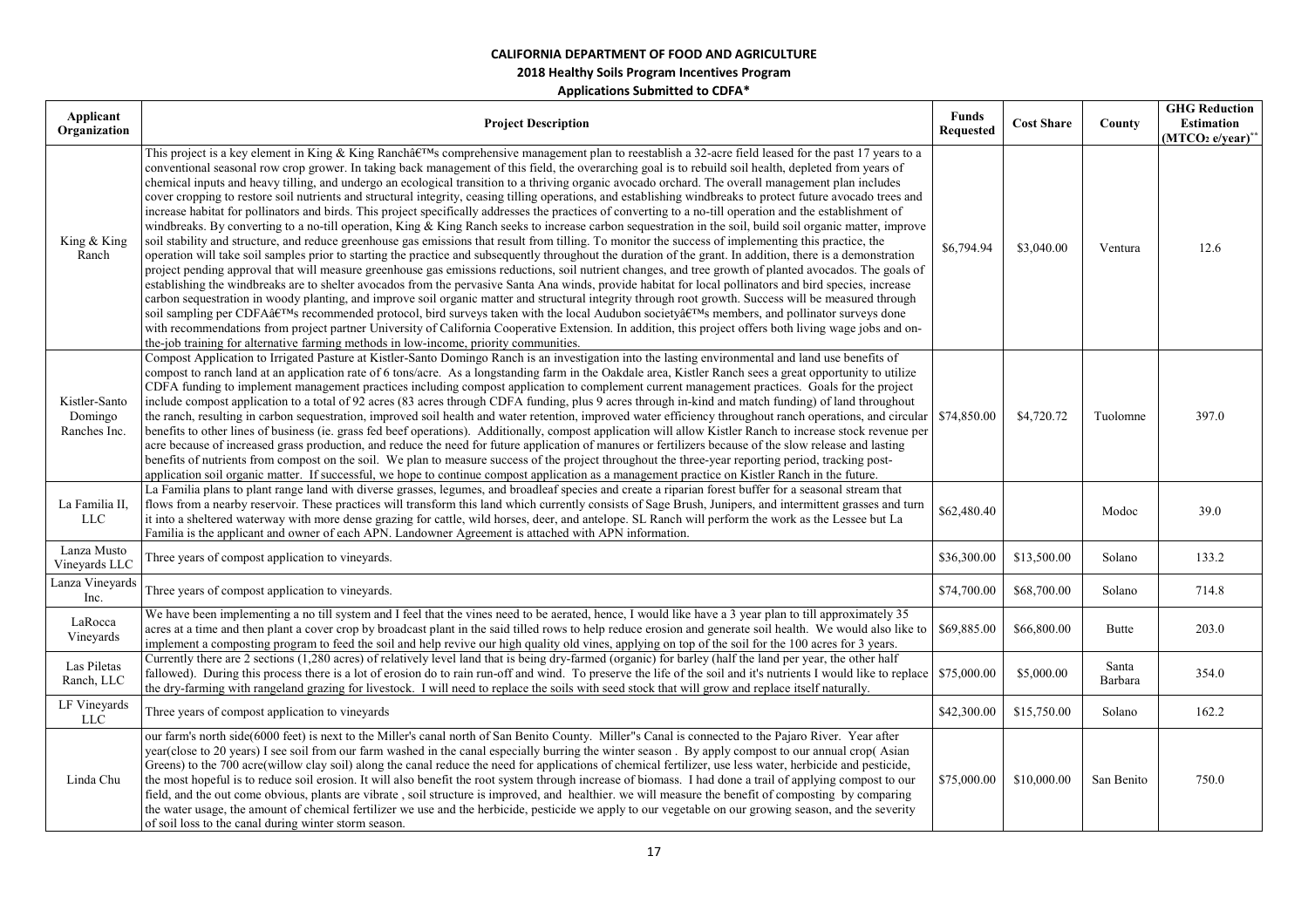## **2018 Healthy Soils Program Incentives Program**

| Applicant<br>Organization                    | <b>Project Description</b>                                                                                                                                                                                                                                                                                                                                                                                                                                                                                                                                                                                                                                                                                                                                                                                                                                                                                                                                                                                                                                                                                                                                                                                                                                                                                                                                                                                                                                                                                                                                                                                                                                                                                                                                                                                                                                                                                                                                                                           | <b>Funds</b><br><b>Requested</b> | <b>Cost Share</b> | County      | <b>GHG Reduction</b><br><b>Estimation</b><br>$(MTCO2 e/year)$ * |
|----------------------------------------------|------------------------------------------------------------------------------------------------------------------------------------------------------------------------------------------------------------------------------------------------------------------------------------------------------------------------------------------------------------------------------------------------------------------------------------------------------------------------------------------------------------------------------------------------------------------------------------------------------------------------------------------------------------------------------------------------------------------------------------------------------------------------------------------------------------------------------------------------------------------------------------------------------------------------------------------------------------------------------------------------------------------------------------------------------------------------------------------------------------------------------------------------------------------------------------------------------------------------------------------------------------------------------------------------------------------------------------------------------------------------------------------------------------------------------------------------------------------------------------------------------------------------------------------------------------------------------------------------------------------------------------------------------------------------------------------------------------------------------------------------------------------------------------------------------------------------------------------------------------------------------------------------------------------------------------------------------------------------------------------------------|----------------------------------|-------------------|-------------|-----------------------------------------------------------------|
| <b>LMP</b> Vineyards<br><b>LLC</b>           | Three years of compost application to vineyards.                                                                                                                                                                                                                                                                                                                                                                                                                                                                                                                                                                                                                                                                                                                                                                                                                                                                                                                                                                                                                                                                                                                                                                                                                                                                                                                                                                                                                                                                                                                                                                                                                                                                                                                                                                                                                                                                                                                                                     | \$48,300.00                      | \$18,000.00       | Solano      | 181.2                                                           |
| Lohse Ranch                                  | The Lohse Ranch grant application proposes to apply and average of 4 tones of compost on 100 acres of walnut orchards for three years, while applying<br>cover crops and mulch as a match and in kind contribution to the project, to the same acres. This grant would be a great opportunity for Lohse Ranch<br>because we are currently searching out alternative means of meeting the micro and macro nutrient demands of the crops grown on our fifth generation<br>family farm. We are very fortunate to have the opportunity to farm in such a fertile regain, however our current farming practices are having a negative<br>effect on soil. Based on current poor quality soil samples, I feel this would be the ideal opportunity to implement the compost application to a replanted<br>orchard and a 9th leaf orchard. Following project implementation, we will pull multiple soil and leaf samples and compare to previous analyses taken<br>from the same field to test for adequate available nutrients. One of our goals is to improve soil permeability and tilth, which will be tested using a soil<br>auger before and after irrigation sets throughout the year. After applying compost over the course of this proposed project I would expect to see our<br>moisture holding capabilities improve drastically. To test this theory, we will cross check pressure chamber readings with neighboring orchards in same<br>soil profile to compare stem water potential data. Theoretically over time, the orchards included in this project will require less water and conventional<br>fertilizer. The application of compost instead of conventional fertilizer should in fact have a positive impact on soil ecosystems and the environment as a<br>whole. We anticipate that applying compost to our orchards will increase carbon sequestration, improve soil health, reduce water use and increase<br>groundwater recharge.                                                 | \$74,696.88                      | \$142,800.00      | Glenn       | 153.2                                                           |
| Lola Sonoma<br>LC dba "LOLA<br>Sonoma Farms' | The proposed project improves soil health and ecological impact through cover cropping, mulching, compost application and hedgerow planting on a 12-<br>acre diversified farm.                                                                                                                                                                                                                                                                                                                                                                                                                                                                                                                                                                                                                                                                                                                                                                                                                                                                                                                                                                                                                                                                                                                                                                                                                                                                                                                                                                                                                                                                                                                                                                                                                                                                                                                                                                                                                       | \$42,404.26                      | \$0.00            | Sonoma      | 19.4                                                            |
| Lone Willow<br>Ranch                         | I am applying for a grant to fund the installation of three hedgerows, bordering three fields of my organic 20-acre farm parcel. Here I rotate cover crops<br>(fall and winter peas, vetch, clovers and winter rye) and grow domestic barley, the ancient grains Kamut and Sonora wheat, corn, alfalfa, dry beans, and<br>melons. As part of the rotation, I graze these fields with livestock (heritage pigs and goats). The hedgerows will be installed on the Carey Ranch, one of<br>several parcels that make up Lone Willow Ranch. The Columbia Canal on the westside of the parcel provides water for the site. The flood irrigation runs<br>west to east and drains to the north. Increasing the biodiversity of the ranch is a primary goal of our farm, in a region where much of the native habitat has<br>been removed and replaced with large agricultural operations. Planting trees and shrubs along the farm boundaries provides many benefits: protecting soil<br>and building soil health; increasing wildlife habitat, which brings in beneficial insects, raptors, songbirds and pollinators as well as soil biological activity. \$22,492.02<br>Vegetation creates corridors connecting fragmented areas, as well as site-specific benefits such as shade for livestock and perching sites for raptors and<br>insect-eating birds. Planting vegetation in hedgerows on the ranch helps to buffer extreme weather events, stores carbon, and makes the farm more<br>resilient. Evaluating and measuring success is an ongoing activity, as I walk the hedgerows, observe how they are becoming established and growing,<br>ensuring they are properly irrigated, and replanting where necessary. Seeing the plants grow, observing the wildlife that come to the hedgerows, watching<br>the leaves develop and then turn color and fall to replenish the soil all are ways I measure and evaluate and appreciate the biological diversity that the<br>hedgerows bring to my farm. |                                  | \$5,580.00        | Fresno      | 4.0                                                             |
|                                              | Spring and winter Southeastern Asian specialty crops are grown throughout the year on this small 3-acre farm and sold at local farmers markets. We<br>would like to add 4 tons per acre of compost to the soil in order to improve the health of the soil for growing seasonal southeastern Asian specialty<br>vegetable crops. Building a healthy soil profile would allow us to reduce fertilizer inputs in our production while maintaining yields and plant health. In<br>Lor Vang Farms the winter we would have one acre left fallow that we would like to try using a legume cover crop to add nitrogen during the winter that would suppress<br>winter weeds. As we continue to apply compost and cover crops, we will be building the soil organic matter and lessening water usage, future synthetic<br>fertilizer application, and weed populations. Compost and cover crops will help us to sustain soil biodiversity within seasonal southeastern Asian crops.<br>Soil sampling analysis would be done year to year to observe the organic matter and overall fertility of the soil.                                                                                                                                                                                                                                                                                                                                                                                                                                                                                                                                                                                                                                                                                                                                                                                                                                                                                                    | \$2,391.00                       | \$0.00            | Fresno      | 7.0                                                             |
| Lucas Wilson                                 | Project will entail implementing healthy soils practices on farm to increase soil health which will increase soil biology diversity, increasing plant health<br>Manzanita Roots and need for synthetic fertilizers and sprays, and decrease water demand for permanent crops.                                                                                                                                                                                                                                                                                                                                                                                                                                                                                                                                                                                                                                                                                                                                                                                                                                                                                                                                                                                                                                                                                                                                                                                                                                                                                                                                                                                                                                                                                                                                                                                                                                                                                                                        | \$63,870.29                      | \$2,900.00        | Butte       | 110.0                                                           |
| Machado Family<br>Farms Inc                  | Current farming practice is to remove and minimize vegetation between tree rows, This has created water penetration problems, reduced organic material<br>in the soil and increased reliance on inorganic fertilizer. Proposed project is to increase water penetration through root penetration, biomass on mow<br>down to increase organic material and using winter legumes to fix nitrogen. An additional benefit from increase soil organic matter is an increase in soil<br>carbon sequestrations which over time affects greenhouse gases. Increasing the biomass will also reduce dust emission. Inter plant would be every other<br>row alternating every year, this allows for any cultural work needed.                                                                                                                                                                                                                                                                                                                                                                                                                                                                                                                                                                                                                                                                                                                                                                                                                                                                                                                                                                                                                                                                                                                                                                                                                                                                                   | \$75,000.00                      | \$18,894.00       | San Joaquin | 43.0                                                            |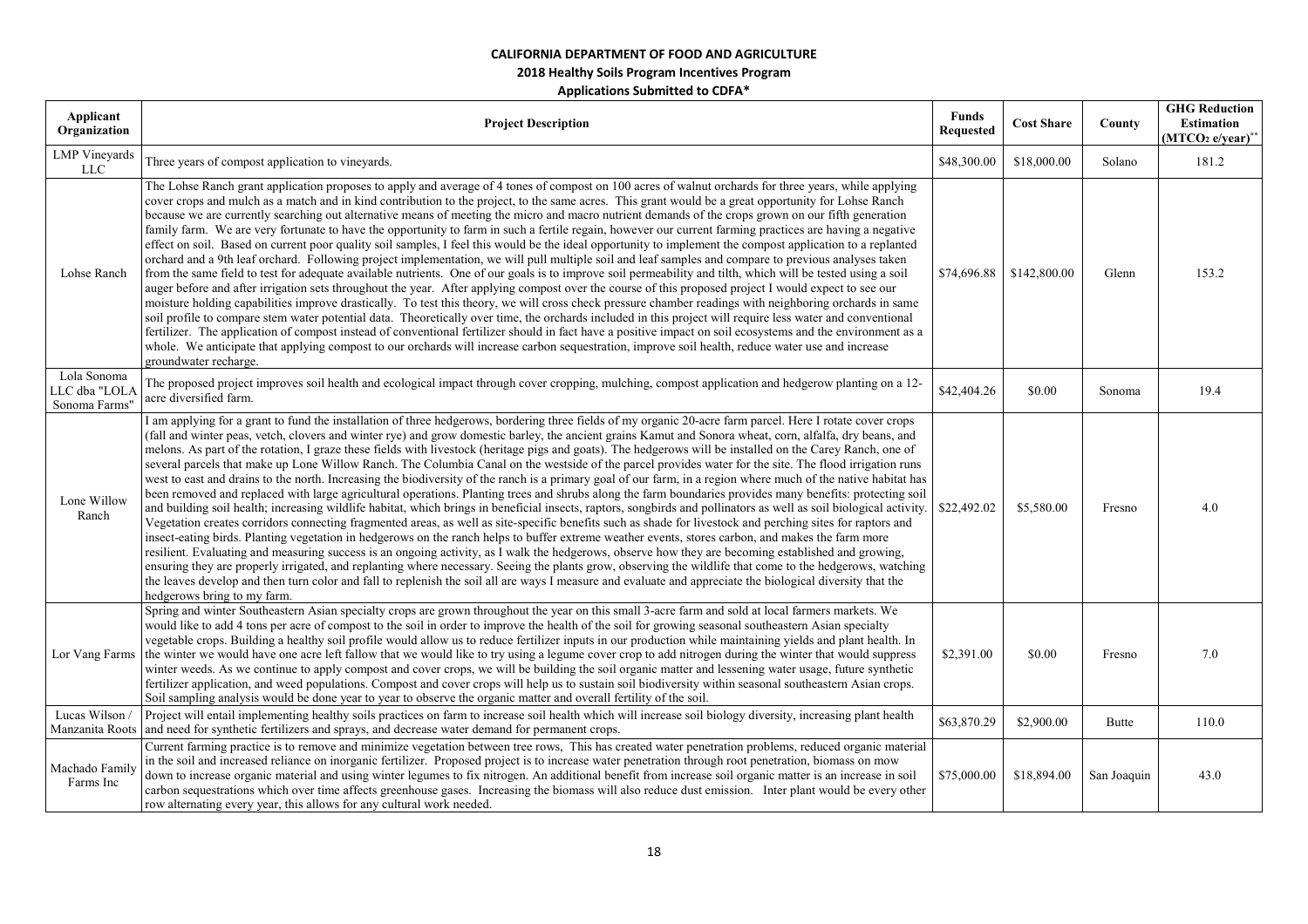| Applicant<br>Organization            | <b>Project Description</b>                                                                                                                                                                                                                                                                                                                                                                                                                                                                                                                                                                                                                                                                                                                                                                                                                                                                                                                                                                                                                                                                                                                                                                                                                                                                                                                                                                                                                                                                                                                                                                                                                                                                                                                                                                                                                                                                                                                                                                                                                                             | <b>Funds</b><br><b>Requested</b> | <b>Cost Share</b> | County    | <b>GHG Reduction</b><br><b>Estimation</b><br>$(MTCO2 e/year)*$ |
|--------------------------------------|------------------------------------------------------------------------------------------------------------------------------------------------------------------------------------------------------------------------------------------------------------------------------------------------------------------------------------------------------------------------------------------------------------------------------------------------------------------------------------------------------------------------------------------------------------------------------------------------------------------------------------------------------------------------------------------------------------------------------------------------------------------------------------------------------------------------------------------------------------------------------------------------------------------------------------------------------------------------------------------------------------------------------------------------------------------------------------------------------------------------------------------------------------------------------------------------------------------------------------------------------------------------------------------------------------------------------------------------------------------------------------------------------------------------------------------------------------------------------------------------------------------------------------------------------------------------------------------------------------------------------------------------------------------------------------------------------------------------------------------------------------------------------------------------------------------------------------------------------------------------------------------------------------------------------------------------------------------------------------------------------------------------------------------------------------------------|----------------------------------|-------------------|-----------|----------------------------------------------------------------|
| Magruder Ranch<br>LLC                | Compost application to rangeland shows promise as both a climate change adaptation and prevention strategy. Thus far, however, most experimentation<br>has taken place on gentle slopes in peri-urban areas. GIS vector analysis has allowed us to identify sub-15 degree slopes within a rugged topography<br>more typical of California's working landscapes, and the application of compost to these areas will help provide the fertility to complement our rotational<br>grazing strategies leading to a perennialization of some of our annual grassland landscapes. This will theoretically increase the soil's capacity to hold<br>carbon and water. Partnership with Scripps Oceanography Center for Western Weather and Water Extremes will provide a data set capable of<br>approximating soil moisture holding capacity at a watershed scale. This data set includes 5 digital rain gauges measuring orographic rain variability, sub-<br>surface soil moisture sensors, and a digital hydrograph meter as well as web-enabled wind and humidity sensors and stable isotope analysis of creek, rain,<br>and spring water. In capable hands, the hydrograph resultant from this data set can be compared to the theoretical (soil and plant community<br>independent) hydrograph and the disparity can be understood as a totalized quantification of ecosystem services. In other words, the time it takes for a<br>raindrop to make it from hillside to creek results from a complex interaction between soil infiltration rate, soil organic matter, residual dry matter and tree<br>and ground cover species and density. The difference in the theoretical and real lag-time between an anomaly in rainfall intensity and correlating<br>anomaly in hydrograph is a quantitative measure of soil and plant community health.                                                                                                                                                                                                                           | \$73,500.00                      | \$0.00            | Mendocino | 26.0                                                           |
| Marie Hoff                           | To produce food and clothing while reducing GHG emissions overall, we propose an integrated crop and livestock system (ICLS), as demonstrated in the<br>research of Dr. Amelie Gaudin through UC Davis. We hope to improve forage for our already existing sheep, as well as increase the productivity of our<br>land by integrating fruit trees into the sheep's pasture, which will then sequester carbon out of the atmosphere. The pasture was only mowed by<br>tractor for 15 years prior to our ownership in June 2017. Since then, we have had the goal of improving the compacted soil, low soil organic matter, and<br>poor forage quality. We will implement the following four practices in this project: compost application to grassland, range planting, silvopasture, and a<br>multi-species hedgerow. By adding fruit trees, applying compost, planting a pollinator-friendly hedgerow, and broadcasting native grass seed, we hope to<br>remedy the poor pasture quality and broaden the productivity of the land to encompass not just wool, but also fruit and flowers. Ideally, we would<br>increase soil organic matter, reduce soil compaction, increase water retention and water holding capacity, improve forage, produce wool, fruit, and<br>flowers, and increase the aesthetic beauty of our land. Soil compaction, soil organic matter, forage quality, and water holding capacity we can measure<br>using tools and tests through our local Resource Conservation District. We can measure the amount of wool we produce at shearing time each year, and<br>take photos of the fruit tree maturation and flowers, as well as document the aesthetic beauty via before and after photos.                                                                                                                                                                                                                                                                                                                                                  | \$2,928.28                       | \$1,100.00        | Mendocino | 10.4                                                           |
| Marilyn Erdman                       | Newly planted orchard with no/little vegetation between tree rows. Erosion and soil compaction is of concern. Planting a cover crop in the rows between<br>the trees in late fall, followed by mowing in the summer for maintenance.                                                                                                                                                                                                                                                                                                                                                                                                                                                                                                                                                                                                                                                                                                                                                                                                                                                                                                                                                                                                                                                                                                                                                                                                                                                                                                                                                                                                                                                                                                                                                                                                                                                                                                                                                                                                                                   | \$19,712.70                      | \$12,560.70       | Yolo      | 11.0                                                           |
| Markstein<br>Organic Family<br>Farms | This project explores sustainable methods for improving organic soil health through organic composting. Located in the north fork of Honcut Creek, the<br>farmland is adjacent to sensitive waterways and fosters diverse wildlife. I am the operator of Markstein Organic Family Farms who will take over the<br>lease of the farmland from the current tenant: JCM Equipment Leasing, Inc. I am also the President of JCM Equipment Leasing, Inc. My family has<br>farmed this property for approximately two decades. Beginning in 2016, I decided to go organic and began the process to certify Markstein Organic<br>Family Farms as USDA and/or CDFA organic. The goal of Markstein Organic Family Farms is to obtain organic certification and to continue farming<br>rice while employing sustainable organic methods which improve soil health, reduce the needs for pesticides, and leave the land in the most pristine<br>condition possible. Given the proximity to sensitive habitats, Markstein Organic Family Farms is keenly aware of the intersection of wildlife and<br>production agriculture. Through this project, Markstein Organic Family Farms will show the vitality of sustainable organic farming methods to protect<br>the land, sustain wildlife populations in close proximity, and to improve soil health through composting. I will show that continued application of<br>compost to annual crops is a sustainable method of improving soil health on sensitive organic farm operations. Through a grant award, Markstein<br>Organic Family Farms will apply organic compost to its operations on a yearly basis and will conduct soil tests to monitor soil health, and any changes<br>thereto, throughout the three-year grant project. I hypothesize that the use of composting will mitigate erosion. I will monitor pre and post application<br>effects of organic compost application through vigorous soil testing. By monitoring soil health, I will provide quantifiable date to support or reject the<br>projected outcomes. | \$74,880.00                      | \$8,856.00        | Butte     | 403.2                                                          |
| Maskell Growers                      | Maskell Growers core objective in participating in this program, is to improve the long term sustainability of the grove through the implementation of<br>various conservation management practices that improve soil health, reduce run off, and mitigate the proliferation of weeds. This particular grove has<br>been a commercial grove for more than 50 years, but the prior owners(s) did not utilize any conservation and sustainability practices, as there is excess<br>erosion, and run off into a local lake. In addition, weed control was handled by sparing herbicides (round up) which probably impacted the commercial<br>bee operation on the adjoining property. In is our intent to improve soil conservation through the use of mulching, which has added benefits of increased<br>nitrogen utilization, and greatly diminish the presence of weeds under the avocado trees. Finally we are looking to utilize conservation cover plants to<br>both reduce run off and erosion along the boundary of our property.                                                                                                                                                                                                                                                                                                                                                                                                                                                                                                                                                                                                                                                                                                                                                                                                                                                                                                                                                                                                                                 | \$26,802.98                      | \$7,997.02        | San Diego | 1.2                                                            |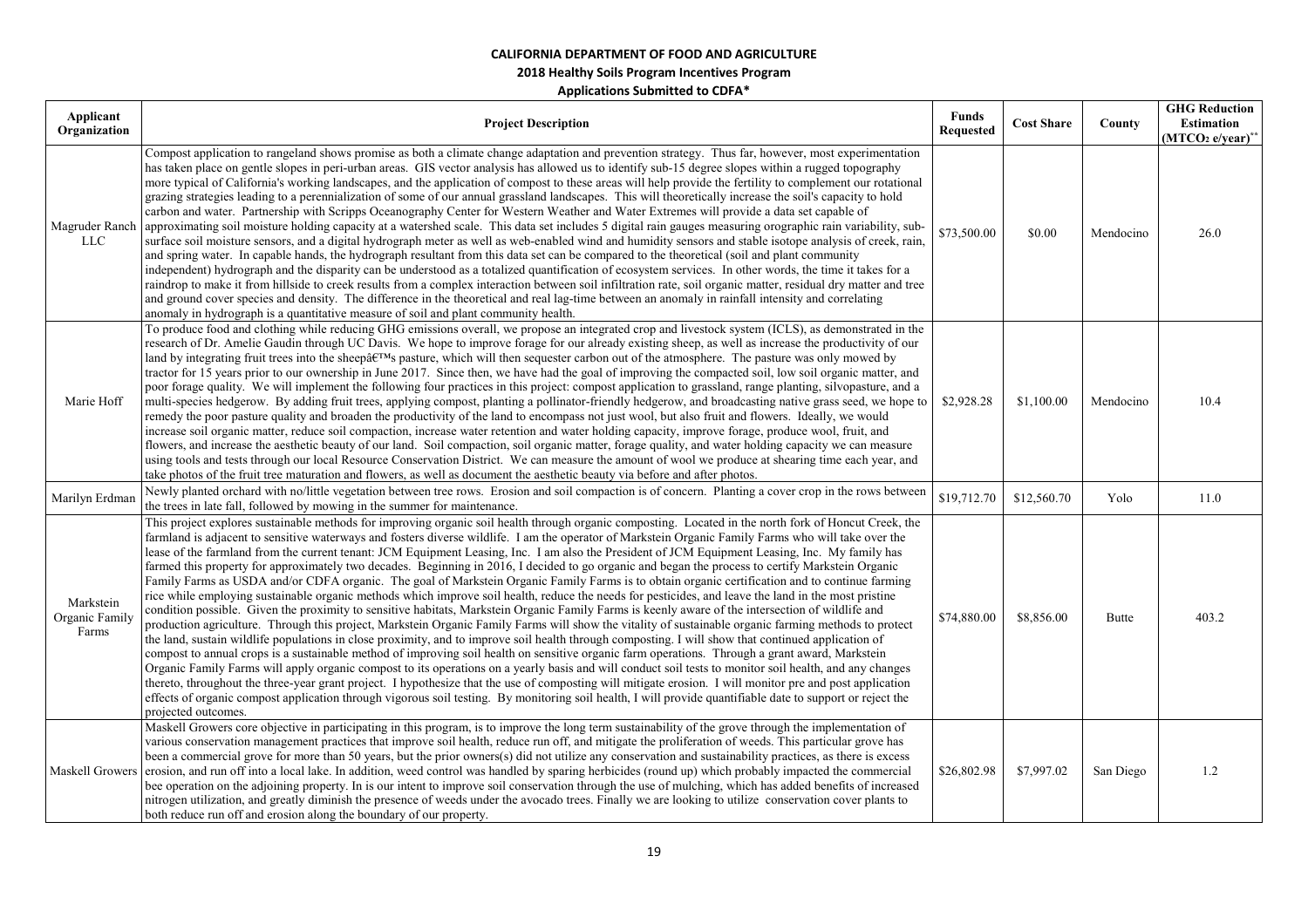| Applicant                              |                                                                                                                                                                                                                                                                                                                                                                                                                                                                                                                                                                                                                                                                                                                                                                                                                                                                                                                                                                                                                                                                                                                                                                                                                                                                                                                                                                                                                                                                                                                                                                                                                                                                                                                                                                                                                                                        | <b>Funds</b>     |                   |           | <b>GHG Reduction</b>         |
|----------------------------------------|--------------------------------------------------------------------------------------------------------------------------------------------------------------------------------------------------------------------------------------------------------------------------------------------------------------------------------------------------------------------------------------------------------------------------------------------------------------------------------------------------------------------------------------------------------------------------------------------------------------------------------------------------------------------------------------------------------------------------------------------------------------------------------------------------------------------------------------------------------------------------------------------------------------------------------------------------------------------------------------------------------------------------------------------------------------------------------------------------------------------------------------------------------------------------------------------------------------------------------------------------------------------------------------------------------------------------------------------------------------------------------------------------------------------------------------------------------------------------------------------------------------------------------------------------------------------------------------------------------------------------------------------------------------------------------------------------------------------------------------------------------------------------------------------------------------------------------------------------------|------------------|-------------------|-----------|------------------------------|
| Organization                           | <b>Project Description</b>                                                                                                                                                                                                                                                                                                                                                                                                                                                                                                                                                                                                                                                                                                                                                                                                                                                                                                                                                                                                                                                                                                                                                                                                                                                                                                                                                                                                                                                                                                                                                                                                                                                                                                                                                                                                                             | <b>Requested</b> | <b>Cost Share</b> | County    | Estimation                   |
|                                        |                                                                                                                                                                                                                                                                                                                                                                                                                                                                                                                                                                                                                                                                                                                                                                                                                                                                                                                                                                                                                                                                                                                                                                                                                                                                                                                                                                                                                                                                                                                                                                                                                                                                                                                                                                                                                                                        |                  |                   |           | (MTCO <sub>2</sub> e/year)** |
| McIntyre<br>Vineyards                  | We want to enhance the biodiversity of our vineyard as well as provide habitat for endangered pollinators. We want to plant a cover crop mix on the<br>entire vineyard that consists of a blend of spring, summer and winter annuals. We also want to provide permanent habitat by planting a hedgerow on the<br>non-cropped portions of the vineyard. The hedgerows will consist of woody perennials like native milkweeds and shrub that are specifically chosen to<br>support monarch populations. Our goal is to provide a year-round food source in the form of flowering plants which will increase the beneficial insect<br>population, as well as provide them with areas to overwinter that's undisturbed. This will reduce our need for pesticides because we will rely more on<br>biological controls for pest insects and weeds. We plan on comparing the insect populations on the rows with flowering mixes, to the other rows with<br>native grasses and see how they compare. Using butterfly nets, we will sweep cover crops, identify and measure the number of species. We will work<br>closely with non-profits like the Xerces Society and WildFarm Alliance and consult with them about further protection for pollinators and monitoring.                                                                                                                                                                                                                                                                                                                                                                                                                                                                                                                                                                                       | \$31,882.74      | \$10,000.00       | Monterey  | 16.8                         |
| Meadow Farm<br>Community<br>Land Trust | Meadow Farm Community Land Trust is a 501(c)3 public benefit corporation that for the past 5 years, with the help of local volunteers and Workaways,<br>has been gradually expanding its capacity to grow organic vegetables & fruit with which it feeds itself and shares with the community and other non-<br>profits such as the local Food Bank and Senior Center. Cognizant of the global climate crisis (CC), we want to increase production to provide for<br>resiliency in face of the likelihood of disaster, man-made or natural. Carbon sequestration is vital to ameliorate CC's worst effects. However we are<br>extremely limited in our ability to achieve our aims because of the poor quality of our soil which contains little carbon. We could have a significant<br>impact on sequestering carbon with the addition of compost and mulch and cover-cropping. We also want to plant more herbaceous plants to provide<br>habitat for pollinators, birds and other beneficial wildlife. Planting cover crops & applying compost & mulch will enrich the soil with much-needed<br>nutrients, conserve water, & suppress dust, weeds/pests. The garden has never been subjected to chemical treatments of any kind nor do we disturb the<br>soil more than the minimum required, mostly without the use of gas-powered equipment. Currently, the area under productivity is only 3 acres. We would<br>like to get the entire meadow area, approximately 6 acres into production. Being awarded this grant would contribute to that goal. We will be successful<br>when the soil of the entire 6 acres is carbon-rich and in production, allowing us to feed more people and offer more opportunities for local folks to learn<br>how to grow their own food and provide more wildlife habitat. We keep a garden log of our activities. | \$17,765.11      | \$5,502.00        | Mendocino | 27.6                         |
| Melinda Nickler                        | In this project we will reduce chemical fertilizer use with compost applications and cover cropping to improve soil health. We will also apply mulch to<br>tree berms to conserve moisture and further enhance soil biology. A hedgerow would be established along the north and west sides of the orchard to<br>create habitat for beneficial insects, reducing the need for pesticide use.                                                                                                                                                                                                                                                                                                                                                                                                                                                                                                                                                                                                                                                                                                                                                                                                                                                                                                                                                                                                                                                                                                                                                                                                                                                                                                                                                                                                                                                           | \$60,852.08      | \$0.00            | Tehama    | 8.4                          |
| Michelle<br>Rossow Farms               | This project will implement the following practices on 2 irrigated cropland fields that consist of 46 acres. The recipient will incorporate 5 soil<br>management practices: testing soil annually for organic matter, creating a nutrient management plan with a 15% reduction in nitrogen fertilizer<br>application, planting a multi-species legume cover crop annually, spreading compost evenly across the field annually, and residue and tillage management<br>of intensive to reduced till on irrigated cropland. The goal of the project will be to improve plant health and yields, increase water infiltration and<br>retention, reduce greenhouse gases, sediment erosion and dust, improve water and air quality, and improve biological diversity and wildlife habitat.                                                                                                                                                                                                                                                                                                                                                                                                                                                                                                                                                                                                                                                                                                                                                                                                                                                                                                                                                                                                                                                                   | \$74,966.28      | \$5,219.16        | Merced    | 218.1                        |
| Miranda Dairy                          | We will be no till seeding cover crops for the purpose of erosion, higher yields, and reduced emissions from less farming and increase infiltration and<br>water holding capacity, but will also release compaction with the deep rooted species. Goal is to create quicker regrowth and increase yield outputs by<br>increasing the number of days of rotational pasturing, while reducing the need for irrigation, and save water, and time and expense for fuel and labor of<br>conventional farming. We will be able to measure our success by the number of days for regrowth for pasturing and by times we have to irrigate. By<br>shortening the grazing rotation we hope to achieve a more natural fertilization program where the cows are putting the nutrients down rather than having<br>to mechanically apply. We will look toclovers and grasses with deeper root systems to be able to tap into the moisture that is 4" below the surface.                                                                                                                                                                                                                                                                                                                                                                                                                                                                                                                                                                                                                                                                                                                                                                                                                                                                                              | \$67,191.00      | \$21,600.00       | Humboldt  | 13.0                         |
|                                        | This project will consist of growing three different types of cover crops which include barley, sudangrass, and mustard. They will be grown on four farms<br>Mission Ranches totaling over 132 acres. These cover crops will be grown to increase soil tilth and organic matter, reduce wind and water erosion, scavenge nitrogen from<br>Company, LLC   the soil, suppress weeds, and manage soil moisture. Among the many other benefits, the barley will also be harvested to provide fodder for cattle. These<br>cover crops will be planted for three consecutive years.                                                                                                                                                                                                                                                                                                                                                                                                                                                                                                                                                                                                                                                                                                                                                                                                                                                                                                                                                                                                                                                                                                                                                                                                                                                                          | \$51,271.97      | \$51,500.00       | Monterey  | 45.0                         |
| Morning Glory<br>Organics              | Applicant seeks to apply compost to 4.5 acres of row crop land to improve soil structure, reduce erosion sequester carbon, reduce volitilization of<br>ammonia gas, output of N2O and increase crop production. For the last several years, Applicant has been utilizing black plastic mulch for weed<br>suppression. Applicant seeks to replace the use of plastic mulch with straw mulch to improve the biology in the soil as well as the soil structure in the<br>produce rows as well as between rows. The use of black plastic mulch tends to solarize the biology in the first inches of soil and, while it does suppress<br>weeds, removal of the plastic mulch tends to leave soil subject to winter erosion. The soil on Applicant's farm tends to be predominantly clay and the<br>addition of compost will improve the friability of the soil, imporve the crop yield and sequester carbon. Outcomes will be measured by increased soil<br>stability and increased produce yields. Yields will be measured by increased weight and volume of the produce as well as measurement of increased soil<br>depth. In addition, Applicant seeks to implement hedgerows on the East, West and South (on Field #1) borders of the property and utilize cover crop to<br>improve soil structure and add organic matter.                                                                                                                                                                                                                                                                                                                                                                                                                                                                                                                              | \$17,247.45      | \$5,525.00        | Butte     | 3528.8                       |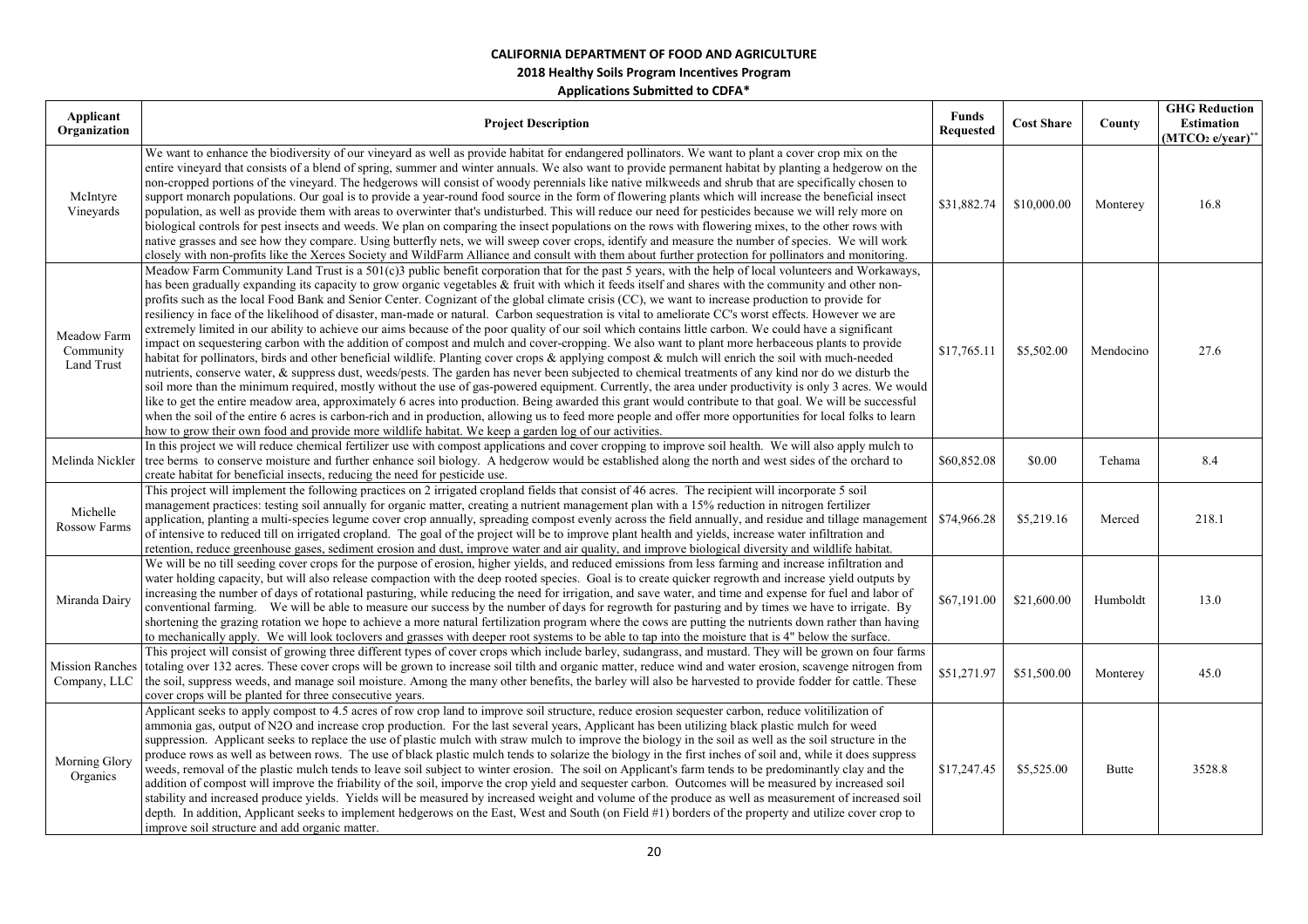| Applicant<br>Organization | <b>Project Description</b>                                                                                                                                                                                                                                                                                                                                                                                                                                                                                                                                                                                                                                                                                                                                                                                                                                                                                                                                                                                                                                                                                                                                                                                                                                                                                                                                                                                                                                                                                                                                                                                                                                                                                                                                                                                                                                                                                                                                                | <b>Funds</b><br><b>Requested</b> | <b>Cost Share</b> | County     | <b>GHG Reduction</b><br><b>Estimation</b><br>$(MTCO2 e/year)**$ |
|---------------------------|---------------------------------------------------------------------------------------------------------------------------------------------------------------------------------------------------------------------------------------------------------------------------------------------------------------------------------------------------------------------------------------------------------------------------------------------------------------------------------------------------------------------------------------------------------------------------------------------------------------------------------------------------------------------------------------------------------------------------------------------------------------------------------------------------------------------------------------------------------------------------------------------------------------------------------------------------------------------------------------------------------------------------------------------------------------------------------------------------------------------------------------------------------------------------------------------------------------------------------------------------------------------------------------------------------------------------------------------------------------------------------------------------------------------------------------------------------------------------------------------------------------------------------------------------------------------------------------------------------------------------------------------------------------------------------------------------------------------------------------------------------------------------------------------------------------------------------------------------------------------------------------------------------------------------------------------------------------------------|----------------------------------|-------------------|------------|-----------------------------------------------------------------|
| Moua Lee Vang<br>Farms    | We would like to improve our management practices by transitioning to compost and cover crops in our 20 acres of Southeast Asian vegetables by<br>incorporating 4 tons per acre of compost into the soil. Compost would assist in improving the soil biology, texture, fertility, and ability to hold moisture<br>while reducing the amount of synthetic inputs. In the winter, we allow 10 acres to go fallow until the spring, and winter weeds grow on the fallow land. In<br>order to reduce the amount of winter weeds and to continue improving the soil health and fertility, we would like to grow a winter nitrogen-fixing legume<br>cover crop in the fallow areas. Implementing these two practices into our management routine should help us to reduce our synthetic nitrogen application.<br>Overall, we would like to see our soil health improve year over year, as well as our management practices by increasing organic matter fertility and<br>improving soil structure. Year to year we would like to see the improvement of our soil nutrients through soil sampling analysis, and the reduction in cost<br>for purchasing fertilizers. We would also monitor whether reduction of weed sand water usage would occur as a secondary benefit to improving soil<br>fertility in winter and spring southeast Asian specialty vegetable production.                                                                                                                                                                                                                                                                                                                                                                                                                                                                                                                                                                                                     | \$17,415.60                      | \$0.00            | Fresno     | 46.3                                                            |
| Mountain Wolf<br>Ranch    | The project will implement three conservation management practices on a ranch in western Sonoma county. The work plan includes compost application<br>and mulching on 10.0 acres of grassland, and 25 acres of rangeland planting. The project will work to increase adoption of conservation management<br>practices that mitigate greenhouse gas (GHG) emissions and increase soil health through implementation GHG-beneficial practices, in support of ongoing<br>farming and environmental mitigation efforts. These goals will be measured by lab soil tests, Electrical Conductivity Mapping (for soil texture change)<br>and applications of the Natural Resources Conservation Services Soil Quality Test Kit. We have done much to improve our ranch in the last 7 years.<br>While this ranch has been in my family for three generations, it was rented out from 1995 to 2012. The renters were poor land stewards who overgrazed<br>the pasturelands and mismanaged riparian areas, which resulted in poor compacted soil and stream erosion. When we returned in 2012 we began to take<br>stock of the condition of the 100 acres and its 5 streams. While our project list is long, we have worked continually to improve the land and waterways.<br>Efforts have included reseeding of more than 40 acres of pastureland, installing more than 6,000 feet of fencing to keep livestock out of protected riparian<br>areas, installation of bat and owl boxes for pest control, planting willow in erosion areas, and the addition of more than 1,500 feet of water line to keep<br>animals off sensitive areas. Soil tests show that our soil is 100 times more acidic than average California pastureland, therefore along with the application<br>of compost we will be including 20 tons of lime. Having put into place healthy land management practices at the ranch, we are poised to make a positive<br>impact on soil recovery through this grant. | \$25,893.50                      | \$6,120.00        | Sonoma     | 57.6                                                            |
| Mt. Whitney<br>Dairy      | The reason this project is being proposed is to begin change on a conventional farm. The addition of multi-species cover crops has the ability to improve<br>soil health and provide an environmental benefit as well. With the help of funding, we are able to make that change and mitigate our risk in doing so. The<br>goals that we have for this project are to increase the soil health by: improving the soil structure, increase the soil organic matter, increase the water<br>infiltration rate, and increase nutrient availability in the soil. We hope to see the multi-species cover crop do this in the soil. To evaluate these goals, we<br>will do side by side observations with fields adjacent to these project fields and visually observe soil texture. We will also compare the infiltration rate of<br>water to adjacent fields that are not part of the project. In order to evaluate the soil organic matter and nutrient availability, we will analyze the soil<br>samples that we take on the project fields and compare them to soil samples from years prior to the project implementation. This project has the capacity<br>to introduce cover cropping on a farm that has never done so.                                                                                                                                                                                                                                                                                                                                                                                                                                                                                                                                                                                                                                                                                                                                                  | \$74,940.00                      | \$1,188.00        | Fresno     | 81.0                                                            |
| Nagata Bros<br>Farms Inc  | 5 Acres of waterways run through the field mainly as ditch and rain water management. The ditch has been eroded by the recent rains of 2019 and are in<br>need of reconstruction along with plantings of grasses to maintain the area from erosion. This will stabilize and reduce erosion allowing for water to<br>capture the solids and nutrients flowing in the waterway. The planting of vegetative landscape will establish a permanent stable environment along with<br>the required with stone checks every 100'.                                                                                                                                                                                                                                                                                                                                                                                                                                                                                                                                                                                                                                                                                                                                                                                                                                                                                                                                                                                                                                                                                                                                                                                                                                                                                                                                                                                                                                                 | \$16,860.00                      | \$3,000.00        | San Diego  | 0.4                                                             |
| Nai M Saechao             | Nai is an ethnic Mien (hilltribe from SE Asia) and grows strawberries on 2+ acres of ground. Because of the limited space available, he and his wife are<br>not able to effectively rotate strawberries to another crop. Compost will improve the ability of the degraded soil on his farm to infiltrate and store water<br>and cycle nutrients, and produce a healthy crop. He is willing to apply compost to half his farm for three years in a row in order to observe the benefits<br>this practice might provide.                                                                                                                                                                                                                                                                                                                                                                                                                                                                                                                                                                                                                                                                                                                                                                                                                                                                                                                                                                                                                                                                                                                                                                                                                                                                                                                                                                                                                                                    | \$1,350.00                       | \$0.00            | Sacramento | 4.9                                                             |
| Nao Pao Vang<br>Farms     | We would like to improve our management practices by transitioning to compost and cover crops in our 20 acres of southeast Asian specialty vegetables<br>by incorporating 4 tons per acre of compost into the soil. Compost would assist in improving the soil biota, texture, fertility, and ability to hold<br>moisture. In the winter we allow 10 acres to go fallow until the spring, and winter weeds grow on the fallowed land. In order to reduce the amount of<br>winter weeds and improve the soil health we would like to grow a winter nitrogen†"fixing legume cover crop in 10 acres of fallow land. Overall, we<br>would like to see our soil health improve, as well as our management practices by increasing organic matter fertility, improving soil structure, and<br>reducing reliance on synthetic fertilizers. From year to year we would like to see the improvement of our soil nutrients through soil sampling analysis. We<br>would also monitor whether reduction of weeds and water application would be additional benefits to improving soil fertility in winter and spring<br>southeast Asian specialty vegetable production.                                                                                                                                                                                                                                                                                                                                                                                                                                                                                                                                                                                                                                                                                                                                                                                                               | \$17,415.60                      | \$0.00            | Fresno     | 46.3                                                            |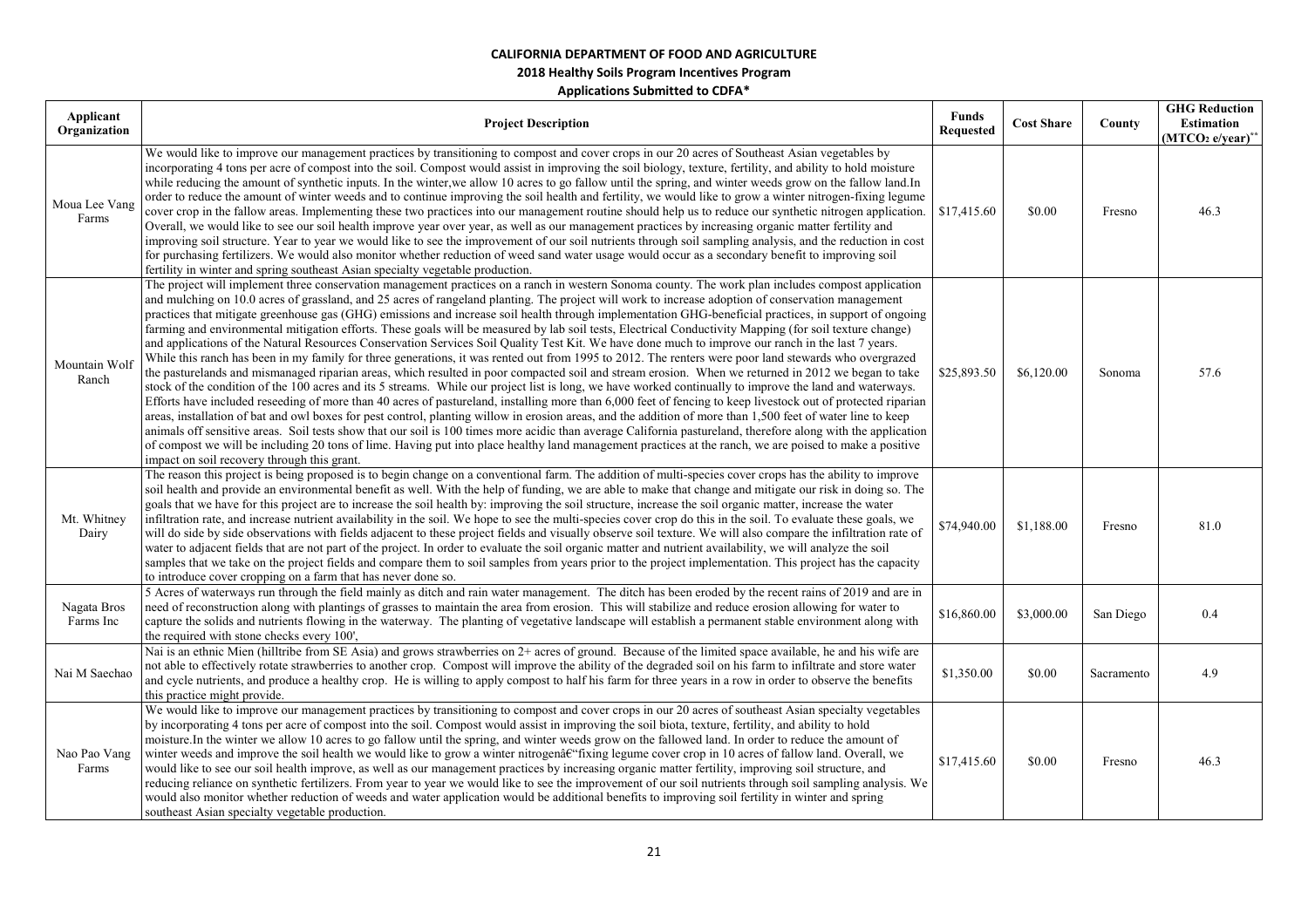| Applicant<br>Organization | <b>Project Description</b>                                                                                                                                                                                                                                                                                                                                                                                                                                                                                                                                                                                                                                                                                                                                                                                                                                                                                                                                                                                                                                                                                                                                                                                                                                                                                                                                                                                                                                                                                                                                                                                                                                                                                                                                                                                                | <b>Funds</b><br><b>Requested</b> | <b>Cost Share</b> | County     | <b>GHG Reduction</b><br><b>Estimation</b><br>$(MTCO2 e/year)$ ** |
|---------------------------|---------------------------------------------------------------------------------------------------------------------------------------------------------------------------------------------------------------------------------------------------------------------------------------------------------------------------------------------------------------------------------------------------------------------------------------------------------------------------------------------------------------------------------------------------------------------------------------------------------------------------------------------------------------------------------------------------------------------------------------------------------------------------------------------------------------------------------------------------------------------------------------------------------------------------------------------------------------------------------------------------------------------------------------------------------------------------------------------------------------------------------------------------------------------------------------------------------------------------------------------------------------------------------------------------------------------------------------------------------------------------------------------------------------------------------------------------------------------------------------------------------------------------------------------------------------------------------------------------------------------------------------------------------------------------------------------------------------------------------------------------------------------------------------------------------------------------|----------------------------------|-------------------|------------|------------------------------------------------------------------|
| Navarro<br>Vineyards LLC  | We feel that we have a strong sustainability program implemented throughout our farms. Composting is an area of farming we would like to improve<br>upon due to the number of benefits it provides. Our goal is to improve overall farm health from the ground up over a three year period, while learning<br>how to build upon our own onsite compost program post-project. We anticipate that our success and observations will be steady and seasonal. Annual<br>soil samples of the designated compost fields and vineyards will help us to assess the changes and impacts of the project. We will also be recording<br>seasonal observations of vine and grassland health, changes in our irrigation practices (using less water), cover crop vigor, soil erosion, and water<br>permeability during the rains.                                                                                                                                                                                                                                                                                                                                                                                                                                                                                                                                                                                                                                                                                                                                                                                                                                                                                                                                                                                                       | \$74,338.00                      | \$39,045.00       | Mendocino  | 262.4                                                            |
| Oaklea<br>Vineyards       | The project will implement soil practices including reduced tillage and cover cropping in a hillside newly planted vineyard setting. The vines are to be<br>planted in June 2019 on 10 acres in a 6 $\hat{a}$ ETM x $\hat{a}$ ETM spacing (907 vines/acre) on land that was formerly a walnut orchard until 2016, whereupon the trees<br>were removed. For the next two years the walnut wood and brush were piled and burned, then the land was deep-ripped in 2018, with 2 tons per acre of<br>gypsum applied pursuant to soil tests. Straw covered the soil in winter 2018-19 to diminish erosion. The land is to be tilled and leveled later this spring<br>and the vines planted (Sauvignon Blanc on 1103P rootstock, but with five 20 vine areas, each, of nematode resistant GRN 2 and GRN 3 Rooted<br>Sauvignon Blanc for comparison). Soil samples at planting will establish baseline soil health values. After planting, a multi-species cover crop of grasses,<br>legumes and radishes will be seeded down the mid rows in the late summer prior to the first rains. This cover will be maintained until late spring-early<br>summer of the next year 2020, whereupon it will be terminated and worked into the soil in one tillage operation. Each succeeding late summer and early<br>fall for the next two seasons after 2020 the same cover crop will be reseeded and tilled once in the next late spring of the succeeding year, as before.<br>Annual soil sampling will be done after tillage each season to assess changes in soil health. In addition to the five 1103P rooted sample areas, for<br>comparison the five sample areas of the GRN 2 and GRN 3 rooted vines will be sampled the same way, along with 5 areas where a native cover crop has<br>been maintained instead of the seeded one. | \$5,373.00                       | \$1,500.00        | Lake       | 9.6                                                              |
| OLAM Farming,<br>Inc      | We will be applying compost with a C:N<11 at 4tons/acre across our Nevada ranch which consists of 8 fields totaling 1,048 acres. We are requesting<br>funding for 125 acres worth of material (\$75,000). OLAM is in control of all operations on the ranch, and thus, controlling the timing, efficiency, and<br>accuracy of the application will be easy. Additionally, OLAM is equipped with a Farm Operations Manager who is in charge of procuring all materials,<br>as well as, an inhouse agronomist. Having this team in place ensures an accurate and efficient application of the new practice, resulting in valid analysis<br>of results. We believe compost can help to increase soil organic matter, aide water penetration, increase the soils cation exchange capacity, and provide a<br>heathier environment for soil microbes. Additionally, this compost application will reduce GHG emissions and increase water use efficiency, making the<br>ranch more sustainable and efficient. An added benefit of applying compost is the slow release of nutrients, which provide prolonged nutrition for the<br>soil and orchard, leading to healthy soil, and in turn, a healthier tree which is then better able to fight off pests and diseases naturally, avoiding the need<br>for chemical applications.                                                                                                                                                                                                                                                                                                                                                                                                                                                                                                 | \$75,000.00                      | \$560,184.00      | Fresno     | 1682.0                                                           |
| Oro Verde<br>Ranch LLC    | A multi species cover crop will be planted in the alleyways of the 146 acre field of pistachios. Our calculations show that planting alleyways covers 70%<br>of the total acreage. (70% of 146 is about 100 acres). Compost C:N ratio of 24 will be broadcast spread to the NE portion of the field at a rate of 6 tons<br>per acre, for a total of 34 acres. Oro Verde Ranch believes that composting and cover cropping are two practices that can reap a bounty of benefits. By<br>implementing these practices every year for a minimum of three years, we will see an increase in soil organic matter, water holding capacity and drainage, \$74,700.00<br>amongst other benefits. We will test these characteristics at least once per year by sending soil samples to be lab tested and running water holding<br>capability tests on soil core samples. We will define success if we see a gradual increase in these soil characteristics but also if we see a noticeable<br>difference in tree health and nut quality.                                                                                                                                                                                                                                                                                                                                                                                                                                                                                                                                                                                                                                                                                                                                                                                            |                                  | \$5,150.00        | Yolo       | 177.2                                                            |
| Oryza<br>Partnerhsip      | We are going to use NRCS practices to build our soil health and quality on a conventionally farmed rice field. This field is 78 acres in Meridian<br>California. We will use a vetch and oats cover crop planted in the fall, that will grow throughout the winter. This crop will be planted straight into the<br>rice straw after the rice is harvested. Usually after the rice is harvested we chop and incorporate the straw into the ground. By planting a cover crop we<br>hope to avoid any fall tractor work. In the spring we will terminate the cover crop by chopping, then work the rice ground, The hope is that we can<br>avoid at least two passes with cultivation equipment in the spring. For our fertilizer we will be starting by adding 4 tons of compost per acre. We will<br>then add a reduced rate of aqua ammonia with no dry starter fertilizer, This should be about a 20% reduction in nitrogen.                                                                                                                                                                                                                                                                                                                                                                                                                                                                                                                                                                                                                                                                                                                                                                                                                                                                                             | \$74,706.55                      | \$5,497.44        | Colusa     | 184.6                                                            |
| Oya Organics              | I am applying for a Healthy Soils Initiatives grant to employ several soil conservation practices to improve soil resiliency at Oya Organics, a small 26<br>acre organic farm in Hollister, CA. We will apply compost and plant cover crop in our annual crop fields to improve soil nutrient and water holding<br>capacity, protect soil aggregation, reduce weed pressure, and sequester carbon. We will plant native trees along the riparian area of an intermittent creek<br>to prevent bank erosion, capture irrigation run-off into the waterway and provide wildlife and pollinator/beneficial insect habitat and capture carbon. We<br>will also plant hedgerows along some of the field borders to adjacent conventionally managed orchard and fields to provide a barrier to pesticide drift,<br>wind and dust, as well as capture irrigation run-off, attract insects and wildlife, provide soil cover, and sequester carbon.                                                                                                                                                                                                                                                                                                                                                                                                                                                                                                                                                                                                                                                                                                                                                                                                                                                                                 | \$53,766.64                      | \$56,945.00       | San Benito | 73.0                                                             |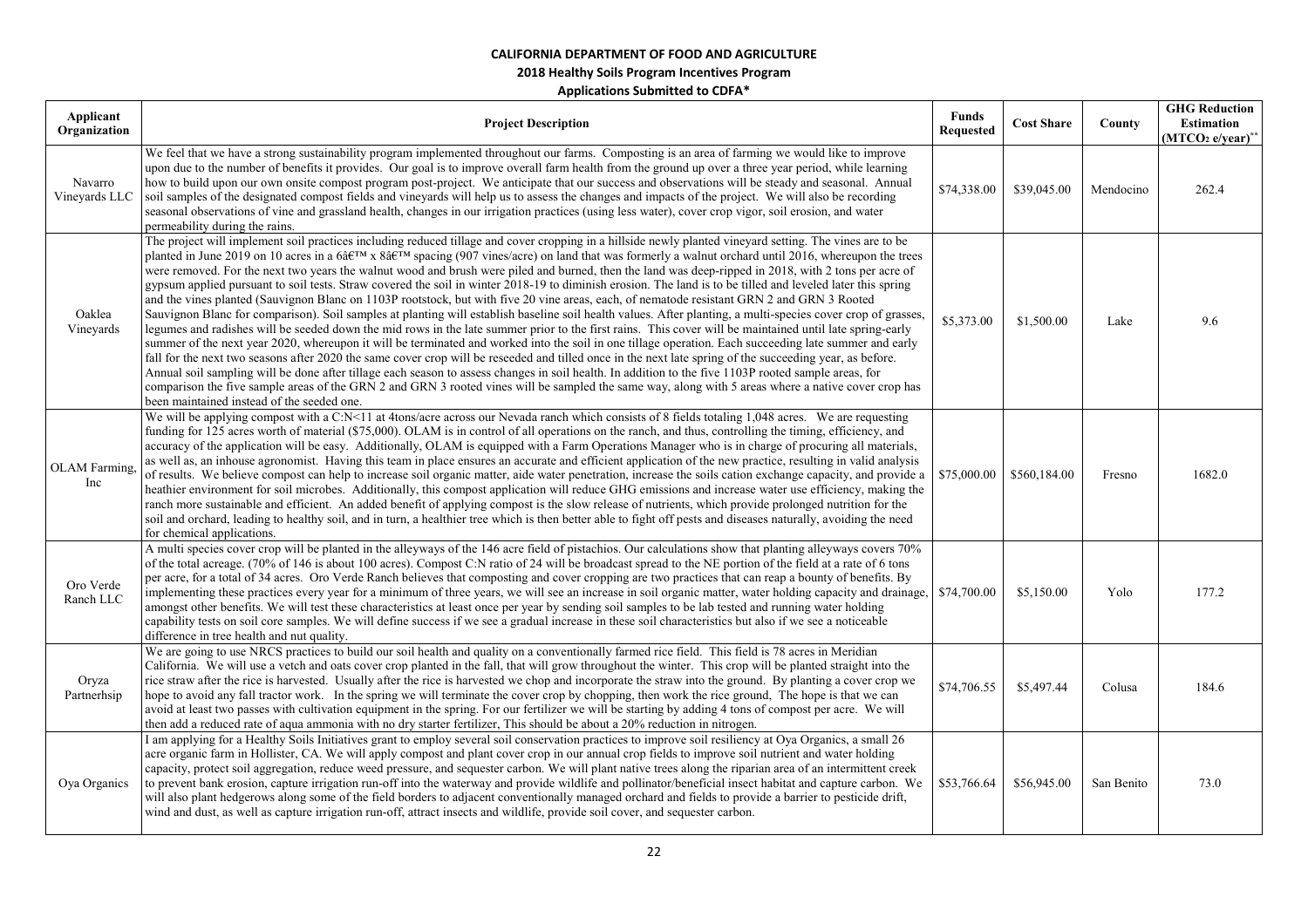**2018 Healthy Soils Program Incentives Program** 

| Applicant<br>Organization                                    | <b>Project Description</b>                                                                                                                                                                                                                                                                                                                                                                                                                                                                                                                                                                                                                                                                                                                                                                                                                                                                                                                                                                                                                                                                                                                                                                                                                                                                                                                                                                                                                                                                                                                                                                                                                                                                                                                                                                                                                                                                   | <b>Funds</b><br><b>Requested</b> | <b>Cost Share</b> | County       | <b>GHG Reduction</b><br><b>Estimation</b><br>$(MTCO2 e/year)^*$ |
|--------------------------------------------------------------|----------------------------------------------------------------------------------------------------------------------------------------------------------------------------------------------------------------------------------------------------------------------------------------------------------------------------------------------------------------------------------------------------------------------------------------------------------------------------------------------------------------------------------------------------------------------------------------------------------------------------------------------------------------------------------------------------------------------------------------------------------------------------------------------------------------------------------------------------------------------------------------------------------------------------------------------------------------------------------------------------------------------------------------------------------------------------------------------------------------------------------------------------------------------------------------------------------------------------------------------------------------------------------------------------------------------------------------------------------------------------------------------------------------------------------------------------------------------------------------------------------------------------------------------------------------------------------------------------------------------------------------------------------------------------------------------------------------------------------------------------------------------------------------------------------------------------------------------------------------------------------------------|----------------------------------|-------------------|--------------|-----------------------------------------------------------------|
| Pacific Realty<br>Associates L.P.<br>dba: M&T Chico<br>Ranch | The Soil Recovery Project is intended to increase soil organic matter in our existing walnut orchards, 112 acres, where organic matter has been depleted<br>by natural or agricultural actions. The goal is to improve the soil quality lab analysis throughout the acreage requested for the applications. According to<br>the web soil survey 53 percent of the proposed application site consists of Ingord fine sandy loam which equates roughly to 100 acres of what we consider \$67,000.00<br>to be the largest problem area. In order to accurately monitor progress we have chosen to use the conducted soil samples for this grant and use it as a<br>baseline for the ongoing analysis of this project.                                                                                                                                                                                                                                                                                                                                                                                                                                                                                                                                                                                                                                                                                                                                                                                                                                                                                                                                                                                                                                                                                                                                                                           |                                  | \$0.00            | <b>Butte</b> | 164.9                                                           |
| Page's Organics                                              | Mulch for fruit tree basins and row crops.                                                                                                                                                                                                                                                                                                                                                                                                                                                                                                                                                                                                                                                                                                                                                                                                                                                                                                                                                                                                                                                                                                                                                                                                                                                                                                                                                                                                                                                                                                                                                                                                                                                                                                                                                                                                                                                   | \$3,500.00                       | \$0.00            | San Diego    | 0.80                                                            |
| <b>PALMER</b><br>WESTBROOK<br><b>INC</b>                     | This project will incorporate seeding of forages on grazed rangeland to improve soil health and rangeland condition, conversion of annual cropland to<br>pasture, and planting a pollinator friendly hedgerow. This project will benefit pollinators and decrease the need for synthetic fertilizer and insecticide use,<br>increase overall soil health leading to increased infiltration, decreased compaction, and increased water holding capacity, increase pasture and rangeland<br>productivity, and decrease GHG emissions. Healthier more resilient soil should result in lowering use of synthetic fertilizers, other compounds, and off<br>farm feed inputs; as well as sequestering carbon, and reducing nutrient run-off.                                                                                                                                                                                                                                                                                                                                                                                                                                                                                                                                                                                                                                                                                                                                                                                                                                                                                                                                                                                                                                                                                                                                                       | \$71,033.74                      | \$7,663.00        | Del Norte    | 47.0                                                            |
| Pamela<br>Posey/Allen<br>Harthorn                            | This project is designed to rebuild the health of the soil on a two acre walnut farm on the urban edge of Chico California. As many techniques as are<br>financially feasible will be completed with approved funds and landowner match. This property has been managed in a non-organic manner for most of<br>the history of the 40+ year old walnut trees. We purchased the property in December 2017 and have been managing it using only organic practices since<br>that time. Only organic fertilizers have been utilized and no pesticides. The goal of this project is to completely rebuild the soil and increase the<br>biodiversity of the farm. The outcomes will be the establishment of a minimal input, self sustaining cover crop, a rich bio-diverse soil profile, and a<br>healthy mix of native plant hedgerow and windbreak areas. Evaluating and measuring the success will be done by ensuring 90% success rate for plants,<br>self reproducing cover crops, and a significant increase in organic matter in the soil. Creating a healthy soil and plant community is critical to the<br>continued profitability of this small agricultural property. Being on the border of the City of Chico, the County of Butte has established a "greenline"<br>where agricultural land can not be developed for urbanization. For larger agricultural parcels, the economies of scale allow continued normal production<br>practices. For this particular 2 acre piece, purchasing the equipment to manage a walnut orchard is simply not feasible. Minimizing the need for expensive<br>equipment by minimizing the need for regular mowing, supporting beneficial insect habitat, reducing the need for pesticides, and diversifying the<br>cropping pattern, as well as buffering the parcel from neighboring activities will enhance the sustainability of this small parcel. | \$8,912.40                       | \$1,500.00        | <b>Butte</b> | 3.7                                                             |
| Pellegrini<br>Ranches                                        | The aim of this project is move Pellegrini Ranches further along the path towards regenerative agriculture by focusing on improving soil health and<br>vitality. By adding a consistent annual application of certified and tested compost, Pellegrini ranches will be able to reduce the use of applied nutrients<br>such as Nitrogen. The application of compost is anticipated to raise the percentage of soil organic matter, improve water holding capacity, and increase<br>the population and diversity of soil microbiota. Over time, the successive applications of compost will play a key role in moving towards a minimal input<br>system. Success of this project should manifest itself in a reduced severity of disease pressure due to the combined effects of increased nutrient<br>availability, increased drought resistance, and an increase in the diversity of biorganisms and microbiota in the vineyard. The overall goal of this project<br>is the have an environmentally positive impact in the field, as well as on local and global levels.                                                                                                                                                                                                                                                                                                                                                                                                                                                                                                                                                                                                                                                                                                                                                                                                                     | \$73,800.00                      | \$59,760.00       | Sonoma       | 270.2                                                           |
| Peng Eng Chang<br>Farms                                      | In 15 acres of a mixed specialty fruit(jujube, guava, citrus, peaches and passion fruit) orchard and in half an acre of mixed vegetables, we would like to<br>improve the soil health by adding Healthy Soil Focus: compost to the soil before the spring growing season to improve soil fertility in specialty Asian<br>fruit trees and vegetables. After the addition of compost into the soil, we would like to implement a mixed pollinator cover crop in which would establish<br>pollinator and parasitoid habitat, while suppressing weeds in our orchards. Very little information is available for using these management practices in<br>specialty fruit trees grown in the Central Valley. We would like to see if incorporating these management practices would help us better understand the<br>nutrition and health of the soil as well as reduce the amount of synthetic fertilizer and water application by conservation of soil moisture. Applying these<br>two methods we expect to see the reduction of synthetic fertilizer, and improved weed management. The cover crop should establish a habitat for<br>beneficial insects to pollinate fruit trees and mitigate problematic pests. Managing both compost and cover crops should conserve water moisture in the<br>soil, provide better water infiltration through the soil profile, and provide water to the root zone area. As we continue to incorporate cover crops, we will<br>be building the soil health and lessening water usage, synthetic fertilizer application, and weed populations. Soil sampling analysis would need to be done<br>year over year to observe the health of the soil. Sweeping for insects to quantity and diversity of beneficial and pollinators would be conducted                                                                                                                | \$39,196.80                      | \$0.00            | Fresno       | 26.1                                                            |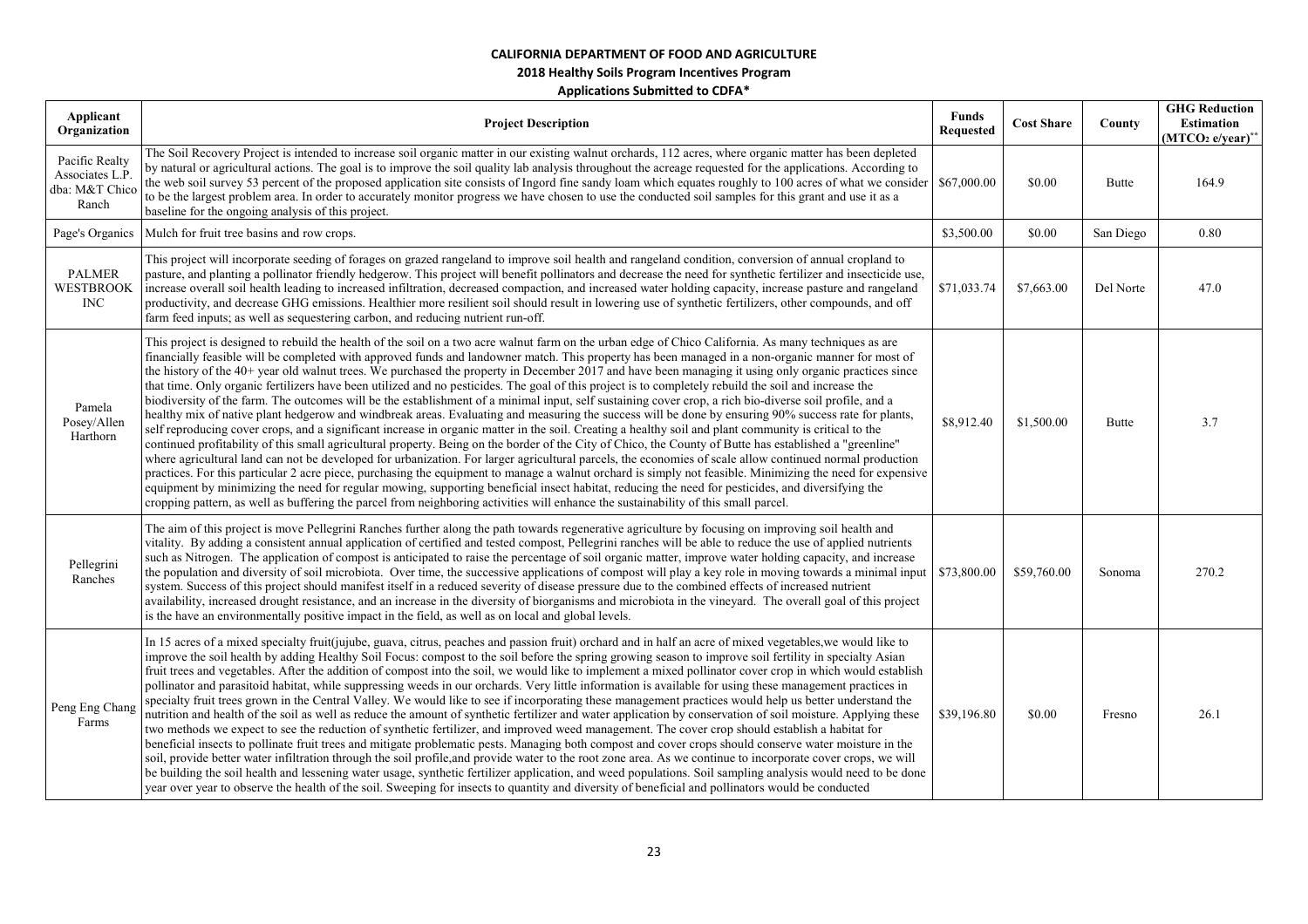| Applicant<br>Organization | <b>Project Description</b>                                                                                                                                                                                                                                                                                                                                                                                                                                                                                                                                                                                                                                                                                                                                                                                                                                                                                                                                                                                                                                                                                                                                                                                                                                                                                                                                                                                                                                                                              | <b>Funds</b><br><b>Requested</b> | <b>Cost Share</b> | County     | <b>GHG Reduction</b><br><b>Estimation</b><br>$(MTCO2 e/year)*$ |
|---------------------------|---------------------------------------------------------------------------------------------------------------------------------------------------------------------------------------------------------------------------------------------------------------------------------------------------------------------------------------------------------------------------------------------------------------------------------------------------------------------------------------------------------------------------------------------------------------------------------------------------------------------------------------------------------------------------------------------------------------------------------------------------------------------------------------------------------------------------------------------------------------------------------------------------------------------------------------------------------------------------------------------------------------------------------------------------------------------------------------------------------------------------------------------------------------------------------------------------------------------------------------------------------------------------------------------------------------------------------------------------------------------------------------------------------------------------------------------------------------------------------------------------------|----------------------------------|-------------------|------------|----------------------------------------------------------------|
| Phen Vue Farms            | We currently grow spring and winter Southeast Asian vegetable crops on 17 acres where we would like to better understand the production using<br>alternative practices. We would like to add 4 tons per acre of compost, building the soil fertility year over time. Applying compost in the soil would<br>improve the soil biology, texture, fertility, and ability to retain soil moisture for our Southeast Asian specialty vegetable crops. In the winter we let 8<br>acres go fallow until the spring. We would like to reduce the amount of winter weeds and improve the soil fertility by growing a winter nitrogen-fixing<br>legume cover crop in the fallow blocks. Implementing these two practices into our management routine should assist us in better understanding the<br>importance of soil health as it improves the production of our vegetable crops. Little information is known about soil health and conservation practices in<br>Southeast Asian specialty vegetable crops grown in Fresno County. The success of incorporating these practices would be the evaluation of soil organic<br>matter composition and fertility through soil analysis to create a greater understanding of cover cropping and composting in southeastern Asian crops.                                                                                                                                                                                                                               | \$16,021.12                      | \$0.00            | Fresno     | 38.9                                                           |
| Randi Thompson            | This project will install 3,277' of native plant hedgerow around the perimeter of our ranch, and improve the 17.5 acres of grazing land by seeding a mix of<br>annual and perennial forage species. Hedgerow: The establishment of perennial trees and shrubs will improve infiltration of storm water and provide<br>habitat for animals and insects. Rangeland Planting: Providing high quality forage increases animal health and reduces the need for expensive<br>supplemental feed. Rangeland planting provides great year-round cover for the soil, which will increase soil organic matter over time, improve water<br>infiltration and reduce erosion from water and wind. Planting the rangeland with desirable forage species will greatly help reduce weed populations and<br>hopefully prevent them from getting out of control                                                                                                                                                                                                                                                                                                                                                                                                                                                                                                                                                                                                                                                            | \$37,682.21                      | \$2,624.00        | Solano     | 11.0                                                           |
| <b>RBG</b> Farming        | This project calls for the application of compost on 265 acres of almonds to increase organic matter and sequester carbon in the soil. 4 tons of compost<br>purchased from a certified facility and applied to the fully producing almonds annually, and soil samples and organic-matter measurements will be taken<br>at various monitoring points throughout the project life to track our progress towards these goals.                                                                                                                                                                                                                                                                                                                                                                                                                                                                                                                                                                                                                                                                                                                                                                                                                                                                                                                                                                                                                                                                              | \$75,000.00                      | \$84,150.00       | Kern       | 431.0                                                          |
| Rebekka<br>Siemens        | plan to use mulch, poly-crop cover, compost, silvopasture and adaptive grazing to turn a desertified Central California monocrop into a dry-farmed<br>almond orchard layered into a diverse grazed and harvested pasture.                                                                                                                                                                                                                                                                                                                                                                                                                                                                                                                                                                                                                                                                                                                                                                                                                                                                                                                                                                                                                                                                                                                                                                                                                                                                               | \$71,937.01                      | \$40,000.00       | Kern       | 37.3                                                           |
|                           | This project will be conducted on a farm raising a 50-head flock of dual purpose (meat and fiber) sheep, within Potter Valley of Mendocino County, on<br>APNs 173-030-06 and 173-030-12. The parcels contain 3.5 acres of irrigated pastures and 4 acres of non-irrigated range land accessible to equipment.<br>The project will involve the application of compost to both the irrigated pastures and the non-irrigated range land, as these fields have not received any<br>soil amendments for over ten years other than manure from grazing sheep. The goals and objectives of this compost application project are to increase<br>Red Creek Farm soil organic matter content and build soil fertility, structure, and biodiversity. Expected outcomes include increased hay production, increased animal<br>health and productivity, reduced irrigation needs, and increased carbon sequestration. The primary method of evaluation will be annual soil testing in<br>Field 1 and Field 3 at the same locations within each field. Additionally, project evaluation will include the comparison to past records of hay crop,<br>qualitative observation of the vigor of vegetative growth compared to past years, visually comparing the health of the sheep to previous years, and<br>comparing irrigation needs to previous years' irrigation schedule.                                                                                                                                         | \$9,300.00                       | \$7,980.00        | Mendocino  | 33.2                                                           |
| Red Tower<br>Farms        | This project will allow us to experiment with various new management practice to enhance our operation's sustainability: financially, ecologically, and<br>socially. We plan on implement a variety of new practices with the help of the Healthy Soils Program funding. Expanding to a more diversified cropping<br>system by using multistory and alley cropping systems. Establishing a windbreak to protect our crops and farm infrastructure from wind damage while<br>also creating wildlife habitat on our working lands. Incorporating cover cropping into our system to increase soil available nitrogen and improve soil<br>organic matter content. And experiment with combining mulching with compost application for weed control and erosion mitigation. Our hope is that<br>cover cropping and the windbreak establishment will help prevent soil erosion that we are observing on our fields. We hope to determine if a thick layer<br>of wood chip mulch will immobilize nitrogen that could reduce yields in both our annual and perennial crops. We are looking to see if the benefits from<br>composting and mulch application outweigh the drawbacks. This will be determined by the cash crop yield. We believe that mixing these practices<br>together has the potential to improve soil fertility, water infiltration, cation exchange capacity. This project also aims to help minimize sediment and<br>nutrient runoff into an on-site pond and decrease our pesticide usage. | \$26,913.02                      | \$20,070.00       | Sacramento | 17.6                                                           |
| Regli Jerseys             | This project will increase soil health and address compaction issues through the use of cover crops. The project area lacks sufficient organic matter within<br>the soil and is suffering from compaction issues due to intensive grazing. Due to these issues, the overall health, permeability, and productivity of the soil<br>has continued to decline and the project area can no longer produce sufficient yields of quality feed to support the grazing needs of the dairy. Soil samples<br>and soil density tests will be used to evaluate the project's success on an ongoing basis.                                                                                                                                                                                                                                                                                                                                                                                                                                                                                                                                                                                                                                                                                                                                                                                                                                                                                                           | \$29,397.30                      | \$20,000.00       | Humboldt   | 8.5                                                            |
| Ridge<br>Vineyards, Inc.  | Hedgerows consisting of native plant species shall be planted along drainage swales between Ridge Vineyards Lytton Springs vineyard blocks to offer<br>habitat for beneficial insects and predators as part of our integrated pest management. These hedgerows will offer habitat to native pollenators, shade<br>ephemeral watercourses, sequester carbon, intercept airborne particulate matter, and limit or reduce chemical drift. Hedgerow plants will be monitored<br>and replanted, weeded, and irrigated as needed. Photos and evaluations of the hedgerows will be done by Sonoma Resource Conservation District<br>partners.                                                                                                                                                                                                                                                                                                                                                                                                                                                                                                                                                                                                                                                                                                                                                                                                                                                                  | \$60,188.40                      | \$37,600.00       | Sonoma     | 14.0                                                           |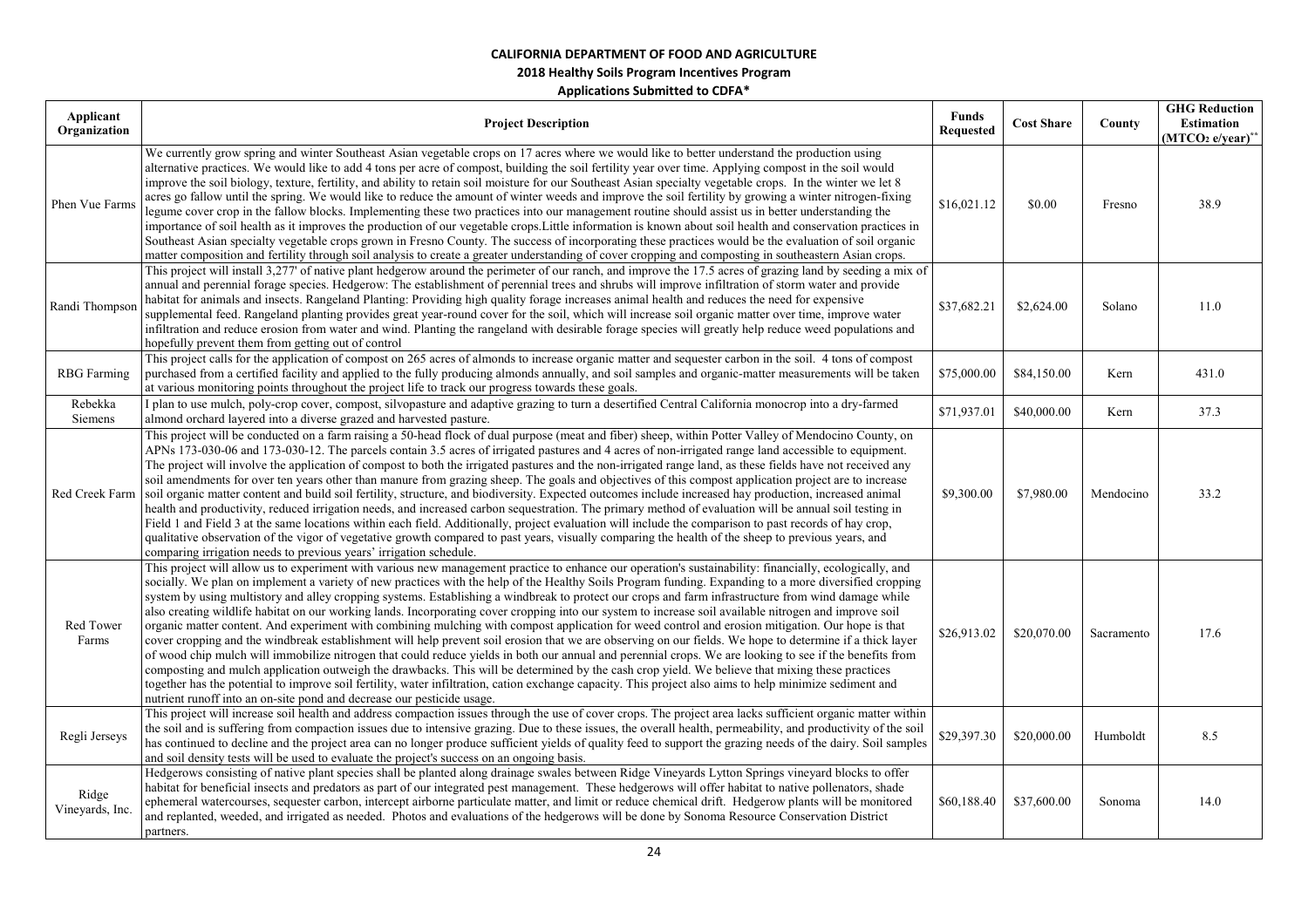| Applicant                                                   |                                                                                                                                                                                                                                                                                                                                                                                                                                                                                                                                                                                                                                                                                                                                                                                                                                                                                                                                                                                                                                                                                                                                                                                                                                                                                                                                                                                                                                                                                                                                                                                                                                                                      | <b>Funds</b>     |                   |           | <b>GHG Reduction</b>         |
|-------------------------------------------------------------|----------------------------------------------------------------------------------------------------------------------------------------------------------------------------------------------------------------------------------------------------------------------------------------------------------------------------------------------------------------------------------------------------------------------------------------------------------------------------------------------------------------------------------------------------------------------------------------------------------------------------------------------------------------------------------------------------------------------------------------------------------------------------------------------------------------------------------------------------------------------------------------------------------------------------------------------------------------------------------------------------------------------------------------------------------------------------------------------------------------------------------------------------------------------------------------------------------------------------------------------------------------------------------------------------------------------------------------------------------------------------------------------------------------------------------------------------------------------------------------------------------------------------------------------------------------------------------------------------------------------------------------------------------------------|------------------|-------------------|-----------|------------------------------|
| Organization                                                | <b>Project Description</b>                                                                                                                                                                                                                                                                                                                                                                                                                                                                                                                                                                                                                                                                                                                                                                                                                                                                                                                                                                                                                                                                                                                                                                                                                                                                                                                                                                                                                                                                                                                                                                                                                                           | <b>Requested</b> | <b>Cost Share</b> | County    | Estimation                   |
|                                                             | I am applying for a Healthy Soils Initiatives grant for the installation of four practices on 5 APNs: 1) compost application, 2) cover crop, 3) hedgerow,<br>and 4) mulch application. Preserving our farmland for the future is important to our family farm. The purpose of this project is to enhance the                                                                                                                                                                                                                                                                                                                                                                                                                                                                                                                                                                                                                                                                                                                                                                                                                                                                                                                                                                                                                                                                                                                                                                                                                                                                                                                                                         |                  |                   |           | (MTCO <sub>2</sub> e/year)** |
| Rincon Farms<br>Inc.                                        | conservation and create a multi-functionality of our land to better the environment, our soils, and our crops. The goals are to create a hedgerow along the<br>border of our vineyard with a base of mulch/wood chips. This will provide habitat for beneficial insects like pollinators, prevent run off and increase soil<br>moisture retention, and attract predator insects to help mitigate pest pressure in our wine grapes. By implementing a cover crop and compost plan on our<br>annual crop fields we will increase organic matter and water retention and prevent soil erosion. Our evaluation process to measure the success of this<br>project is through visual monitoring and recording on a yearly basis for soil health as well as continual maintenance throughout the year to check on<br>hedgerow plant health.                                                                                                                                                                                                                                                                                                                                                                                                                                                                                                                                                                                                                                                                                                                                                                                                                                 | \$72,278.75      | \$148,597.00      | Monterey  | 221.2                        |
| River Garden<br>Farms Co                                    | This project will compare the performance and response of establishing walnut trees planted in areas with cover crops and those planted in areas with no<br>cover cropping. River Garden Farms intends on installing 309 additional acres of walnuts in 2020. The middle rows of 259 acres of the new walnut<br>planting will have 20ft strips of a legume mix cover crop and a control area of 50 acres will receive no cover crop planting. Initially, during the first year,<br>soil health will be monitored through soil sample analyses to monitor any potentially differences between cover cropped and non-cover cropped (control)<br>acreage. During the second and third years, a pressure chamber will be used to compare any differences in irrigation needs or leaf water potential<br>between the cover crop and control areas. Additionally, visual assessments will be done annually to note any difference in soil erosion between the cover<br>cropped fields and the control fields. In an approximately 10.5-acre portion of the walnut planting, hedgerows will be planted, instead of tree berms, that<br>are comprised of beneficial shrubs, herbaceous beneficial plants, native grasses, and western monarch habitat. Between the hedgerows, conservation<br>cover, in the form of native a grassland, will be established. This habitat planting will connect to other habitat restoration areas creating a nearly 1 mile<br>long continuous corridor of wildlife and beneficial habitat.                                                                                                                                                  | \$75,000.00      | \$67,408.44       | Yolo      | 51.5                         |
| River Valley<br>Ranches                                     | River Valley Ranches plans on applying compost to our future, newly planted alfalfa fields, approximately 250 acres. The compost will help stabilize the<br>soil nutrient deficiencies and produce a high yielding, healthy alfalfa crop. We have applied compost to alfalfa many times in the past with great results.<br>A fuller, healthier crop will increase the yield of every harvest, making every cutting much more efficient. The high yield will help lower our carbon<br>footprint by harvesting a full crop, compared to harvesting a crop with low yields. The healthier crop will possibly allow us to harvest one more time this<br>year. The compost will help produce a strong crop giving the crop the nutrients it needs to survive a hot summer. We plan on measuring our future<br>results through soil sampling to ensure there are no deficiencies or excess nutrients. We will also continue to analyze our yield (tons/acre) as we have<br>done for many years. Our tons/acre results help us understand and distinguish which farming practices/fields will produce the healthiest crop.                                                                                                                                                                                                                                                                                                                                                                                                                                                                                                                                                  | \$75,000.00      | \$108,109.50      | Imperial  | 902.0                        |
| Robert Carter                                               | The Recipient will improve soil health by incorporating multi species cover crops into their orchard to increase water holding capacity and infiltration,<br>compaction management, and integrate bees and other beneficial insects naturally in the orchard. Adding a cover crop will also help control/reduce<br>nematodes without the use of chemicals, leaching of important minerals, and will help regulate weed suppression. Soil health will be measured by<br>conducting annual soil samples and recipient will let cover crop go to bloom and reseed each year as necessary.                                                                                                                                                                                                                                                                                                                                                                                                                                                                                                                                                                                                                                                                                                                                                                                                                                                                                                                                                                                                                                                                               | \$6,632.92       | \$1,200.00        | Glenn     | 4.3                          |
| Round River<br>Farm, Erica<br>Lundquist and<br>Krag, owners | The main objective of this project is to build soil organic matter and create "tight nutrient cyclingâ€ $\Box$ in our organic walnut orchard. We apply<br>chicken manure for fertility, and the nitrogen availability from this manure may not match the timing that trees require, creating the potential for nitrogen<br>loss. By building soil organic matter, and in particular by adding a high C:N ratio compost, we hope to build a carbon "spongeâ€□ to hold onto<br>nitrogen. Along with a California soil test lab, A& L Lab in Modesto, we plan to use the Oregon State University Soil Health Assessment which provides<br>numerous biological tests that will help to document changes in our soil. These include total carbon, total nitrogen, permanganate oxidizable carbon,<br>respiration burst, and potentially mineralizable nitrogen. By measuring nitrate-nitrogen and total carbon immediately before compost application, one<br>Charles "Randy" year after the first application, one year after the second application, and one year after the third application, we hope to get an idea of whether less nitrate<br>and more carbon and organic nitrogen are present. We will also sample walnut leaf blades to see whether the trees have sufficient nitrogen. We send<br>these to A & L Lab. In addition, we want to plant a pollinator hedgerow of native plants with a wide variety of bloom periods, including some milkweed,<br>and nectar providing plants. This hedgerow will have shrubs for woody biomass to sequester carbon while also providing habitat for monarch butterflies,<br>native bees and other beneficial insects. | \$44,874.00      | \$27,023.00       | Lake      | 64.2                         |
| Ryan<br>(Hummingbird<br>Ridge Farm)                         | The goal of this project is to improve the soil and ecosystem health of 15 acres of dry-farmed walnuts in El Dorado County. New practices include:<br>compost application, cover cropping, native riparian forest buffer installation, native hedgerow installation, and mulching. These practices will increase<br>Christopher Bell soil available nutrients and organic matter, sequester carbon and reduce GHGs, increase soil water-holding capacity, increase water infiltration rates, limit<br>nutrient runoff, reduce erosion in the orchard, create wildlife habitat, support pollinator species, and establish a more diverse agricultural ecosystem. Soil<br>tests will be conducted annually for organic matter content, nutrient availability, and soil structure. Observational data will be recorded on a regular basis<br>for yield, landscape changes, and wildlife activity. Project success will be determined by crop quality and yield, soil health, and ecosystem services.                                                                                                                                                                                                                                                                                                                                                                                                                                                                                                                                                                                                                                                                    | \$43,963.81      | \$23,250.00       | El Dorado | 71.1                         |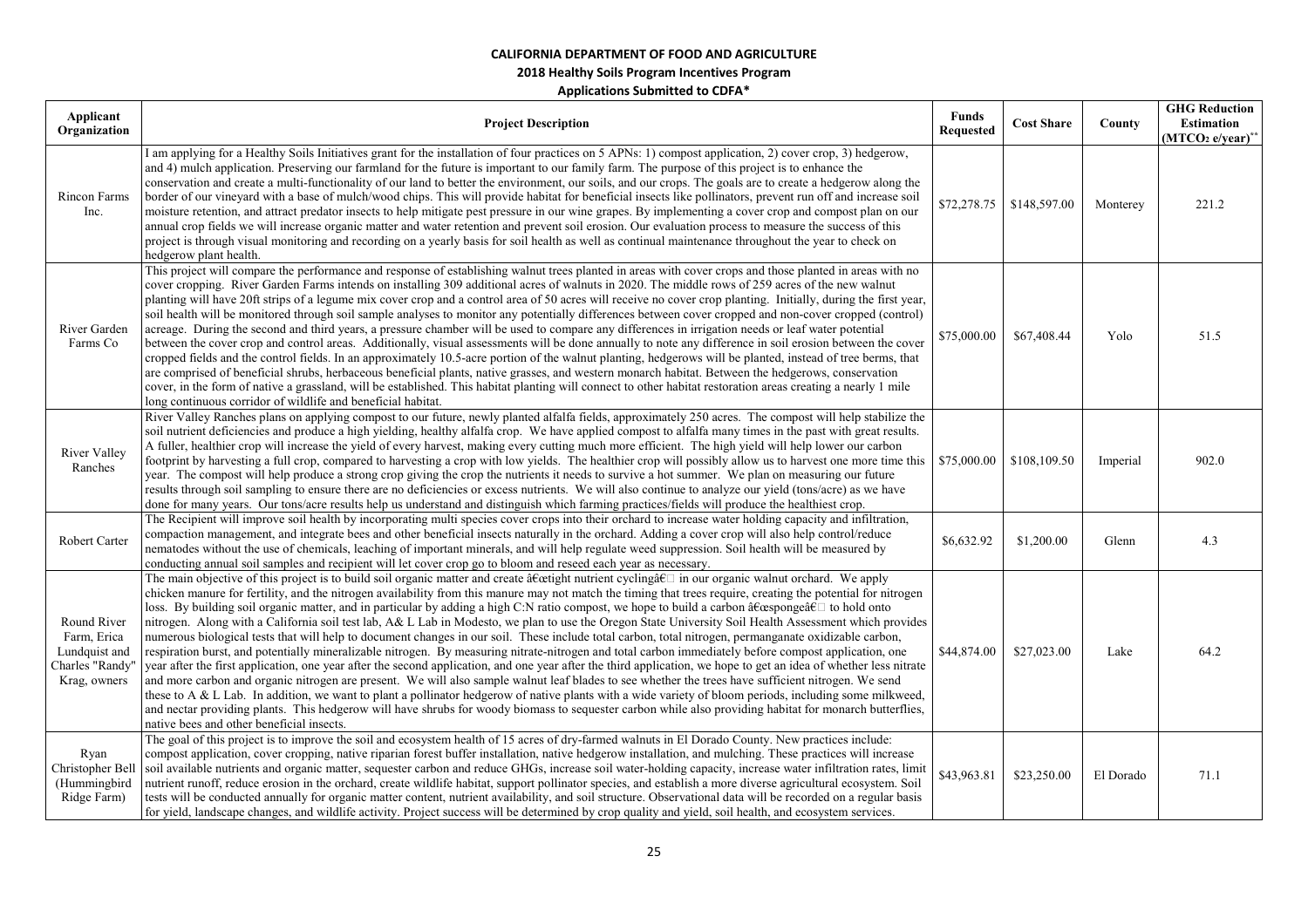| Applicant<br>Organization    | <b>Project Description</b>                                                                                                                                                                                                                                                                                                                                                                                                                                                                                                                                                                                                                                                                                                                                                                                                                                                                                                                                                                                                                                                                                                                                                                                                                                                                                                                                                                                                                                                                                                                                                                | <b>Funds</b><br><b>Requested</b> | <b>Cost Share</b> | County             | <b>GHG Reduction</b><br>Estimation<br>$(MTCO2 e/year)*$ |
|------------------------------|-------------------------------------------------------------------------------------------------------------------------------------------------------------------------------------------------------------------------------------------------------------------------------------------------------------------------------------------------------------------------------------------------------------------------------------------------------------------------------------------------------------------------------------------------------------------------------------------------------------------------------------------------------------------------------------------------------------------------------------------------------------------------------------------------------------------------------------------------------------------------------------------------------------------------------------------------------------------------------------------------------------------------------------------------------------------------------------------------------------------------------------------------------------------------------------------------------------------------------------------------------------------------------------------------------------------------------------------------------------------------------------------------------------------------------------------------------------------------------------------------------------------------------------------------------------------------------------------|----------------------------------|-------------------|--------------------|---------------------------------------------------------|
| Saint Marie                  | Saint Marie Vineyard was planted by the renowned grapegrower Richard Sauret in 1965. The vineyard was abandoned in 2013 due to the economic and<br>environmental stresses related to the drought. In 2018, the new owner began work on revitalizing the vineyard. Soil testing in 2018 showed a calcareous<br>clayey loam soil with extremely low organic matter and lacking macro and micro-nutrients, typical of an over-farmed, nutrient-deprived Nacimiento soil.<br>The project's goal is to restore this historic heritage vineyard by focusing on rebuilding the soil's biology and creating healthy soils. The net result is to<br>increase grape yield and help the environment by employing management methods that sequester carbon.                                                                                                                                                                                                                                                                                                                                                                                                                                                                                                                                                                                                                                                                                                                                                                                                                                           | \$11,692.80                      | \$8,850.00        | San Luis<br>Obispo | 55.1                                                    |
| Sally Negroni                | I set aside an area when planting my walnut orchard in 2016 for a future hedgerow and native grass and pollinator planting. I have been managing the<br>area by mowing since then along with mowing my orchard cover. crop. The project consists of a Conservation Cover and Hedgerow Planting. A<br>successful Conservation Cover planting requires at least a year of weed control before planting; therefore, I will begin pre-plant weed control in July 2019<br>and continue through the Fall of 2020, when the Conservation Cover will be planted. Conservation Cover practice (NRCS Practice #327) will be planted<br>in Fall 2020 on the south border of my walnut orchard, APN 00112-020-070, Tract 4220, Field 3. The cover area will be 29' wide x 1200' long (0.8 acre),<br>and will be seeded with pollinator forbs and native perennial grasses to provide pollinator habitat. After planting the Conservation Cover in the Fall of<br>2020, the Hedgerow Planting (NRCS Practice #422, Hedgerow Planting, single row with wind protection) will be installed in the Fall 2020 and Winter<br>2021 into the conservation cover planting area, providing 1200' of hedgerow. The hedgerow will provide pollinator and beneficial insect habitat.<br>Predominately native species will be selected, but introduced species that provide timely periods of flowering may also be selected. A single line of trees<br>and shrubs will be planted at this time.                                                                                                                    | \$11,703.50                      | \$3,680.00        | Solano             | 7.1                                                     |
| Sang Seok Nam                | This project is to implement the following practices on an avocado orchard that consists of 20 acres. The practices include 1) testing soil annually for<br>organic matter, 2) planting non-legume seasonal cover crop annually, 3) adding mulch annually, 4) implementing nutrient management, 5) implementing<br>tree/shrub establishment, and 6) developing contour buffer strips. This project enables the applicant to sustain the orchard operation that is economically<br>profitable, environmentally healthy, and socially equitable for a longer-term period (more than 3 years). The goal of the project is to improve soil health,<br>sequester and reduce greenhouse gases (GHG), improve water and air quality, and restore local ecosystems. Implementing these practices is to improve<br>soil health and crop yields. It is also anticipated to reduce electricity usage, sediment erosion and dust, and annual nitrogen application rate. Monitoring<br>and evaluation of impacts of the practices will be conducted for ensuring long-term success and sustainability of the project. A comprehensive soil test<br>will be conducted prior to practice implementation, and every year after practice implementation to measure soil organic matter content.                                                                                                                                                                                                                                                                                                            | \$72,283.22                      | \$8,700.00        | San<br>Bernardino  | 28.1                                                    |
| Saul Perez                   | To implement the use of cover crops during the winter months in order to reduce soil erosion. The addition of compost during the growing season in order<br>to increase organic matter content, thus increasing microbiological activity. The introduction of a hedgerow that consist of natural pollen rich species to<br>increase bee population and establishment.                                                                                                                                                                                                                                                                                                                                                                                                                                                                                                                                                                                                                                                                                                                                                                                                                                                                                                                                                                                                                                                                                                                                                                                                                     | \$68,719.00                      | \$0.00            | Merced             | 156.3                                                   |
| Scott Berndt dba<br>Fox Farm | Fox Farm is a 2.5 acre orchard with .5 acres dedicated to arowing flowers and vegetables as a supplier to RUSD (Riverside Unified School District) is a<br>school district that feeds 42,000 students and day with a 67% qualify for free or reduced lunches. RUSD has a well know Farmers market salad bar in 33<br>elementary schools which offer a salad bar with a large selection of fruits and vegetables. The soil at Fox Farm has poor nutrient levels and needs<br>improvement in soil health. The urban farm with is completely surrounded by housing tracts was a walnut orchard in the 20's and 30's. There hasn't<br>been any chemical pesticides or fertilizers used on the farm in the last 25 years. I am continuing that program by utilizing OMRI approved farming<br>methods. I plan on mulching the orchard with compost to improve the soil health and improve water retention to reduce my water bill. I also will<br>utilize much under a pilot program to replace plastic mulch for weed control with a thick later of compost on my rows of annual vegetables. I hope to plan<br>seeds and seedling directly into the compost which I believe is possible. I also work for RUSD as the Food Hub Coordinator which was a CDFA and<br>USDA funded pilot project to utilize school facilities to support local farmers with marketing and distribution. I work closely with farmers and will<br>promote my results to other farmers. Our compost has a glut of compost and I believe this would be a good use for the large amount of available quality<br>compost. | \$3,300.00                       | \$750.00          | Riverside          | 3.7                                                     |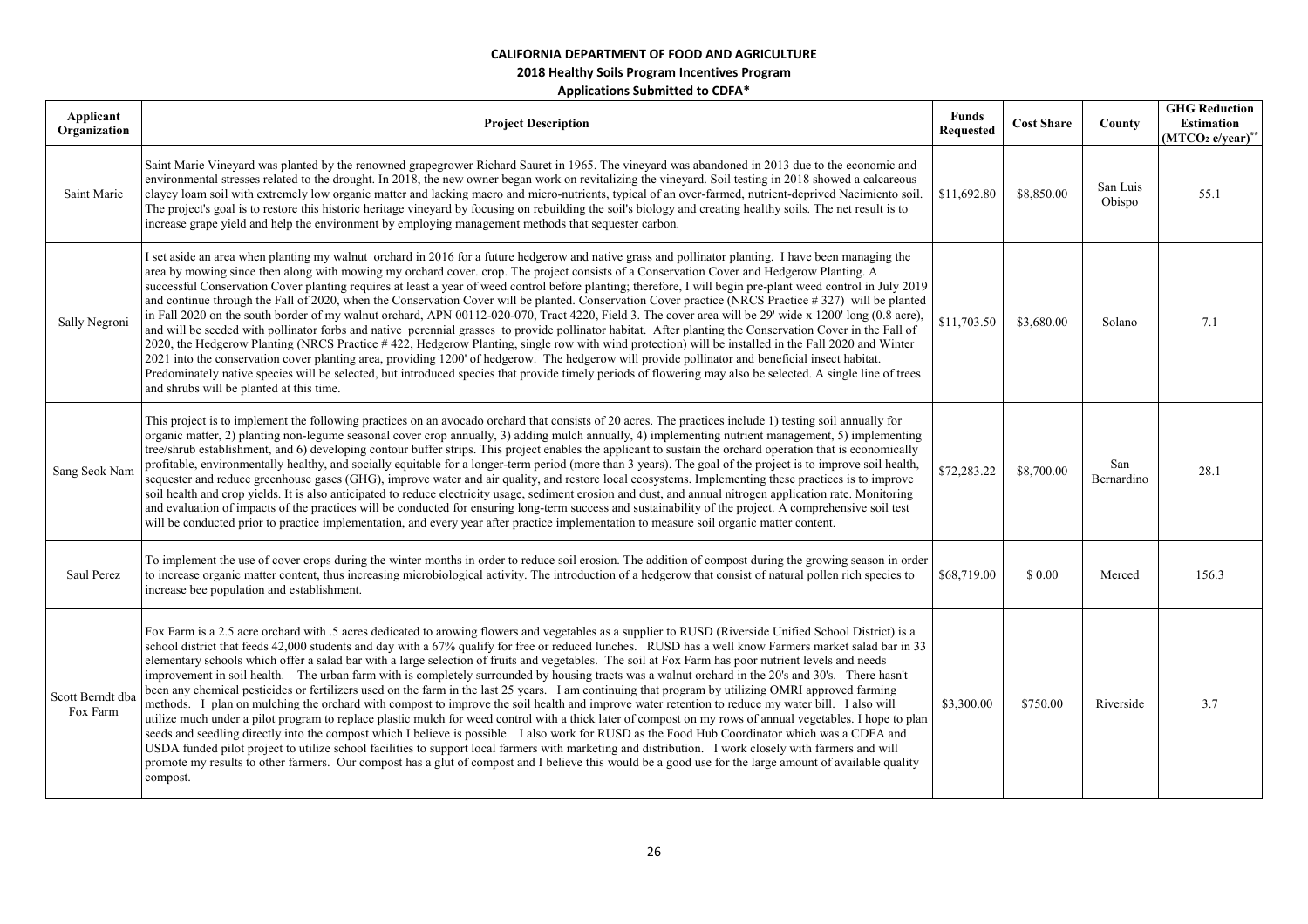| Applicant<br>Organization  | <b>Project Description</b>                                                                                                                                                                                                                                                                                                                                                                                                                                                                                                                                                                                                                                                                                                                                                                                                                                                                                                                                                                                                                                                                                                                                                                                                                                                                                                                                                                                                                                                                                                                                                                                                                                                                                                                                                                                                                                                                                        | <b>Funds</b><br><b>Requested</b> | <b>Cost Share</b> | County         | <b>GHG Reduction</b><br><b>Estimation</b><br>$(MTCO2 e/year)*$ |
|----------------------------|-------------------------------------------------------------------------------------------------------------------------------------------------------------------------------------------------------------------------------------------------------------------------------------------------------------------------------------------------------------------------------------------------------------------------------------------------------------------------------------------------------------------------------------------------------------------------------------------------------------------------------------------------------------------------------------------------------------------------------------------------------------------------------------------------------------------------------------------------------------------------------------------------------------------------------------------------------------------------------------------------------------------------------------------------------------------------------------------------------------------------------------------------------------------------------------------------------------------------------------------------------------------------------------------------------------------------------------------------------------------------------------------------------------------------------------------------------------------------------------------------------------------------------------------------------------------------------------------------------------------------------------------------------------------------------------------------------------------------------------------------------------------------------------------------------------------------------------------------------------------------------------------------------------------|----------------------------------|-------------------|----------------|----------------------------------------------------------------|
| Scott Yenni                | I currently run a small herd of black angus cattle on my family farm in Sonoma. I maintain 12 cow-calf pairs plus 1 bull and 2 to 3 steers to be fed out on<br>grass only to butcher size. The remaining calves are sold at weaning through a typical livestock auction. I sell USDA quality beef from my store on the<br>farm. We will improve the carbon sequestration potential of our small grazing operation with range planting and compost application. Range planting will<br>be done using a mix similar to Rangeland North Coast Dryland Mixture (calFlora) and a range drill (specifically designed for planting seed into range soil<br>that has not been prepared into a seedbed). Compost application will be 6 tons/acre, using compost from a local provider that meets the requirements of<br>the project. By applying compost to the rangeland, we expect to see an increase in soil microbial activity leading to increased soil fertility, increased root<br>growth and an increase of overall vegetation. The benefits of compost application will aid in the establishment of new species introduced in range<br>planting. The long-term goals of the project are: 1) increase the amount of atmospheric carbon placed back in to the soil every year; 2) improve the long-<br>term diversity and stability of the grazing operation. With the proposed project, we estimate up to 10,246 pounds of carbon stored per acre per year, a<br>significant increase in forage plant diversity, and a significant improvement in the resilience of the rangeland. Effects will be monitored through a<br>combination of soil and water testing, phenology monitoring, and biodiversity monitoring. We expect the results of the tests 1 year following the project-<br>end compost application in 2022 to support these expectations and provide direction for continuing sustainable management. | \$71,502.70                      | \$6,732.00        | Sonoma         | 333.3                                                          |
| Seth Rossow<br>Farms       | This project will implement the following practices on 2 irrigated cropland field that consists of 43 acres. This project will include 5 soil management<br>practices. The practices include testing soil annually for organic matter, creating a nutrient management plan-improving nitrogen fertilizer management<br>on irrigated cropland and reducing nitrogen fertilizer by 15%, planting a multi-species legume cover crop annually, spreading compost evenly across the<br>field annually, and residue and tillage management of intensive till to reduced till. We anticipate to improve soil health by implementing these practices.<br>Monitoring and evaluation of the practices will be conducted for ensuring long term success and sustainability of the project. The goal of the project will<br>be to improve plant health and yields, increase water infiltration and retention, sequester and reduce greenhouse gases, reduce sediment erosion and dust,<br>improve water and air quality, and improve biological diversity and wildlife habitat.                                                                                                                                                                                                                                                                                                                                                                                                                                                                                                                                                                                                                                                                                                                                                                                                                                               | \$74,998.74                      | \$5,107.54        | Merced         | 198.9                                                          |
| Shinta Kawahara<br>Company | This project will support implementation of about half an acre of hedgerow plantings (2,500ft x 8ft) along two field edges within our property. It will also<br>support application of compost on 62% (17ac) of the acreage we manage non-organically, to which we have never applied compost. Together these two<br>practices will result in approximately 62 Metric Tonnes of carbon sequestration and greenhouse gas emission reductions within our farm. Compost<br>application will also contribute to increase soil organic matter and stimulate soil microbial activity and its associated benefits. Hedgerow plantings will<br>also act as wind and dust barriers, and will help slow down and filter storm runoff from our fields.                                                                                                                                                                                                                                                                                                                                                                                                                                                                                                                                                                                                                                                                                                                                                                                                                                                                                                                                                                                                                                                                                                                                                                       | \$42,600.00                      | \$8,500.00        | Santa Cruz     | 74.2                                                           |
| side hill citrus           | Replace old fallow cropland with native oak woodland riparian habitat and and creating mix of native grass and forbs for wildlife pollinators and<br>ecosystem restoration. The existing cropland will serve as a great location for native species habitat. Given its location near a riparian area, a diversity of<br>fauna will benefit from the expanded habitat. Project lead will conduct periodic revision of plant success and irrigation. Replanting as necessary.                                                                                                                                                                                                                                                                                                                                                                                                                                                                                                                                                                                                                                                                                                                                                                                                                                                                                                                                                                                                                                                                                                                                                                                                                                                                                                                                                                                                                                       | \$55,836.07                      | \$11,100.00       | Placer         | 16.0                                                           |
| Silvia Organic<br>Farm     | This project will support implementation of a 1,400ft long hedgerow (0.25ac) around my 2ac farm; as well as incorporate a cover crop rotation into my<br>small multi-crop operation. These two practices will benefit the productivity of my farm while enhancing the soil and helping to store carbon.                                                                                                                                                                                                                                                                                                                                                                                                                                                                                                                                                                                                                                                                                                                                                                                                                                                                                                                                                                                                                                                                                                                                                                                                                                                                                                                                                                                                                                                                                                                                                                                                           | \$13,451.40                      | \$7,250.00        | Los<br>Angeles | 2.5                                                            |
| Siong Farms                | In 20 acres of a jujube fruit tree orchard, we would like to apply 5 tons per acre of compost into the orchard floor to increase the fertility of the soil.<br>Following compost, we would like to apply a year-round cover crop to reduce weeds and soil compaction, and to maintain soil moisture while<br>establishing a pollinator habitat. Little is known about the agroecology and fertilization requirements of jujube fruit tree orchards in California, but there<br>is some information that pollination increases yield. We would like to use little to no synthetic fertilizers or pesticides in our orchards and observe year<br>over year the quality and quantity of jujube production with the incorporation of compost and cover cropping. Increasing the biodiversity and pollinator<br>habitats could increase the yield of jujube trees and encourage natural biological control. Establishing these alternative management practices long term<br>would reduce time and money spent on inputs and refocus time in the maintaining of conservation and agroecology management practices. The success of<br>incorporating these practices would be the evaluation of soil organic matter composition and fertility through soil analysis as well as the increase in yield<br>as it improves the economics of jujubes production. To measure these practices in our orchards we would sample the orchard to evaluate natural enemies<br>and pollinator populations. Monitoring                                                                                                                                                                                                                                                                                                                                                                                                                 | \$52,012.40                      | \$0.00            | Fresno         | 34.0                                                           |
| SL Ranch                   | SL Ranch desires to turn fields of annual rye, which is tilled prior to planting, into perennial pasture. The project will include a no-till rye crop the first<br>year and will be seeded to perennial grasses and forbs in fall or winter, after the rye is grazed. Cattle will be kept off for a year following the planting of<br>perennial pasture mix but will then be used for holistic grazing the landscape for years to come.                                                                                                                                                                                                                                                                                                                                                                                                                                                                                                                                                                                                                                                                                                                                                                                                                                                                                                                                                                                                                                                                                                                                                                                                                                                                                                                                                                                                                                                                           | \$29,573.10                      | \$0.00            | Modoc          | 22.0                                                           |
| SoMar Farms                | Project includes 52.5 acres of compost application and 62.5 acres of range planting for grass fed beef and lamb operation. Goal is to increase the health of<br>the land being managed which will also increase the quality of the pastures and extend the growing season. Adding compost and perennial grasses will<br>boost soil fertility, increase productivity, increase water retention, improve nutritional quality of the pastures, extend the growing season and help protect<br>against erosion.                                                                                                                                                                                                                                                                                                                                                                                                                                                                                                                                                                                                                                                                                                                                                                                                                                                                                                                                                                                                                                                                                                                                                                                                                                                                                                                                                                                                        | \$74,518.75                      | \$1,950.50        | Sonoma         | 268.3                                                          |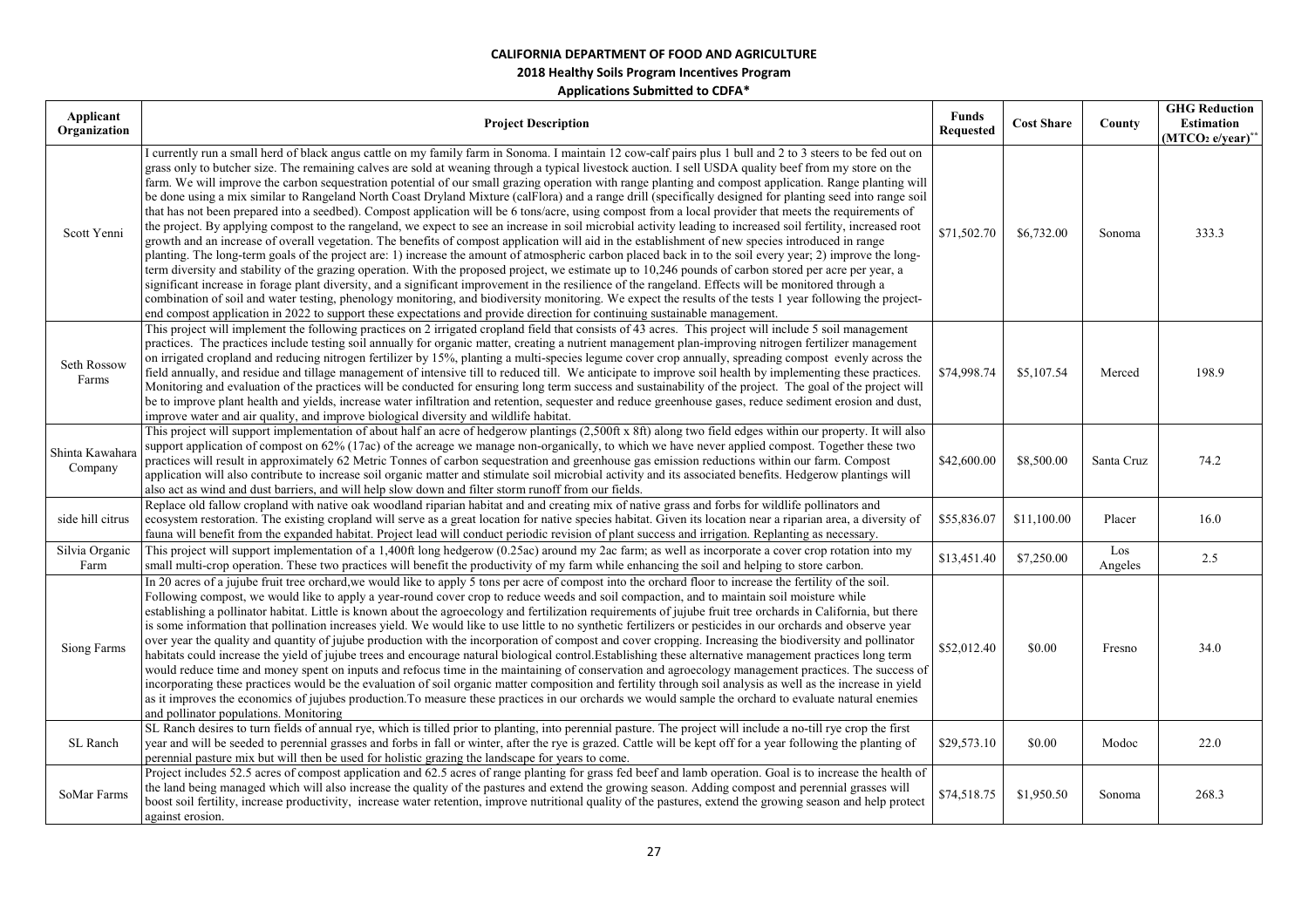| Applicant<br>Organization     | <b>Project Description</b>                                                                                                                                                                                                                                                                                                                                                                                                                                                                                                                                                                                                                                                                                                                                                                                                                                                                                                                                                                                                                                                                                                                                                                                                                                                                                                                                                                                                                                                                                                                                                                                                                                                                                                                                                                                                                                                                                                                                              | <b>Funds</b><br><b>Requested</b> | <b>Cost Share</b> | County      | <b>GHG Reduction</b><br>Estimation<br>$(MTCO2 e/year)*$ |
|-------------------------------|-------------------------------------------------------------------------------------------------------------------------------------------------------------------------------------------------------------------------------------------------------------------------------------------------------------------------------------------------------------------------------------------------------------------------------------------------------------------------------------------------------------------------------------------------------------------------------------------------------------------------------------------------------------------------------------------------------------------------------------------------------------------------------------------------------------------------------------------------------------------------------------------------------------------------------------------------------------------------------------------------------------------------------------------------------------------------------------------------------------------------------------------------------------------------------------------------------------------------------------------------------------------------------------------------------------------------------------------------------------------------------------------------------------------------------------------------------------------------------------------------------------------------------------------------------------------------------------------------------------------------------------------------------------------------------------------------------------------------------------------------------------------------------------------------------------------------------------------------------------------------------------------------------------------------------------------------------------------------|----------------------------------|-------------------|-------------|---------------------------------------------------------|
| <b>Spenker Family</b><br>Farm | The total acreage for the operation is 61.2 acres. Included in the acreage is vineyards, roadways, buildings and equipment storage. 57.5 of the 61.2 acres is<br>farmed and will be utilizing the practices. Both parcels for a total of 57.5 acres will have a cover crop consisting of legume seasonal multi-species mix<br>established on the irrigated vineyard and in-field roadways. On one parcel of 17.5 acres, certified compost from our goat operation will be added to that<br>vineyard parcel.                                                                                                                                                                                                                                                                                                                                                                                                                                                                                                                                                                                                                                                                                                                                                                                                                                                                                                                                                                                                                                                                                                                                                                                                                                                                                                                                                                                                                                                             | \$33,832.50                      | \$0.00            | San Joaquin | 56.0                                                    |
| Sran Farms                    | For this project we are trying to rebuild our soil organic matter while building soil organic carbon as well as reducing our atmospheric greenhouse gases<br>emissions at our Sanger Ranch. Our Sanger Ranch is a 179.6 acre, third leaf almond orchard, irrigated by a micro sprinkler drip irrigation system. We are<br>wanting to implement practices like drilling cover crop and spreading compost for half of the ranch (89.8 acres) to give us nutrients, build up our soil<br>organic matter and increase soil organic carbon instead of using synthetic fertilizers. We are also wanting to reduce tillage on all 179.6 acres by mowing<br>continuously when needed instead of tilling frequently. Lastly, we are also wanting to make better nutrient management practices on all 179.6 acres to<br>reduce fertilizer applications by 15% by making more frequent but smaller duration irrigation events as well as applying fertilizer based on soil test<br>analysis and University of California recommendation rates or crop removal rates. We hope all of these practices in return will reduce nutrient leaching,<br>reduce our need of synthetic fertilizers, reduce our atmospheric greenhouse gases emissions and build up our soil organic carbon as well as soil organic<br>matter. We plan on evaluating and measuring the success of this project by taking one soil sample a year. One soil sample will be between September and<br>March of each year to see how much soil organic carbon, organic matter as well as nutrients is gained and available for the almond orchard. We hope this<br>project will show us that by making better nutrient management practices, reducing tillage, applying compost and drilling cover crops we can build up our<br>soil organic matter, increase our soil organic carbon, reduce our atmospheric greenhouse emissions as well as give our orchard enough nutrients to sustain<br>a significant yield. | \$73,809.78                      | \$38,044.24       | Fresno      | 177.2                                                   |
| <b>Staunton Farms</b><br>LP   | Soil health is very important to Staunton Farms LP. Our goals are to use a crop rotation and compost applications to make our soils "healthier" while also<br>having helpful impacts on the environment and surrounding community of individuals who live nearby. We plan to do this on 160 acres, and will use soil<br>tests, tissue cultures, and crop yield and quality information to measure performance of this program. As this is a small acreage in regards to our farm's<br>total size, we hope that the results will encourage our operation to do similar compost programs on more of the farm's acreage.                                                                                                                                                                                                                                                                                                                                                                                                                                                                                                                                                                                                                                                                                                                                                                                                                                                                                                                                                                                                                                                                                                                                                                                                                                                                                                                                                   | \$73,800.00                      | \$48,960.00       | Siskiyou    | 319.4                                                   |
| Ste. Michelle<br>Wine Estates | The project will consist of removing one acre of vineyard and replanting it to native vegetation. The area will serve as a buffer strip for high water flows<br>on Suisun Creek and protect the bank from erosion. Planting native trees and shrubs will increase carbon storage, improve soil health, and help protect<br>water quality. The riparian buffer strip will provide wildlife habitat. This site has been participating in FFF and is a water quality monitoring site for<br>steelhead- stream gages are there and temp loggers.                                                                                                                                                                                                                                                                                                                                                                                                                                                                                                                                                                                                                                                                                                                                                                                                                                                                                                                                                                                                                                                                                                                                                                                                                                                                                                                                                                                                                            | \$3,749.36                       | \$9,350.00        | Napa        | 2.1                                                     |
| Stemple Creek<br>Ranch        | Under the 2018 HSP Incentives Program guidelines we can reach our goal to continuously utilize more conservation management practices to sequester<br>carbon on our land. This project is on APN 100-060-13 on the corner of Gericke Road and Fallon Road in Tomales, CA. The proposed project consists of<br>implementing three conservation practices consisting of compost application, range planting, and a hedgerow. Certified compost will be applied on 49<br>acres throughout fields 7b and 7c in year one through three of the proposed project. The range planting, a mixture of rye grass, clover, chicory, and<br>plantain seed, will be broadcast seeded across 141 acres of the parcel on fields 7a, 7b, 7c, 7d, 7e, and 7f. The proposed hedgerow will be installed along<br>the west border of field 7f. The hedgerow of 77 linear feet will consist of a variety of approximately 25 native shrubs with a spacing of three to five feet.<br>Anticipated outcomes of this project include carbon capture, improved soil water holding capacity and health, enhanced wildlife and pollinator habitats,<br>increased and improved production of the pastures, and improved animal nutrition. With assistance from the HSP Incentives Program, Stemple Creek<br>Ranch can implement these extremely beneficial practices properly and to the full potential to benefit our land, animals and the environment around it.                                                                                                                                                                                                                                                                                                                                                                                                                                                                                                                                   | \$74,929.56                      | \$0.00            | Marin       | 275.4                                                   |
| StoneRoot Field<br>and Sea    | StoneRoot Field and Sea is working on a project in the Green Valley in Solano County California known as the "Middle Green Valley Specific Plan". The<br>ultimate goal of the MGVSP is to create a model for development that integrates open space conservation, beneficial environmental practices,<br>regenerative agriculture and human community. StoneRoot Field and Sea was brought to the MGVSP project to ensure that the ecological and<br>agricultural goals of the specific plan are met. As part of the process, StoneRoot has leased 50 acres within the project that will focus on long-term<br>improvement of soil health and wildlife habitat. The 50 acres, which was traditionally used for annual, conventional hay farming, will be converted into<br>perennial pasture. We will also integrate planting of hedgerows including native trees and plants to support wildlife habitat and biodiversity. We are<br>using farming practices such as composting, no-till, rotational grazing and drip irrigation to support our effort. Long-term goals of the project are to<br>conserve land, build soil health, create wildlife habitat and build a productive, regenerative farming platform. Our goal is to produce a model of how to<br>integrate land, animals and agriculture. For the Healthy Soils program success will be measured ongoing via consistent monitoring, testing and reporting.<br>Methods will include empirical measures of soil health and improvement, crop health and animal health. We will also monitor installation of hedgerows<br>throughout our 3-year project period to understand which species are most successful, implement re-plant programs where needed etc to ensure plants<br>thrive long-term. We will also track costs of implementing the project to understand long-term viability of the project.                                                                                                     | \$73,436.08                      | \$2,504.00        | Solano      | 243.3                                                   |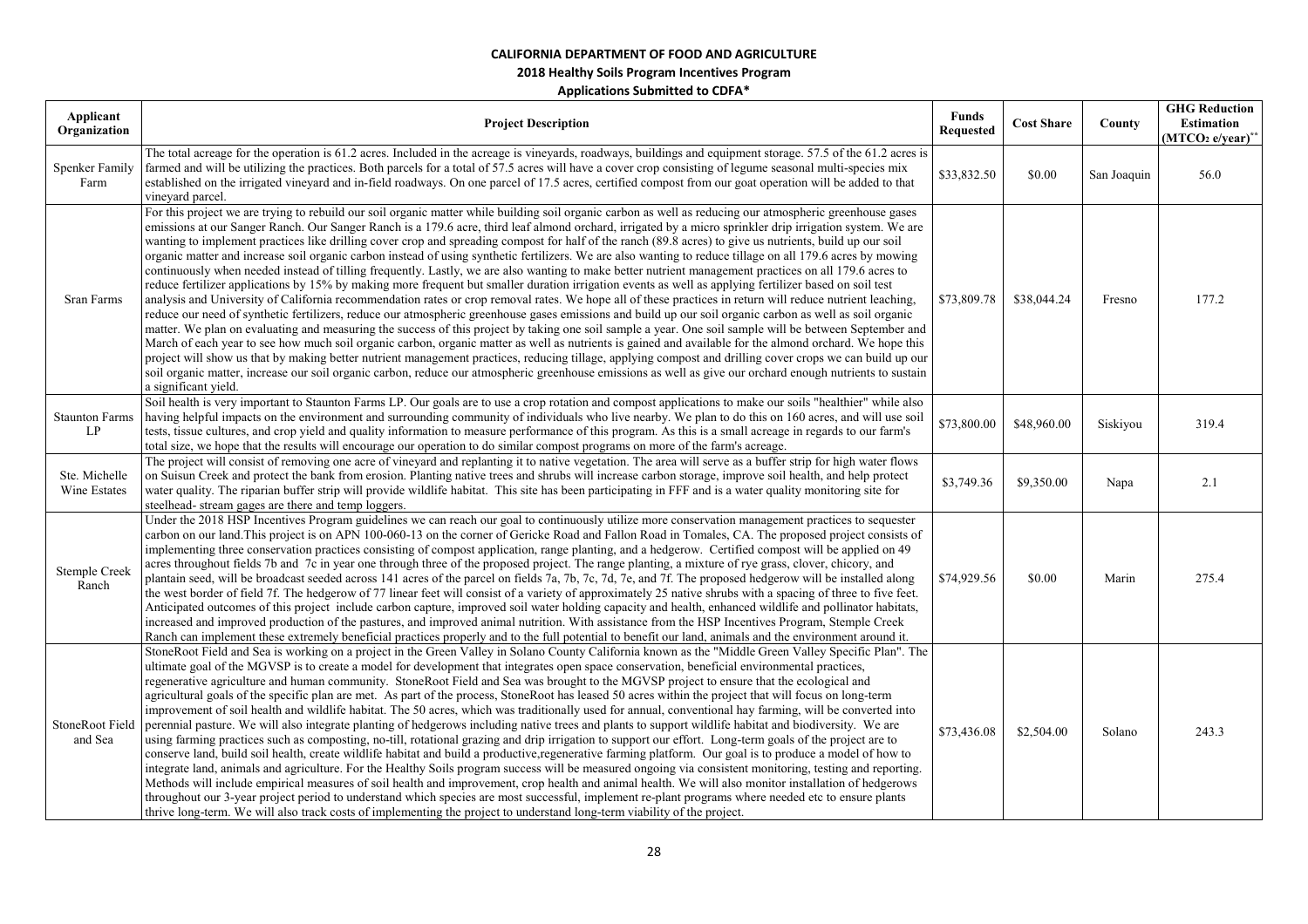**2018 Healthy Soils Program Incentives Program** 

| Applicant<br>Organization   | <b>Project Description</b>                                                                                                                                                                                                                                                                                                                                                                                                                                                                                                                                                                                                                                                                                                                                                                                                                                                                                                                                                                                                                                                                                                                                                                                                                                                                                                                                                                                                                                                                                                                                                                                                                                                                                                                                                                                                                                                                                  | <b>Funds</b><br><b>Requested</b> | <b>Cost Share</b> | County             | <b>GHG Reduction</b><br><b>Estimation</b><br>(MTCO <sub>2</sub> e/year) |
|-----------------------------|-------------------------------------------------------------------------------------------------------------------------------------------------------------------------------------------------------------------------------------------------------------------------------------------------------------------------------------------------------------------------------------------------------------------------------------------------------------------------------------------------------------------------------------------------------------------------------------------------------------------------------------------------------------------------------------------------------------------------------------------------------------------------------------------------------------------------------------------------------------------------------------------------------------------------------------------------------------------------------------------------------------------------------------------------------------------------------------------------------------------------------------------------------------------------------------------------------------------------------------------------------------------------------------------------------------------------------------------------------------------------------------------------------------------------------------------------------------------------------------------------------------------------------------------------------------------------------------------------------------------------------------------------------------------------------------------------------------------------------------------------------------------------------------------------------------------------------------------------------------------------------------------------------------|----------------------------------|-------------------|--------------------|-------------------------------------------------------------------------|
| <b>Straus Home</b><br>Ranch | 1. To repair a cut in above our dam, with steep hillsides, that is eroding and needs planting. Planting approximately 1 acre will help stabilize soils and<br>hillside. 2. To spread $1/4$ " of compost on one section of pasture, specifically Pasture 205.                                                                                                                                                                                                                                                                                                                                                                                                                                                                                                                                                                                                                                                                                                                                                                                                                                                                                                                                                                                                                                                                                                                                                                                                                                                                                                                                                                                                                                                                                                                                                                                                                                                | \$20,801.82                      | \$18,184.00       | Marin              | 65.0                                                                    |
| <b>Strong Roots</b>         | This project will be conducted on a certified organic farm that consists of 7 acres of annual vegetable crops (fields #2 and #3) and 23 acres of irrigated<br>perennial grass hay (field #1), located in Potter Valley, APN174-170-01-00. Compost from a local organic source will be purchased at \$60/ton + delivery,<br>and applied at 8 tons/acre annually to the 7 acres of vegetable crops and the 23 acres of grass hay; none of which has received compost within at least the<br>past 10 years (maybe never). The goal is to increase soil organic matter and and build soil fertility, structure, and biodiversity. Expected outcomes include<br>increased hay production, increased vigor, nutrient density, production in vegetable crops, reduced irrigation needs, greenhouse gas reductions, and<br>increased carbon sequestration. The primary method of evaluation will be annual soil testing in the annual crop area and in the hayfield, at the same<br>locations using the same methodology each year. Additionally, evaluation will include (1)comparison to past hay yield records, (2)qualitative observation<br>of the vigor of vegetative growth compared to past years, and (3)comparison of water usage with previous years.                                                                                                                                                                                                                                                                                                                                                                                                                                                                                                                                                                                                                                                    | \$36,300.00                      | \$32,865.00       | Mendocino          | 10.0                                                                    |
| Stubbs Vineyard<br>LLC      | Stubbs Vineyard is a 600 acre property in West Marin County. Nearly 20 years ago, the vineyard was planted in an 11 acre field on the property. We<br>produce well known and loved Pinot Noir and Chardonnay wines from the grapes we grow on site, in the unique cool climate of West Marin County. The<br>vineyard has been tilled over the years. It has been certified organic in the past, but is not currently certified. We use various fertilizers to provide<br>nutrients to the vines. The vineyard soil consists of clay / sand soil type. The application of compost on a large scale has not been practiced on the<br>vineyard and could be an important method to improve soil health, sequester atmospheric carbon, and reduce GHGs. We are also looking to add a cover<br>crop application which has not previously been implemented on Stubbs Vineyard, to improve soil health, sequester atmospheric carbon and reduce<br>GHGs. We hope to improve the overall heath of the vineyard by the application of compost and cover crops, providing essential nutrients to improve soil<br>health. The overall land ethic on Stubbs Vineyard has been based in sustainability and we see these practices as a next step in our vineyard management<br>practices. We will measure the effectiveness of the management practices by testing soil health over the three year duration of the compost and cover crop<br>application period. We will measure the amount of crop production to see if these management practices improve our yield and how it effects the<br>characteristics of our wine. We will also calculate the amount of atmospheric carbon we are able to sequester along with GHG reduction and share this<br>information with the public who visit the property to try our wines.                                                                                            | \$15,651.00                      | \$12,850.00       | Marin              | 51.8                                                                    |
| <b>Sunny Acres</b><br>Farms | Through a series of interventions, we seek to increase the soil health of Sunny Acres farm. The addition of grassed waterways, the conversion of crops to<br>riparian herbaceous cover, and the increasing of organic content through mulching will help to rejuvenate the soils, to increase water percolation and<br>hopefully to return some of the soils' capacity to hold water as it has been severely depleted. We plan to assess the success of the project through the<br>annual soil samples in each of the different treatment areas as well as areas outside of the treatment areas to provide true baseline data. The performance<br>of the different interventions will also be monitored on the farm during times of flood and drought with the use of digital monitoring and inspection wells.                                                                                                                                                                                                                                                                                                                                                                                                                                                                                                                                                                                                                                                                                                                                                                                                                                                                                                                                                                                                                                                                                              | \$73,258.14                      | \$0.00            | San Luis<br>Obispo | 1.8                                                                     |
| Sunrock Farm                | (am applying for a Healthy Soils Initiative grant for the installation of four practices on Sunrock Farm: 1) a conservation cover, 2) hedgerows, 3)<br>compost application, and 4) mulch application. These practices are proactive solutions. As organic food production farmers, we are becoming<br>increasingly aware of the negative impacts that climate change is having on our planet. We see these impacts every day, and feel empowered to know that<br>there are numerous things that we can do right here on our farm, to help alleviate this dire situation. By adding compost to our fields, we will be<br>facilitating the storage of carbon in the soil. Since our clay soils currently only contain 3.9% organic matter, the addition of compost will be a win win<br>situation for us and the planet. By Increasing the total organic carbon in our soil, there should be a decrease in atmospheric carbon dioxide and this will<br>increase our soil quality. In addition, our conservation cover, which will contain plants that attract Monarch butterflies, will increase the total nitrogen<br>quantity as well as increase organic matter. Various species of Milkweed will be in the mix, as this plant is of utmost importance to the survival of the<br>Monarchs. Since we are selecting plants native to this growing region, the perennial hedgerows, bordering our orchards and growing fields, will also be<br>beneficial to Monarch butterflies and numerous other pollinator insects. The hedgerows will also use very little irrigation water once they are established.<br>Reducing our water use will help us build resilience to climate change. For this reason, we are also implementing the addition of wood chip mulch around<br>the bases of all our fruit trees. In addition to slowing down moisture evaporation from the soil, it will increase organic matter. | \$15,235.28                      | \$15,020.00       | Nevada             | 7.9                                                                     |
| Susan Estrada               | Avocados are very expensive to grow in our region of California. Our water cost is huge at about \$1500/acre foot. It is imperative for us to implement the<br>best agricultural practices to manage water use through increasing the health of the soil. Our goal is to utilize mulching and cover crops to manage weeds<br>and herbicide use as well as retain water in the soil. Mulching is also recommended for fighting root rot, which is prevalent in our older trees, and for<br>ameliorating some of the avocado pests such as thrips. We are converting about an acre of former avocado and citrus to lavender to lower our water<br>usage, but continue farming a viable cash crop. The lavender will also be mulched. We plan to mulch 3 acres of trees, some old and some young, plus<br>one acre of lavender. We plan to use cover cropping in two areas covering approximately 2.5 acres of the grove to support young tree development. The<br>success of the project will be measured by our fruit yield, lessening of root rot, and overall water usage.                                                                                                                                                                                                                                                                                                                                                                                                                                                                                                                                                                                                                                                                                                                                                                                                                                 | \$16,961.76                      | \$4,320.00        | San Diego          | 1.30                                                                    |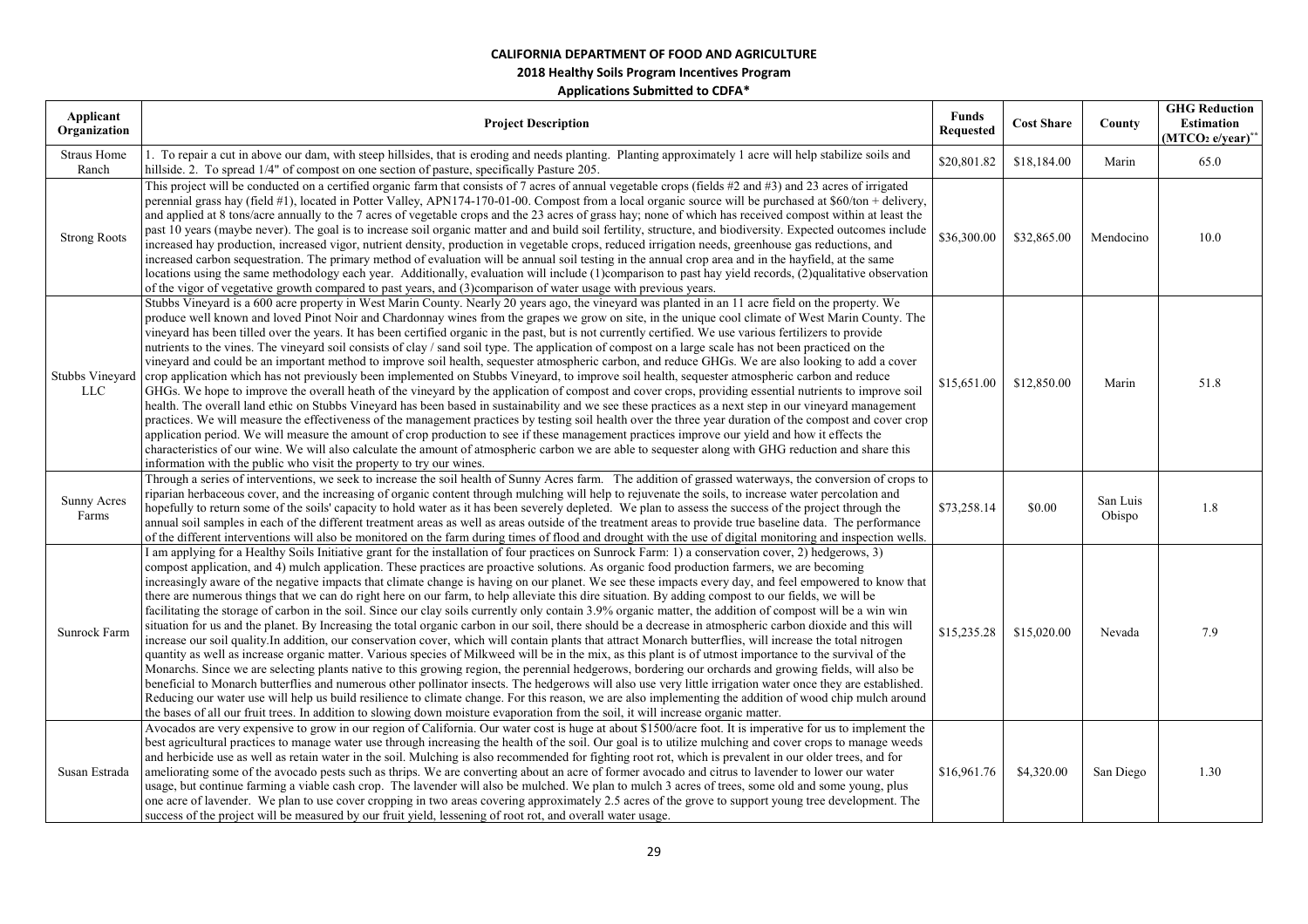| Applicant<br>Organization     | <b>Project Description</b>                                                                                                                                                                                                                                                                                                                                                                                                                                                                                                                                                                                                                                                                                                                                                                                                                                                                                                                                                                                                                                                                                                                                                                                                                                                                                                                                                                                                                                                                                                                                                                                                                                                                                                                                                                                                                                                                                                                                                                                                                                                                                                                                                                                                                                                                                                                                         | <b>Funds</b><br><b>Requested</b> | <b>Cost Share</b> | County         | <b>GHG Reduction</b><br><b>Estimation</b><br>$(MTCO2 e/year)^*$ |
|-------------------------------|--------------------------------------------------------------------------------------------------------------------------------------------------------------------------------------------------------------------------------------------------------------------------------------------------------------------------------------------------------------------------------------------------------------------------------------------------------------------------------------------------------------------------------------------------------------------------------------------------------------------------------------------------------------------------------------------------------------------------------------------------------------------------------------------------------------------------------------------------------------------------------------------------------------------------------------------------------------------------------------------------------------------------------------------------------------------------------------------------------------------------------------------------------------------------------------------------------------------------------------------------------------------------------------------------------------------------------------------------------------------------------------------------------------------------------------------------------------------------------------------------------------------------------------------------------------------------------------------------------------------------------------------------------------------------------------------------------------------------------------------------------------------------------------------------------------------------------------------------------------------------------------------------------------------------------------------------------------------------------------------------------------------------------------------------------------------------------------------------------------------------------------------------------------------------------------------------------------------------------------------------------------------------------------------------------------------------------------------------------------------|----------------------------------|-------------------|----------------|-----------------------------------------------------------------|
| Sweet Spot Farm<br><b>LLC</b> | Sitting at the edge of a large grassland preserve, Sweet Spot Farm is a project dedication to land restoration and ecological agriculture. The projects plan<br>includes replacing previously deforested and overgrazed land with riparian buffers, along with hedgerows that will provide buffer from the surrounding<br>harsh climate, increase soil health and create habitat for local and migrating wildlife. Adding native and climate appropriate trees and shrubs to degraded<br>land will improve the soils capacity to hold moisture and increase its ability to store carbon. An increase in carbon sequestration will encourage systemic<br>ecosystem regeneration.                                                                                                                                                                                                                                                                                                                                                                                                                                                                                                                                                                                                                                                                                                                                                                                                                                                                                                                                                                                                                                                                                                                                                                                                                                                                                                                                                                                                                                                                                                                                                                                                                                                                                    | \$34,288.14                      | \$4,500.00        | San Diego      | 7.0                                                             |
| <b>Sycamore Marsh</b><br>Farm | The project has identified several fields that have issues including severe erosion, low organic matter, low water infiltration, and high sediment load<br>during winter runoff. Currently, the fields have unplanted winter beds and the fields are low in organic matter. The Recipient will plant a cover crop<br>mix of hairy vetch and triticale to reduce soil erosion, fix nitrogen, add organic matter to the soil, and reduce flood related fallowing and sediment load in<br>drain water. Field B3 has been subject to severe erosion during wet years because the adjacent canal overtops its banks, washes away beds and damages<br>the irrigation system. Damage from flooding and erosion prevented planting this field in 2017 and may prevent planting in 2019. Field B4 is subject to<br>seepage from the adjacent irrigation canal, which results in an uneven soil moisture profile so that spring field operations can compact low lying areas.<br>Planting a cover crop will address environmental concerns and minimize runoff and erosion associated with heavy winter rain. The grasses will use<br>excess nitrogen left from the summer crop and the legume will fix nitrogen which will reduce fertilizer application for subsequent crops. The cover crop<br>will also manage the soil moisture so that spring field operations will not compact low lying areas. Incorporating the cover crop will add organic matter<br>and invigorate the soil by increasing microbial biodiversity, aerating the soil profile and redistributing nutrients from lower soil levels, particularly<br>phosphorous and nitrogen. The cover crop will hold soil in place if the canal overtops its banks in the future. The success of the project will be measured<br>by comparing soil health throughout the project and comparing crop yields before and after the project. The ability to farm field B3 after a wet winter<br>will be a key measure of success.                                                                                                                                                                                                                                                                                                                                                                                      | \$71,296.59                      | \$69,064.71       | Colusa         | 37.0                                                            |
| Table Bluff<br>Farm LLC       | Our Project Goal is to secure funding for materials to implement a biodynamic permaculture principled regenerative soils program for our irrigated<br>cropland and non-irrigated rangeland mixed-use, small scale 2.89 acre farm based on an integrated three part program of regenerative cropland soil<br>practices, regenerative pollinator friendly, no-till rangeland practices, and wind/water erosion hedgerow planting. Our approach to mixed-use, small scale,<br>bio-intensive farming means we are a wildlife friendly, pollinator friendly farm that focuses on ecological sustainability and economic returns through<br>biodynamic irrigated cropland use, and pastured livestock for meat and eggs. Our current goals include 1) hedgerows for wind/water erosion control for<br>both irrigated cropland and no-till rangeland to increase soil productivity, create wildlife sanctuaries and pollinator friendly barriers, while creating<br>perimeter controls for our crops, livestock, and poultry. Controlling wind erosion will help with rangeland soil erosion and protect irrigated crops in our<br>high-wind, coastal region. 2) A Soil regeneration program for crop production and fallow cropland include increased High Carbon compost application,<br>forage seed for crop rotation "Green Manure" cover crops, assistance with our irrigated cropland and rangeland reduced till/ no till practices that improve<br>biodynamic nutrient management while growing top soils. Adding "High Carbon Mulch" along with introducing perennial pollinators and perennials to<br>irrigated cropland and borders of pastureland to regenerate top soil, minimize erosion. Rangeland improvement program focused on ecological function<br>with economic return using mixed seeding of soil-regenerative forage seed, and native perennial grasses that benefit pollinators, livestock and promote<br>rangeland soil conservation and regenerative growth. Measurable outcomes and evaluations of success will be based on continued soil tests for rangeland<br>and cropland areas, expanded pollinator/wildlife friendly hedgerows, accumulation of compost and mulch materials for rangeland and cropland, increased<br>wildlife and pollinator populations, reduction in tilling for irrigated cropland, and implemented compost program. | \$28,000.00                      | \$0.00            | Humboldt       | $1.2\,$                                                         |
| <b>Tchieng Farms</b>          | We would like to improve our management practices on our 17-acre specialty Asian vegetable farm by incorporating 4 tons per acres compost into the<br>soil. Compost would help us to improve our soil fertility, organic matter, and moisture holding capacity. In the winter we are allowing 8 acres to go fallow<br>until the spring. In order to reduce the amount of winter weeds and to recharge the soil nutrients we would like to grow a winter legume cover crop as a<br>nitrogen source in the fallow spaces. Implementing these two practices into our management routine should allow us to reduce our synthetic nitrogen<br>application and become less reliant on synthetic input. Overall, we would like to see our soil health improve year over year, by increasing organic matter<br>fertility, improving soil structure, reducing pesticide inputs, and reducing fertilizer costs. In our flood irrigated fields, we would like to see if these<br>practices reduce water use due to the amount of moisture being retained by the soil. Year over year we would like to see the improvement of our soil<br>nutrients through soil sampling analysis, and the reduction in cost for purchasing fertilizers. We also want to know if reductions in weeds, water usage, and<br>pests and diseases would occur as a secondary benefit to improving soil fertility in winter and spring specialty Asian vegetable production.                                                                                                                                                                                                                                                                                                                                                                                                                                                                                                                                                                                                                                                                                                                                                                                                                                                                                                                        | \$14,605.26                      | \$0.00            | Fresno         | 39.2                                                            |
| Project (TGP)                 | Golden Hills is a municipally controlled parcel that has a long agricultural history. We will use no-till, mulch application and cover-crop establishment to<br>Tehachapi Grain   build up a strong soil and pair with our cooperative grain farming initiative. This site is one of several in Kern County and we hope to replicate the<br>practices implemented here. Also, this site has been a popular destination for chefs and consumers and will serve as the hub for many discussions about<br>how to better grow our staple crops.                                                                                                                                                                                                                                                                                                                                                                                                                                                                                                                                                                                                                                                                                                                                                                                                                                                                                                                                                                                                                                                                                                                                                                                                                                                                                                                                                                                                                                                                                                                                                                                                                                                                                                                                                                                                                        | \$31,344.46                      | \$16,000.00       | Los<br>Angeles | 46.5                                                            |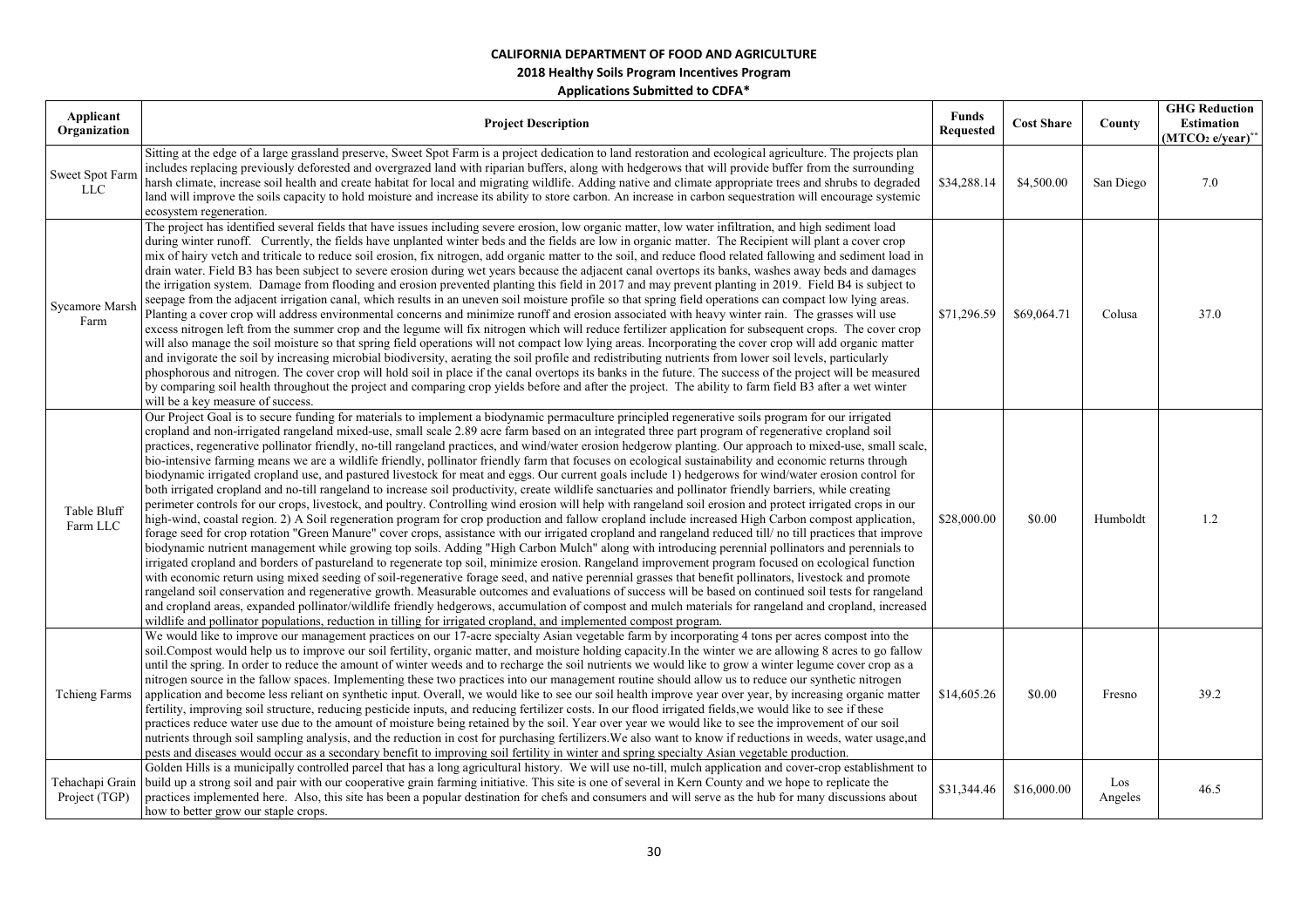| Applicant<br>Organization | <b>Project Description</b>                                                                                                                                                                                                                                                                                                                                                                                                                                                                                                                                                                                                                                                                                                                                                                                                                                                                                                                                                                                                                                                                                                                                                                                                                                                                                                                                                                                                                                                                                                                                                                                                                                                                                                                                                                                     | <b>Funds</b><br><b>Requested</b> | <b>Cost Share</b> | County  | <b>GHG Reduction</b><br><b>Estimation</b><br>$(MTCO2 e/year)*$ |
|---------------------------|----------------------------------------------------------------------------------------------------------------------------------------------------------------------------------------------------------------------------------------------------------------------------------------------------------------------------------------------------------------------------------------------------------------------------------------------------------------------------------------------------------------------------------------------------------------------------------------------------------------------------------------------------------------------------------------------------------------------------------------------------------------------------------------------------------------------------------------------------------------------------------------------------------------------------------------------------------------------------------------------------------------------------------------------------------------------------------------------------------------------------------------------------------------------------------------------------------------------------------------------------------------------------------------------------------------------------------------------------------------------------------------------------------------------------------------------------------------------------------------------------------------------------------------------------------------------------------------------------------------------------------------------------------------------------------------------------------------------------------------------------------------------------------------------------------------|----------------------------------|-------------------|---------|----------------------------------------------------------------|
| Teixeira and<br>Sons, LLC | This project will consist of applying compost to 78 acres of annual cropland on the Turner Island Ranch in Merced. Teixeira and Sons will utilize farm-<br>made compost, applying compost at 6 tons/acre for 3 years. The goals of the project are to positively effect crop yields and quality through soil building,<br>with a primary goal being to increase the soil organic matter over 2 percent. Compost applications will enhance the beneficial bacteria and fungi in the<br>soil that break down organic matter into humus. Improving soil biology and increasing organic matter levels in the soil lead to benefits of improved water<br>holding capacity, reduced run-off, improved nutrient availability, and improved soil tilth. Soil samples will be taken before the project start, and annually<br>through the project duration. Success will be measured looking at the soil organic matter levels, NPK on soil tests, as well as evaluating irrigation costs<br>and amount of fertilizer needed.                                                                                                                                                                                                                                                                                                                                                                                                                                                                                                                                                                                                                                                                                                                                                                                           | \$70,440.00                      | \$6,376.00        | Merced  | 340.6                                                          |
| Terranova<br>Ranch, Inc.  | Establishment of hedgerow native pollinator habitat along the levy of the north fork of the Kings River in Fresno County. This will provide habitat and<br>food for native pollinators along with nesting sites and cover for small birds that frequent the area. The project will also provide for reduced erosion from<br>rainfall and maintain integrity of the steep slopes. This project will also show neighbors the possibilities that can be achieved and coexist within a<br>intensively farmed area.                                                                                                                                                                                                                                                                                                                                                                                                                                                                                                                                                                                                                                                                                                                                                                                                                                                                                                                                                                                                                                                                                                                                                                                                                                                                                                 | \$64,724.68                      | \$0.00            | Fresno  | 25.6                                                           |
| Thaoxaochay<br>Farms      | In four acres of specialty fruit trees (jujubes, guava, and persimmons) and 16 acres of Southeast Asian specialty spring and winter vegetable crops and<br>flowers, we would like to build the health of the soil by integrating compost into the soil. We would like to establish 4 acres of annual cover crops in the<br>orchards for pollinator habitat and soil improvement. The establishment of deep roots from cover crops would allow deep water infiltration to the root<br>zone areas of guavas and persimmons for better health while suppressing disease and weeds. We would like to see if pollinator cover crops would bring in<br>pollinators for the guava and persimmons as well as establish a beneficial insect habitat to control scales, thrips, whitefly, and mealybugs. In the 16-acre<br>spring and winter Southeast Asian vegetables and flowers, we would like to integrate seasonal cover crops on fallow land during the winter to suppress<br>winter weed seeds and increase soil fertility. Year over year we would like to see the improvement of our soil nutrients through soil sampling analysis and<br>the reduction in cost for purchasing fertilizers. We would be curious to know if the reduction of weeds, pests, and diseases would occur as a secondary<br>benefit to improving soil fertility in winter and spring Southeast Asian vegetable production for farmers markets.                                                                                                                                                                                                                                                                                                                                                                                        | \$22,918.48                      | \$0.00            | Fresno  | 44.0                                                           |
| The Abundant<br>Table     | Through this CDFA grant, we plan to elevate the health of our soil to a top priority within our operation for the near future. Specifically, we intend to<br>accomplish the following goals: to increase the legume cover crop acreage in each seasonal rotation and give fields that have been in intensive production<br>a time to rest, sequester precious water from the winter rains, and protect the land surface from the stripping qualities of the yearly Santa Ana winds; to<br>source high-quality compost for application to fields that have been producing heavy-feeding crops; to convert the borders of our production fields into<br>environments that encourage the proliferation of native plant species and pollinators; and finally to create hedgerows that physically block the drift of<br>unwanted particulates from conventional neighbors and the nearby freeway onto our field microcosm. We are hopeful that the past half of a decade of<br>learning, tracking, and experimenting with this land has prepared us to implement these practices in a way that will supplement our work flow and even<br>increase productivity in the long-term. We have a well-rounded understanding of how the complex web of relationships within our fields function at this<br>point in time and plan to track the success of each undertaking within our existing record infrastructure.                                                                                                                                                                                                                                                                                                                                                                                                      | \$23,589.79                      | \$0.00            | Ventura | 42.2                                                           |
| The Ecology<br>Center     | The Ecology Center is a non-profit 501c3 organization that models creative solutions for thriving on planet Earth. On a 28-acre ecological education site<br>with an organic community farm and farm stand in San Juan Capistrano, our work seeks to inspire, educate, and engage community members to make<br>strong connections between where our food comes from, how it is grown, and how we prepare it, for our individual, collective, and environmental health.<br>Through trainings and apprenticeships, our farm is a model to educate future farmers on sustainable practices and shift the culture of food and agriculture.<br>Our goal is to preserve the last organic farm in Orange County and nourish the 3 million people that surround it with fresh, local, sustainably grown,<br>organic produce. Prior to acquiring this farmland in October 2018, it was a conventional organic farm. The land has worked hard for the last 25 years with<br>a demand for quick production and sales of produce, but this business model did not allow time or resources for the soil to rejuvenate. Now more than<br>ever, we need to build the soilâ $\epsilon^{TM}$ s health through regenerative organic conservation practices for our overall environmental health. Outcomes of<br>sequestered carbon, improved air quality, decreased water use and increased soil health will be measured through quantifiable GHG reductions and soil<br>samples to measure organic matter, while also assessing the quality and quantity of produce grown on the farm. As a training farm for future farmers, this<br>project will not only benefit our immediate community, but will inspire the next generation to use sustainable farming practices and transform the way<br>our region grows and eats food. | \$49,519.44                      | \$5,000.00        | Orange  | 3.0                                                            |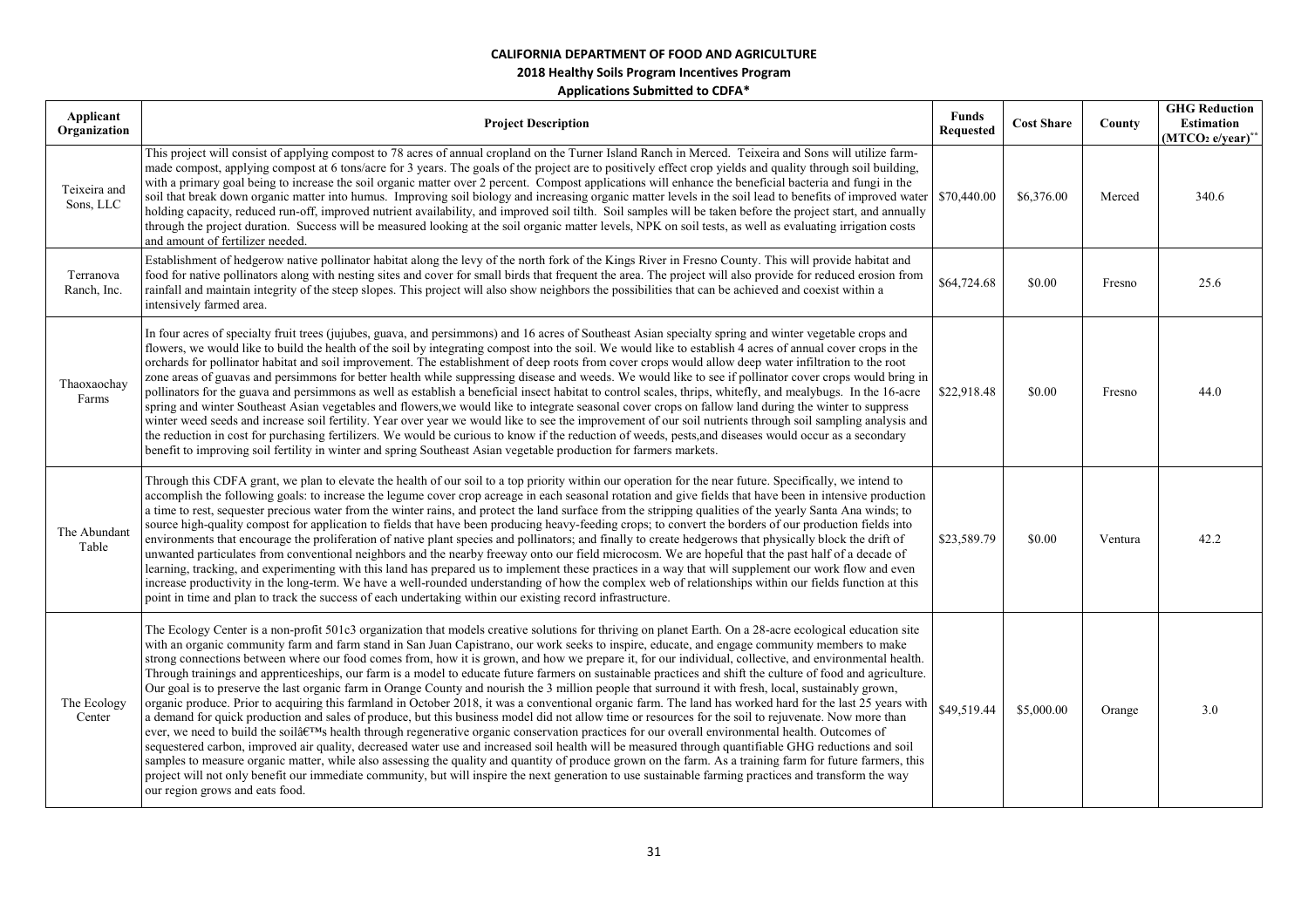| Applicant<br>Organization                 | <b>Project Description</b>                                                                                                                                                                                                                                                                                                                                                                                                                                                                                                                                                                                                                                                                                                                                                                                                                                                                                                                                                                                                                                                                                                                                                                                                                                                                                                                                                                                                                                                                                                                                                                                                                           | <b>Funds</b><br><b>Requested</b> | <b>Cost Share</b> | County     | <b>GHG Reduction</b><br>Estimation<br>$(MTCO2 e/year)*$ |
|-------------------------------------------|------------------------------------------------------------------------------------------------------------------------------------------------------------------------------------------------------------------------------------------------------------------------------------------------------------------------------------------------------------------------------------------------------------------------------------------------------------------------------------------------------------------------------------------------------------------------------------------------------------------------------------------------------------------------------------------------------------------------------------------------------------------------------------------------------------------------------------------------------------------------------------------------------------------------------------------------------------------------------------------------------------------------------------------------------------------------------------------------------------------------------------------------------------------------------------------------------------------------------------------------------------------------------------------------------------------------------------------------------------------------------------------------------------------------------------------------------------------------------------------------------------------------------------------------------------------------------------------------------------------------------------------------------|----------------------------------|-------------------|------------|---------------------------------------------------------|
| Thomas D.<br>Donati                       | Sutter County rangelands have faced unprecedented droughts in the past 8 years. This project will apply compost in the Buttes of Sutter County and<br>investigate the local benefits of the conservation practice. The mutli-generational ranch uses the project site seasonally as part of a rotational livestock<br>grazing system. They intend to apply compost in the fall to rangeland to improve soil health. The project will reduce emissions by sequestering carbon in<br>the soil, while supporting a local company who manufacturers compost from municipal green waste. Soil management strategies, such as compost<br>application on rangelands, are increasingly recognized as an important part of the solution to climate change and Californiaâ $\epsilon^{TM}$ s severe drought<br>conditions. By improving soil health, the family ranch can increase soil organic matter, improving the ability of the site to sequester atmospheric carbon<br>and retain moisture. Research has found soil organic matter can enhance soil water holding capacity providing flood control and can contribute to<br>increased forage production, providing an economic benefit for the livestock operation. In addition, the project should improve the drought resilience of<br>the family ranch. This project would study the limited number of compost applications occurring in Northern California's Central Valley. A<br>partnership has established between the ranching community, UC Cooperative Extension, Point Blue Conservation Science and NRCS to investigate and<br>share the economic and ecological outcomes from the project. | \$74,700.00                      | \$0.00            | Butte      | 286.4                                                   |
| Tiessen and<br>Waegell Ranch              | Our sustainable teff hay production project will convert 45 acres of irrigated ag land from intensive tillage to no-till production of teff hay. We currently<br>grow 200 acres of intensively tilled teff hay per year. To further the sustainability of this project we will apply compost and plant a fall cover crop. The<br>goals of this project are to reduce greenhouse gas emissions; and improve soil health, air quality, and water use efficiency while maintaining our gross<br>margin in teff. According to the CDFA HSP-COMET PLANNER this project will reduce greenhouse gas emissions by 214 tons. Additionally these<br>management practices will yield an increase in teff hay production while maintaining quality and will improve foraging opportunities for our sheep. This<br>project will be tracked using both economic and biological data. Economic data collected for comparison will include: input costs, amount of teff hay<br>produced, gross margin, tractor hours and horsepower, and animal unit days of sheep grazing. Biological data collected for comparison will include soil<br>organic matter and NPK; and hay protein, sugars and key nutrients at time of harvest. The project will be considered successful if the gross margin of the<br>teff hay stays constant or improves, organic matter of soil increases, tractor use hours decrease, and sheep grazing unit days improves.                                                                                                                                                                                                                     | \$68,843.70                      | \$29,125.00       | Sacramento | 214.9                                                   |
| <b>Tolay Springs</b><br>LLC               | We currently farm 113 acres of high quality wine grapes in Southern Sonoma Valley. The soils are a heavy clay type and would benefit from additions of<br>organic matter. By converting to a no-till ground management plan we hope to reduce erosion. The results expected are increased root and vegetative<br>growth. The advantages will be the ability to establish a permanent cover crop that is compatible with wine grapes, eliminate the need for tillage, reduced<br>dust, reduced erosion, better water retention, increased soil microbial activity and increased soil fertility.                                                                                                                                                                                                                                                                                                                                                                                                                                                                                                                                                                                                                                                                                                                                                                                                                                                                                                                                                                                                                                                       | \$59,172.36                      | \$25,000.00       | Sonoma     | 158.7                                                   |
| Tria Vang Farms                           | We would like to improve our management practices in our 40-acre southeast Asian vegetable farm by incorporating 4 and 5 tons per acres compost into<br>the soil bi-annually. Composting would improve the soil fertility, as we transition from using less synthetic fertilizer. In the winter we let 20 acres go<br>fallow, and the fallowed land grows winter weeds until the spring where we disk, add a pre-emergence herbicide, and establish our spring crops. We<br>would like to reduce the amount of winter weeds and boost the soil fertility by growing a winter nitrogen-fixing legume cover crop in the fallow areas of<br>our farm. Implementing these practices into our management routine would allow us to reduce our synthetic fertilizer input. As we build the soil health,<br>we would focus on the management of winter cover crops and incorporating compost. Using cover crops would reduce winter weeds and reduce pre-<br>emergence herbicide use as part of our conservation practices. The success of incorporating these practices would be the evaluation of soil organic matter<br>composition and fertility through soil analysis.                                                                                                                                                                                                                                                                                                                                                                                                                                                                                 | \$32,970.00                      | \$0.00            | Fresno     | 91.0                                                    |
| True Grass<br>Farms                       | The Salmon Creek Sanctuary project wants to increase habitat diversity and wildlife food sources on the Salmon creek watershed. It wants to increase<br>soil water infiltration capacity and organic matter on the land base in order to provide more clean water to it's various springs and watershed during the<br>year and help provide a stable habitat for trout, salmon, monarch butterflies and numerous other wildlife.                                                                                                                                                                                                                                                                                                                                                                                                                                                                                                                                                                                                                                                                                                                                                                                                                                                                                                                                                                                                                                                                                                                                                                                                                     | \$44,499.94                      | \$9,500.00        | Sonoma     | 9.1                                                     |
| Tunitas Creek<br>Family Farm              | We are an organic farm certified by CCOF. We have been organically farming 6 acres at 333 Tunitas Creek Rd for the past 20 years and 10 acres at 1451<br>Lobitos Creek Cut-off for the past 3 years. These soils exist in a summer dry climate and are grown in the absence of irrigation. This leaves the us to<br>primarily nourish the soil in the fallow months of the wet season. We presently rotate our crops annually between pumpkins and squash, peas and beans<br>and corn or wheat. We would like to obtain a base-line soil test in the Fall of 2019. Certified organic cover crops will be planted accordingly. Soil tests<br>would be taken each year at the end of each harvest season (September). The goal is to improve soil fertility by primarily increasing Nitrogen availability,<br>organic matter and soil moisture retention. This would result in healthier more vigorous plants and fruit production. Additionally, the soils tests should<br>note an improvement in the measuring metrics.                                                                                                                                                                                                                                                                                                                                                                                                                                                                                                                                                                                                                              | \$7,506.00                       | \$7,800.00        | San Mateo  | 4.6                                                     |
| University of<br>California,<br>Riverside | At UC Riverside we have recently expanded our community farm crop production acreage Currently, we have two areas for crop production. One part is<br>dedicated to organic farming and the other conventional. In order to become certified organic, we will establish a barrier to prevent drift from spraying<br>that occurs in the conventional farming areas. Following the establishment of the hedgerow, we will seek organic certification from the USDA as a means<br>to measure the success of the project. One of our goals is to select plants for the hedgerow that promote pollination and biocontrol of pests and develop<br>workshops for the public and the local farming community about hedgerow establishment.                                                                                                                                                                                                                                                                                                                                                                                                                                                                                                                                                                                                                                                                                                                                                                                                                                                                                                                    | \$2,423.40                       | \$6,045.00        | Riverside  | $0.2\,$                                                 |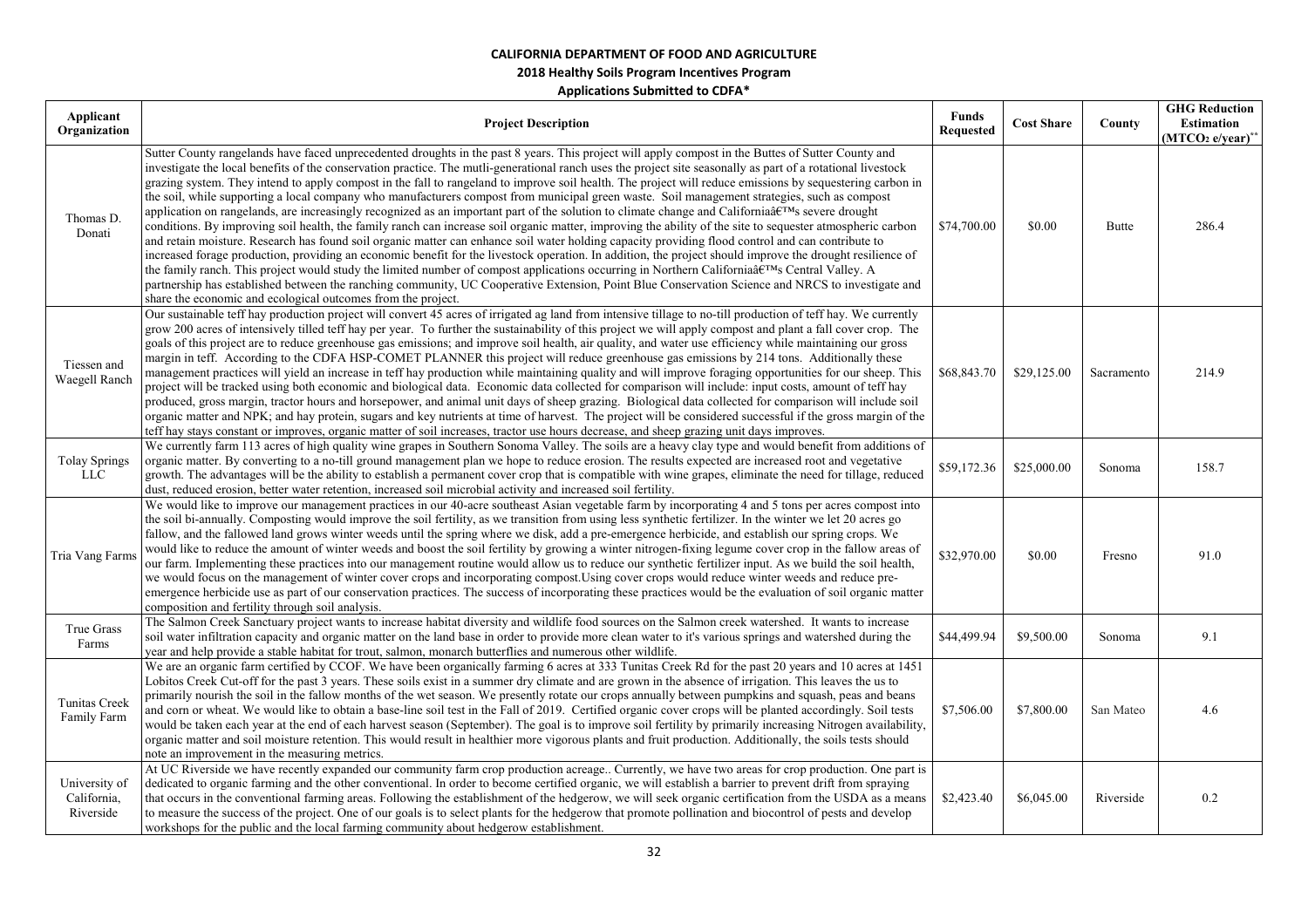| Applicant                |                                                                                                                                                                                                                                                                                                                                                                                                                                                                                                                                                                                                                                                                                                                                                                                                                                                                                                                                                                                                                                                                                                                                                                                                                                                                                                                                                                                                                                                                                                                                                                                                                                                                                                                                          |                                  |                   |           | <b>GHG Reduction</b> |
|--------------------------|------------------------------------------------------------------------------------------------------------------------------------------------------------------------------------------------------------------------------------------------------------------------------------------------------------------------------------------------------------------------------------------------------------------------------------------------------------------------------------------------------------------------------------------------------------------------------------------------------------------------------------------------------------------------------------------------------------------------------------------------------------------------------------------------------------------------------------------------------------------------------------------------------------------------------------------------------------------------------------------------------------------------------------------------------------------------------------------------------------------------------------------------------------------------------------------------------------------------------------------------------------------------------------------------------------------------------------------------------------------------------------------------------------------------------------------------------------------------------------------------------------------------------------------------------------------------------------------------------------------------------------------------------------------------------------------------------------------------------------------|----------------------------------|-------------------|-----------|----------------------|
| Organization             | <b>Project Description</b>                                                                                                                                                                                                                                                                                                                                                                                                                                                                                                                                                                                                                                                                                                                                                                                                                                                                                                                                                                                                                                                                                                                                                                                                                                                                                                                                                                                                                                                                                                                                                                                                                                                                                                               | <b>Funds</b><br><b>Requested</b> | <b>Cost Share</b> | County    | <b>Estimation</b>    |
|                          |                                                                                                                                                                                                                                                                                                                                                                                                                                                                                                                                                                                                                                                                                                                                                                                                                                                                                                                                                                                                                                                                                                                                                                                                                                                                                                                                                                                                                                                                                                                                                                                                                                                                                                                                          |                                  |                   |           | $(MTCO2 e/year)*$    |
| Vangone<br>Vineyards LLC | The HSP Agricultural Management Practices to be implemented include Windbreak/Shelterbelt Establishment, Riparian Forest Buffer, Tree/Shrub<br>Establishment, and Compost Application to Vineyards. The Windbreak/Shelterbelt will be established on the upper block with native trees and a wind<br>protection fence to protect plants from wind related damage, reduce soil erosion from wind, enhance wildlife habitat, and increase carbon storage in<br>biomass and soils. The Riparian Forest Buffer and Tree/Shrub Establishment will be established with native plants on the lower block to reduce excess<br>amounts of sediment and organic material runoff and improve water quality up-gradient to Rector Reservoir, control erosion, create and improve habitat<br>for desired wildlife species, and increase carbon storage in plant biomass and soils. Compost will be applied to newly established vineyard blocks on both<br>the upper and lower blocks to improve soil quality.                                                                                                                                                                                                                                                                                                                                                                                                                                                                                                                                                                                                                                                                                                                                        | \$11,487.28                      | \$0.00            | San Diego | 30.3                 |
| Vreseis                  | Vreseis has long been committed to soil carbon farming and is eager to implement new practices that increase soil organic matter and reduce greenhouse<br>gas emissions. This project will incorporate three new management practices to achieve those goals: the application of compost to 30 acres of grazed<br>rangeland, 30 acres of range planting, and cover cropping on 40 acres of cropland. This project will provide the opportunity to better understand the<br>implications of compost application to grazed rangeland and range planting. Rangeland health will be measured through soil testing for soil organic<br>matter and through observations of the rangeland plant community: species richness and composition, presence of desirable vegetation and presence of<br>weed species. Through soil testing, this project will measure the increase in soil organic matter after the implementation of cover cropping on 20 acres of \$50,243.40<br>irrigated cropland and 20 acres of non-irrigated cropland and compare the two. Measuring the effects on soil health after the implementation of cover<br>crops will also be achieved by observing yields of the cash crops planted in succession and the amount of flooding during the wet season. The desired<br>outcome of this project, in addition to increasing soil organic matter and reducing greenhouse gas emissions, is to increase the rangeland species richness<br>and composition, increase desirable vegetation for the grazing herd, and a decreased presence of weed species. This project will hopefully help increase<br>yields of the cash crops, alfalfa and cotton, and increase the water holding capacity of all 70 acres of project land. |                                  | \$9,000.00        | Yolo      | 153.4                |
| Webb Ranch,<br>Inc.      | The goal of this project is to enhance the current soil management and sustainability practices to improve soil health and plant yield, increase water<br>retention, and reduce soil erosion, sediment runoff and greenhouse gases. The project will be implemented on 29 acres of certified organic cropland by<br>collecting and analyzing soil samples, planting seasonal cover crops and applying compost produced on farm each year.                                                                                                                                                                                                                                                                                                                                                                                                                                                                                                                                                                                                                                                                                                                                                                                                                                                                                                                                                                                                                                                                                                                                                                                                                                                                                                | \$42,411.00                      | \$61,200.00       | San Mateo | 146.2                |
| Willow Bank<br>Farms LLC | C:N ratio of 24 greenwaste compost will be broadcast spread across 57 acres of walnuts at a rate of 6 tons per acre. We will spread the compost from the<br>furthest east side of the field and work inwards. A multispecies legume cover crop will be planted in the alleyways of 74 acres of walnuts. Because we are<br>only planting in the alleyways, the total acreage planted will be 52 acres (70% of the total acreage). We are asking for CDFA to cover 50 acres worth of<br>cover crop. One of Willow Bank Farm's goals is to be a model of successful holistic and sustainable farming practices at scale. While there are many<br>practices that are associated with such a mindset and lifestyle, we believe that composting and cover cropping are two practices that can reap a bounty of<br>benefits. This project will be the first implementation of compost on this field and we hope to see differences in the field portions that will be covered<br>compared to the portions that will not be covered. By implementing these practices every year for a minimum of three years, we will see an increase in<br>soil organic matter, water holding capacity and drainage, amongst other benefits. We will test these characteristics at least once per year by sending soil<br>samples to be lab tested and running water holding capability tests on soil core samples. We will define success if we see a gradual increase in these soil<br>characteristics but also if we see a noticeable difference in tree health and nut quality.                                                                                                                                                                             | \$74,232.00                      | \$5,150.00        | Yolo      | 269.3                |
| Wilson Family<br>Farm    | Improve overall soil health $@$ all property locations. We've been farming for nearly 40 years at these locations, with generic fertilizing and weed control,<br>without really building the soil health and biology. So we've seen production and plant health deteriorate over time, so our goals are to increase<br>production, plant health, and overall soil biology health. We track our production, plant health satellite imagery to show dark green (healthy) and red<br>(poor health) by observing annual infrared image changes, we'll be able to see that the plant are healthier, soil samples, - we are trying to cut down on<br>our fertilizer and spray costs, be enhancing the quality of the soil.                                                                                                                                                                                                                                                                                                                                                                                                                                                                                                                                                                                                                                                                                                                                                                                                                                                                                                                                                                                                                     | \$39,645.36                      | \$4,650.00        | Butte     | 81.3                 |
| Winterport Farm          | Winterport Farm produces grassfed beef on forage produced with limited irrigation. This project emulates one of the regenerative agriculture practices (no<br>till) used by Gabe Brown on his North Dakota Ranch. Cover cropping is currently being practiced as well. Regenerative agriculture produces multiple<br>environmental and economic benefits including reduced soil erosion and soil compaction, increased water infiltration and preservation of soil moisture,<br>increased quantity and diversity of soil life, increased crop production, reduced need for herbicides and pesticides, and greenhouse gas reduction. These<br>environmental benefits mean greater economic returns and stability for the producer from reduced costs and greater production. The increased water<br>infiltration and preservation of soil moisture achieved by regenerative agriculture provides resiliency in agriculture by enabling farmers and ranchers to<br>better withstand these periods of drought. The goals of this project are to conserve and enhance agricultural resources, increase farm profitability and<br>resilience, and reduce atmospheric greenhouse gases. Desired outcomes over the three years of the project are increasing soil organic matter by 50%, and<br>increasing water infiltration rates by 50%. Soil organic matter will be measured by soil testing performed by A&L Laboratories, and water infiltration<br>rates will be measured at the start and end of the project using NRCS procedures.                                                                                                                                                                                                     | \$14,028.30                      | \$0.00            | Amador    | 7.0                  |